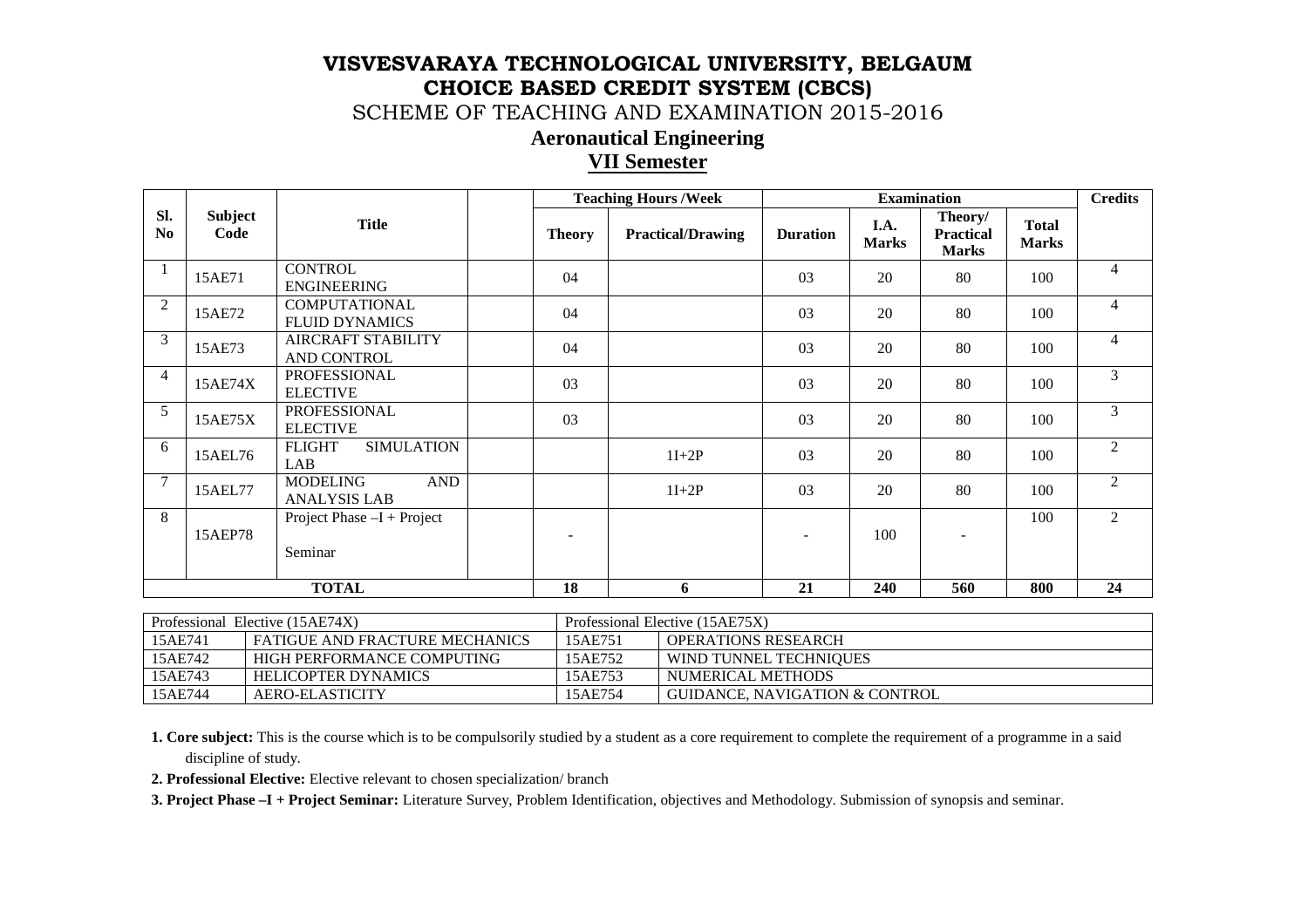SCHEME OF TEACHING AND EXAMINATION 2015-2016

| <b>CONTROL ENGINEERING</b> |                                                   |                   |    |  |  |  |  |
|----------------------------|---------------------------------------------------|-------------------|----|--|--|--|--|
|                            | [As per Choice Based Credit System (CBCS) scheme] |                   |    |  |  |  |  |
|                            | <b>SEMESTER - VII</b>                             |                   |    |  |  |  |  |
| Subject Code               | 15AE71                                            | <b>IA Marks</b>   | 20 |  |  |  |  |
| Number of Lecture          | -04                                               | <b>Exam Hours</b> | 03 |  |  |  |  |
| Hours/Week                 |                                                   |                   |    |  |  |  |  |
| Total Number of            | - 50                                              | Exam Marks        | 80 |  |  |  |  |
| <b>Lecture Hours</b>       |                                                   |                   |    |  |  |  |  |
| $CREDITS - 04$             |                                                   |                   |    |  |  |  |  |

**Course Objectives:** This course will enable students to

1. Understand the basic concepts of control systems and mathematical models.

2. Acquire the knowledge on block diagrams and signal flow graphs.

3. Understand the frequency response analysis and various types of plots.

| <b>Modules</b>                                                                                                                                                                                                 | <b>Teaching</b><br><b>Hours</b> | <b>Revised</b><br>Bloom's<br><b>Taxonomy</b><br>(RBT) Level |
|----------------------------------------------------------------------------------------------------------------------------------------------------------------------------------------------------------------|---------------------------------|-------------------------------------------------------------|
| <b>Module -1</b><br><b>Introduction to Control Systems and Mathematical Models</b>                                                                                                                             | 10 Hours                        | L1, L2                                                      |
| <b>Introduction:</b> Concept of controls, Open loop and closed loop<br>systems with examples, Concepts of feedback and basic structure of<br>feedback control system, requirements of an ideal control system. |                                 |                                                             |
| <b>Mathematical Models:</b> Transfer function models of mechanical<br>systems, electrical circuits, DC and AC motors in control systems,<br>Analogous systems: Force voltage and Force current analogy.        |                                 |                                                             |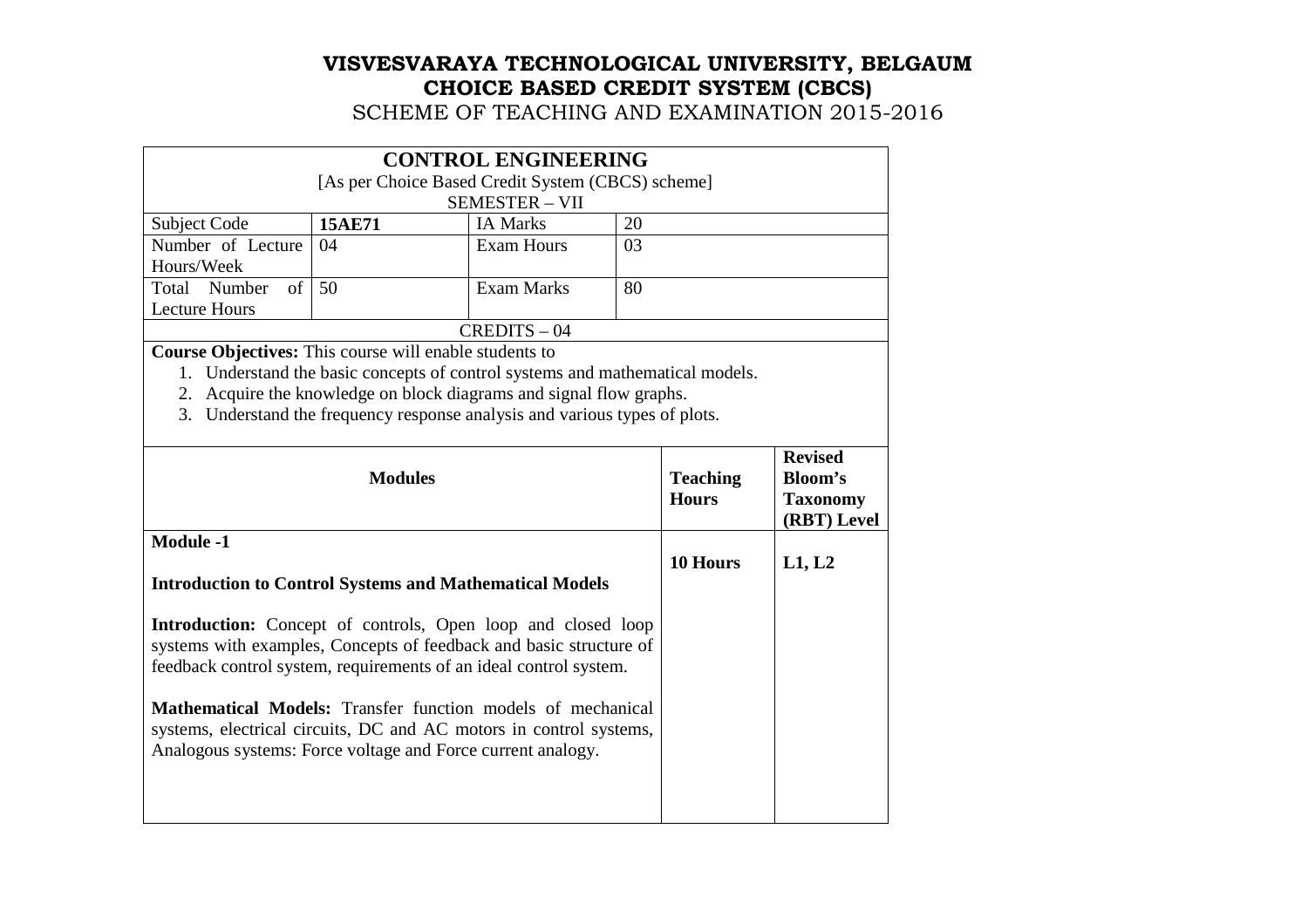# **VISVESVARAYA TECHNOLOGICAL UNIVERSITY, BELGAUM CHOICE BASED CREDIT SYSTEM (CBCS)**  SCHEME OF TEACHING AND EXAMINATION 2015-2016

| <b>Module -2</b>                                                                                                                                                                                                                                                                                                                                                                                                                                                                                                                                                                                                  | 10 Hours | L1, L2     |
|-------------------------------------------------------------------------------------------------------------------------------------------------------------------------------------------------------------------------------------------------------------------------------------------------------------------------------------------------------------------------------------------------------------------------------------------------------------------------------------------------------------------------------------------------------------------------------------------------------------------|----------|------------|
| <b>Block Diagrams and Signal Flow Graphs</b><br>Transfer functions definition and its properties, block representation<br>of control systems and terminologies, block diagram algebra and<br>reduction of block diagrams, Signal flow graph method, Mason's<br>gain formula and its applications<br><b>Transient and Steady State Response Analysis</b><br>order<br>Introduction,<br>and<br>of<br>systems,<br>type<br>time<br>response<br>specifications, first order and second order system response to step,<br>ramp and impulse inputs, concepts of time constant and its<br>importance in speed of response. |          |            |
|                                                                                                                                                                                                                                                                                                                                                                                                                                                                                                                                                                                                                   |          |            |
| Module -3                                                                                                                                                                                                                                                                                                                                                                                                                                                                                                                                                                                                         | 10 Hours | L1, L2, L3 |
| <b>System stability</b> analysis using Routh's – Hurwitz Criterion                                                                                                                                                                                                                                                                                                                                                                                                                                                                                                                                                |          |            |
| <b>Root Locus Plots</b><br>Definition of root loci, General rules for constructing root loci,<br>Analysis using root locus plots, Determination of desired gain, limit<br>gain, gain margin and conditional stability.                                                                                                                                                                                                                                                                                                                                                                                            |          |            |
| <b>Frequency Response Analysis Using Bode Plots:</b><br>Bode attenuation diagrams for first and second order systems,                                                                                                                                                                                                                                                                                                                                                                                                                                                                                             |          |            |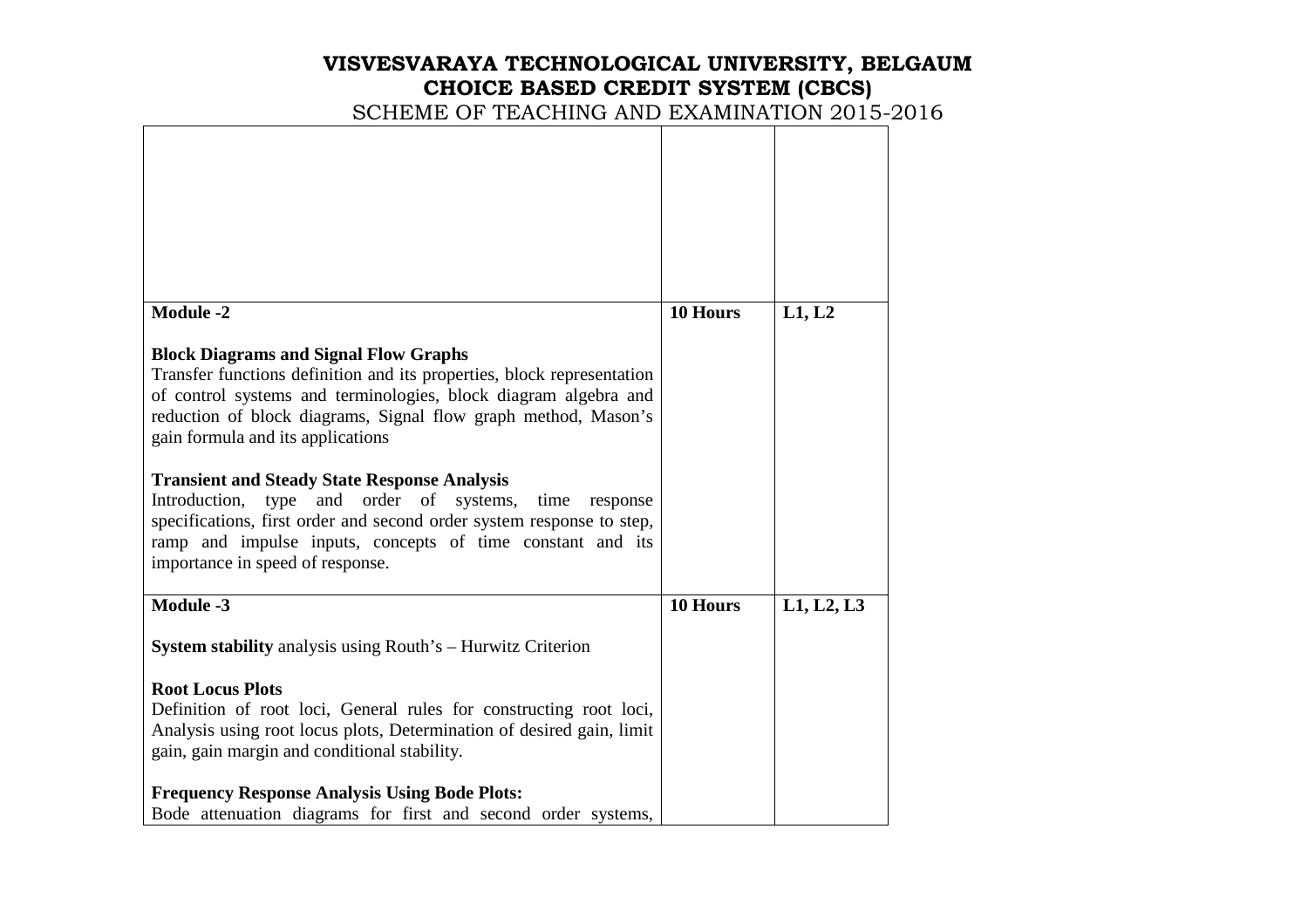| Simplified Bode diagrams, Stability analysis using Bode plots and<br>determination of phase margin and gain margin and gain                                                                                                                                                                                                                                                                                                                                                                                                                                                                                                                                                                                                                                                          |          |            |
|--------------------------------------------------------------------------------------------------------------------------------------------------------------------------------------------------------------------------------------------------------------------------------------------------------------------------------------------------------------------------------------------------------------------------------------------------------------------------------------------------------------------------------------------------------------------------------------------------------------------------------------------------------------------------------------------------------------------------------------------------------------------------------------|----------|------------|
| Module -4                                                                                                                                                                                                                                                                                                                                                                                                                                                                                                                                                                                                                                                                                                                                                                            | 10 Hours | L1, L2, L3 |
| Frequency Response Specification and Analysis using Polar<br>plots:<br>Specification: Frequency response definition, frequency response<br>specifications and its relationship with time response specifications.<br>Analysis: Polar plots, Nyquist stability criterion, Stability analysis,<br>Relative stability concepts, Gain margin and phase margin, M&N<br>circles.                                                                                                                                                                                                                                                                                                                                                                                                           |          |            |
| Module -5                                                                                                                                                                                                                                                                                                                                                                                                                                                                                                                                                                                                                                                                                                                                                                            | 10 Hours | L1, L2, L3 |
| <b>Feedback control systems:</b><br>Types of controllers – Proportional, Integral, Derivative controllers,<br>Proportional – Integral, Proportional – Integral – Derivative<br>controllers; Compensation methods - Series and feedback<br>compensation, Lead, Lag and Lead-Lag Compensators.<br><b>State Variable Characteristics of Linear Systems:</b><br>Introduction to concepts of states and state variable representation of<br>linear systems, Advantages and Disadvantages over conventional<br>transfer function representation, state equations of linear continuous<br>data system. Matrix representation of state equations, Solution of<br>state equation, State transition matrix and its properties,<br>controllability and observability, Kalman and Gilberts test. |          |            |
| <b>Course Outcomes:</b><br>After studying this course, students will be able to:<br>1. Apply the concepts of control systems.                                                                                                                                                                                                                                                                                                                                                                                                                                                                                                                                                                                                                                                        |          |            |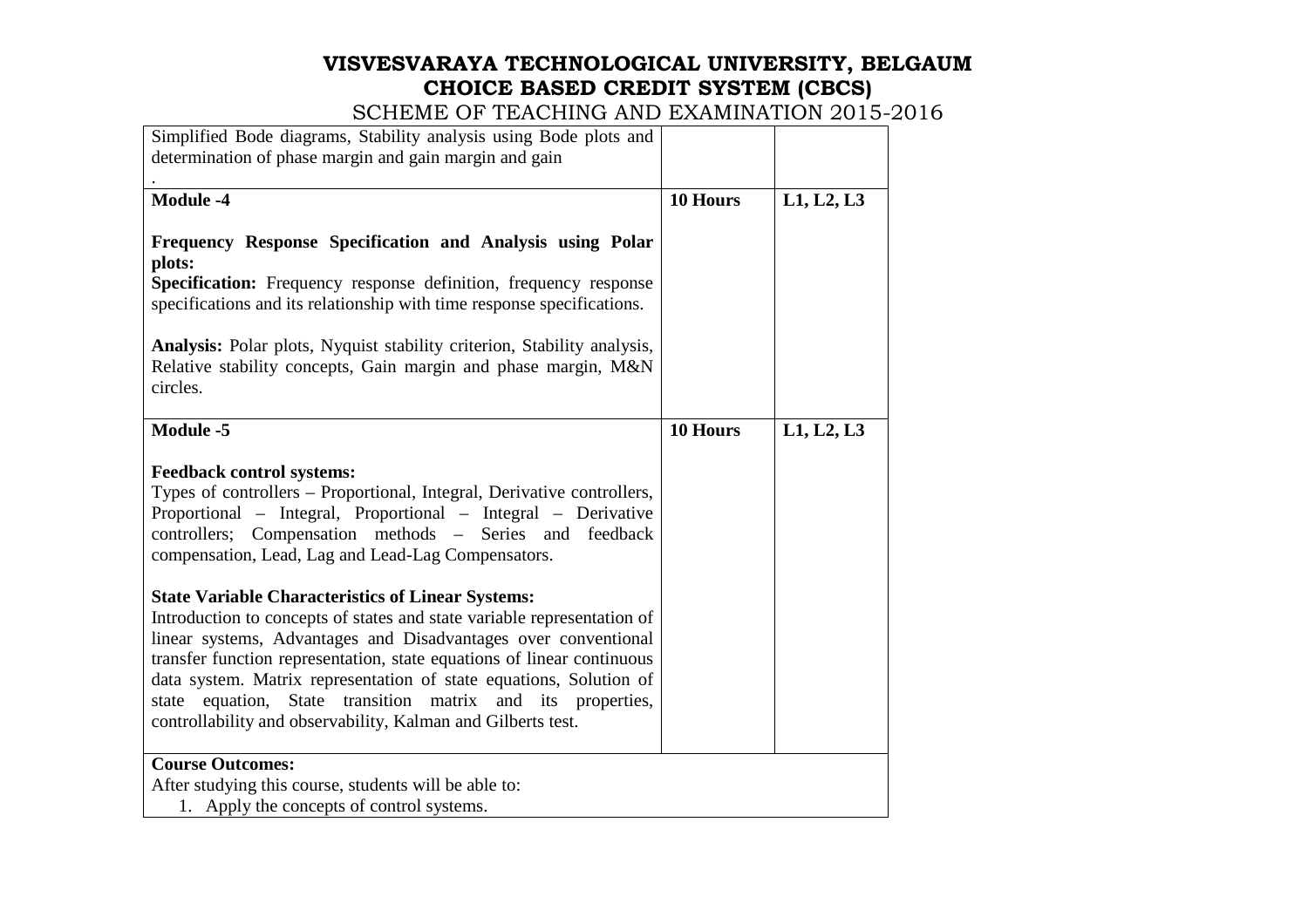SCHEME OF TEACHING AND EXAMINATION 2015-2016

- 2. Reduce the block diagrams and signal flow graphs.
- 3. Determine the frequency response analysis by using various types of plots.

#### **Graduate Attributes :**

- o Engineering Knowledge.
- o Problem Analysis.
- $\circ$  Design / development of solutions
- o Interpretation of data

#### **Question paper pattern:**

- The question paper will have ten questions.
- •Each full question consists of 16 marks.
- There will be 2 full questions (with a maximum of four sub questions) from each module.
- Each full question will have sub questions covering all the topics under a module.
- • The students will have to answer 5 full questions, selecting one full question from each module.

#### **Text Books:**

- 1. U.A. Bakshi and V.U. Bakshi, Control Engineering, Technical Publications, ISBN: 978-93-5099-657-7.
- 2. A. Nagoor Kani, Control Systems Engineering, RBA Publications, 2014.

#### Reference Books:

| Katsuhiko Ogatta, Modern Control Engineering, Pearson Education, 2004. |                            |  |     |
|------------------------------------------------------------------------|----------------------------|--|-----|
|                                                                        | I.J. Nagrath and M. Gopal, |  |     |
| Control Systems Engineering, New Age Publishers, 2017.                 |                            |  |     |
|                                                                        | Richard. C. Dorf           |  | and |
| Robert.H. Bishop, Modern Control Systems, Addison Wesley, 1999.        |                            |  |     |
|                                                                        | N.S. Nise, Control Systems |  |     |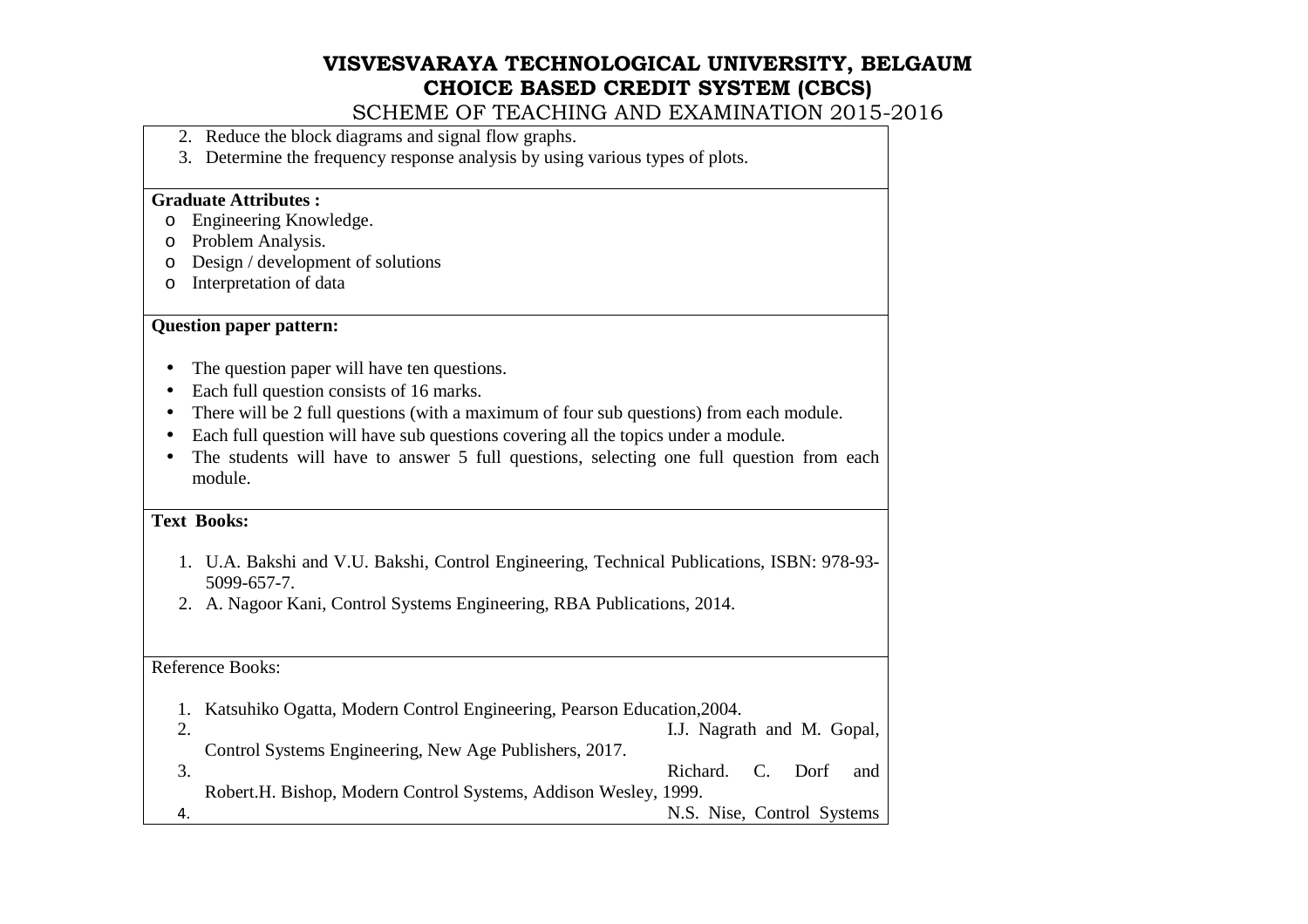SCHEME OF TEACHING AND EXAMINATION 2015-2016

Engineering, 6<sup>th</sup> Edition, Wiley, 2012.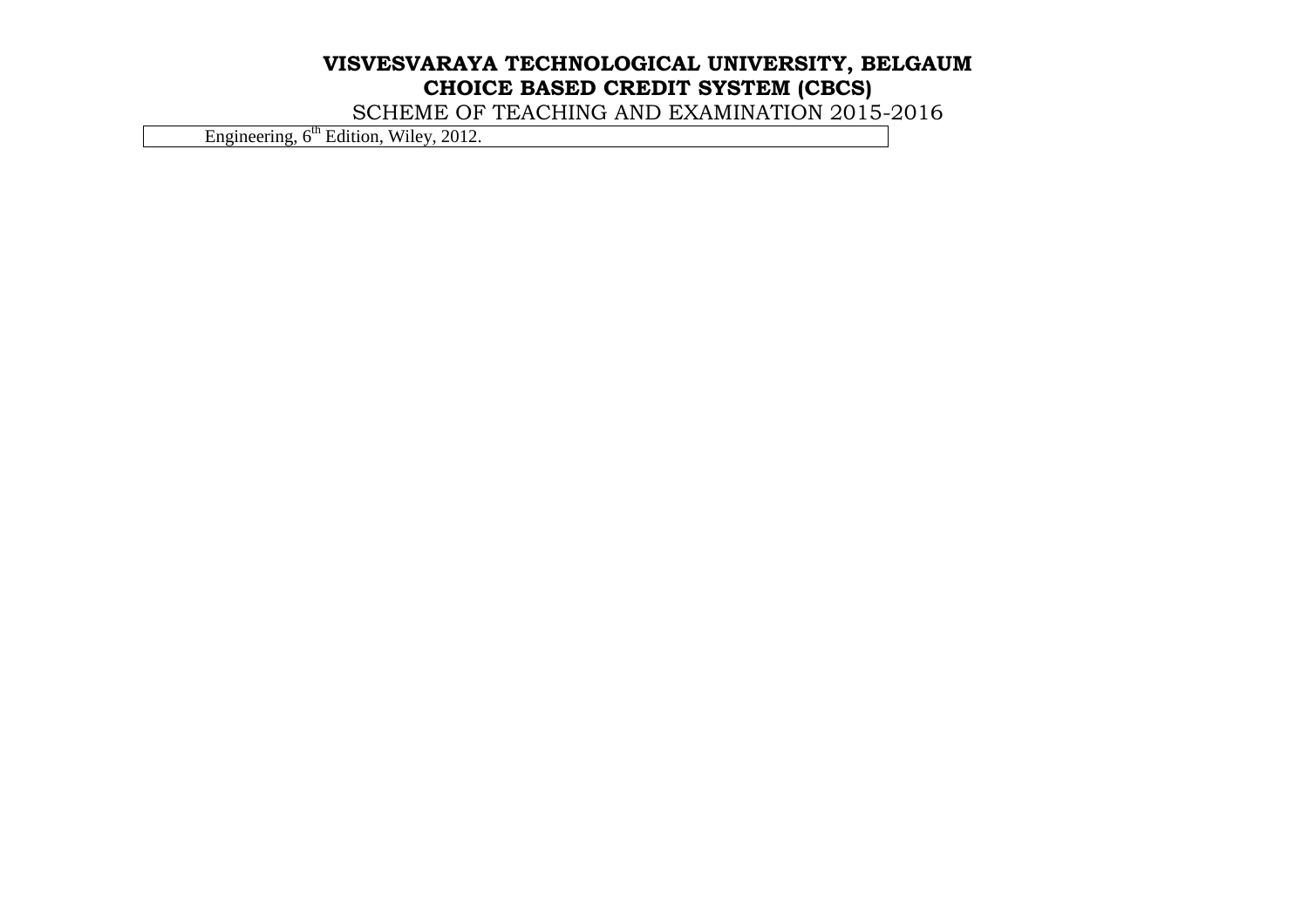|                                                                                                                                                                                                                                                                                                                                                                                                                                                                              | <b>COMPUTATIONAL FLUID DYNAMICS</b>                                            |                                                              |                   |  |  |
|------------------------------------------------------------------------------------------------------------------------------------------------------------------------------------------------------------------------------------------------------------------------------------------------------------------------------------------------------------------------------------------------------------------------------------------------------------------------------|--------------------------------------------------------------------------------|--------------------------------------------------------------|-------------------|--|--|
| [As per Choice Based Credit System (CBCS) scheme]                                                                                                                                                                                                                                                                                                                                                                                                                            |                                                                                |                                                              |                   |  |  |
|                                                                                                                                                                                                                                                                                                                                                                                                                                                                              |                                                                                | <b>SEMESTER - VII</b>                                        |                   |  |  |
| Subject Code                                                                                                                                                                                                                                                                                                                                                                                                                                                                 | <b>15AE72</b>                                                                  | <b>IA Marks</b>                                              | 20                |  |  |
| Number of Lecture                                                                                                                                                                                                                                                                                                                                                                                                                                                            | 04                                                                             | <b>Exam Hours</b>                                            | 03                |  |  |
| Hours/Week                                                                                                                                                                                                                                                                                                                                                                                                                                                                   |                                                                                |                                                              |                   |  |  |
| Total Number of                                                                                                                                                                                                                                                                                                                                                                                                                                                              | 50                                                                             | <b>Exam Marks</b>                                            | 80                |  |  |
| <b>Lecture Hours</b>                                                                                                                                                                                                                                                                                                                                                                                                                                                         |                                                                                |                                                              |                   |  |  |
|                                                                                                                                                                                                                                                                                                                                                                                                                                                                              |                                                                                | $CREDITS - 04$                                               |                   |  |  |
| Course Objectives: This course will enable students to                                                                                                                                                                                                                                                                                                                                                                                                                       |                                                                                |                                                              |                   |  |  |
| 1.                                                                                                                                                                                                                                                                                                                                                                                                                                                                           | Know the basic equations of fluid dynamics, boundary layer and discretization. |                                                              |                   |  |  |
| 2.                                                                                                                                                                                                                                                                                                                                                                                                                                                                           | Understand the source and vortex panel method.                                 |                                                              |                   |  |  |
| 3.                                                                                                                                                                                                                                                                                                                                                                                                                                                                           | Know about FDM, FVM and FEM.                                                   |                                                              |                   |  |  |
|                                                                                                                                                                                                                                                                                                                                                                                                                                                                              | <b>Teaching</b><br><b>Hours</b>                                                | <b>Revised</b><br>Bloom's<br><b>Taxonomy</b><br><b>Level</b> |                   |  |  |
| <b>Module -1</b><br><b>Introduction:</b> CFD Applications. Need for Parallel Computers in CFD<br>algorithms. Models of flows. Substantial derivative, Divergence of<br>velocity. Continuity, Momentum, and Energy Equations-Derivation in<br>various forms. Integral versus Differential form of equations. Comments<br>on governing equations. Physical boundary conditions. Forms of<br>equations especially suitable for CFD work. Shock capturing, and shock<br>fitting. | 10 Hours                                                                       | L1, L2                                                       |                   |  |  |
| <b>Module -2</b>                                                                                                                                                                                                                                                                                                                                                                                                                                                             | 10 Hours                                                                       | L1, L2                                                       |                   |  |  |
| Mathematical Behaviour of Partial<br>Classification of partial differential equations. Cramer Rule and Eigen<br>value methods for classification. Hyperbolic, parabolic, and elliptic<br>forms of equations. Impact of classification on physical and                                                                                                                                                                                                                        |                                                                                | <b>Differential</b>                                          | <b>Equations:</b> |  |  |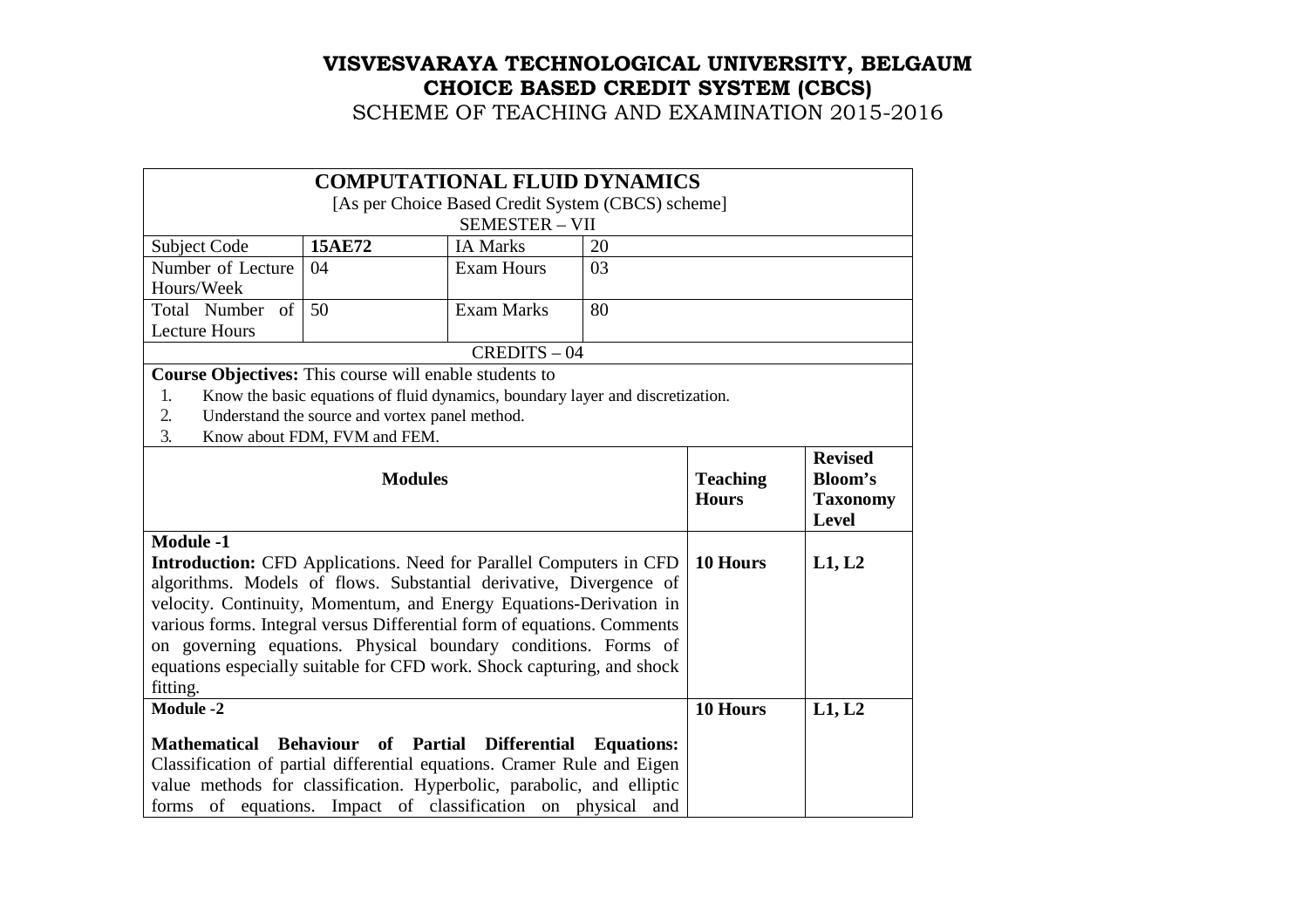| computational fluid dynamics. Case studies: steady inviscid supersonic                                               |          |            |
|----------------------------------------------------------------------------------------------------------------------|----------|------------|
| flow, unsteady inviscid flow, steady boundary layer flow, and unsteady                                               |          |            |
| thermal conduction, steady subsonic inviscid flow.                                                                   |          |            |
| <b>Module -3</b>                                                                                                     | 10 Hours | L1, L2, L3 |
| Grid Generation and Adaptive Grids: Need for grid generation and                                                     |          |            |
| Body-fitted coordinate system.<br>Structured Grids-essential features.                                               |          |            |
| Structured Grid generation techniques- algebraic and numerical                                                       |          |            |
| methods. Unstructured Grids-essential features. Unstructured Grid                                                    |          |            |
| generation techniques- Delaunay-Voronoi diagram, advancing front                                                     |          |            |
| method. Surface grid generation, multi-block grid generation, and                                                    |          |            |
| meshless methods. Grid quality and adaptive grids. Structured grids                                                  |          |            |
| adaptive methods and unstructured grids adaptive methods.                                                            |          |            |
| <b>Module -4</b>                                                                                                     | 10 Hours | L1, L2     |
|                                                                                                                      |          |            |
| <b>Discretisation &amp; Transformation:</b><br>Discretisation: Finite differences methods, and difference equations. |          |            |
| Explicit and Implicit approaches. Unsteady Problem - Explicit versus                                                 |          |            |
| Implicit Scheme. Errors and stability analysis. Time marching and space                                              |          |            |
| marching. Reflection boundary condition. Relaxation techniques.                                                      |          |            |
| Alternating direction implicit method. Successive over relaxation/under                                              |          |            |
| relaxation. Second order Lax-Wendroff method, mid-point Leap frog                                                    |          |            |
| method, upwind scheme, numerical viscosity, and artificial viscosity.                                                |          |            |
|                                                                                                                      |          |            |
| <b>Transformation:</b> Transformation of governing partial differential                                              |          |            |
| equations from physical domain to computational domain. Matrices and                                                 |          |            |
| Jacobians of transformation. Example of transformation. Generic form                                                 |          |            |
| of the Governing flow equations in Strong Conservative form in the                                                   |          |            |
| Transformed Space.                                                                                                   |          |            |
|                                                                                                                      |          |            |
| <b>Module -5</b>                                                                                                     | 10 Hours | L1, L2     |
| Finite Volume Technique and Some Applications:<br>Spatial                                                            |          |            |
| discretisation- cell centered and cell vertex techniques (overlapping                                                |          |            |
| control volume, duel control volume). Temporal discretisation- Explicit                                              |          |            |
| time stepping, and implicit time stepping. Time step calculation.                                                    |          |            |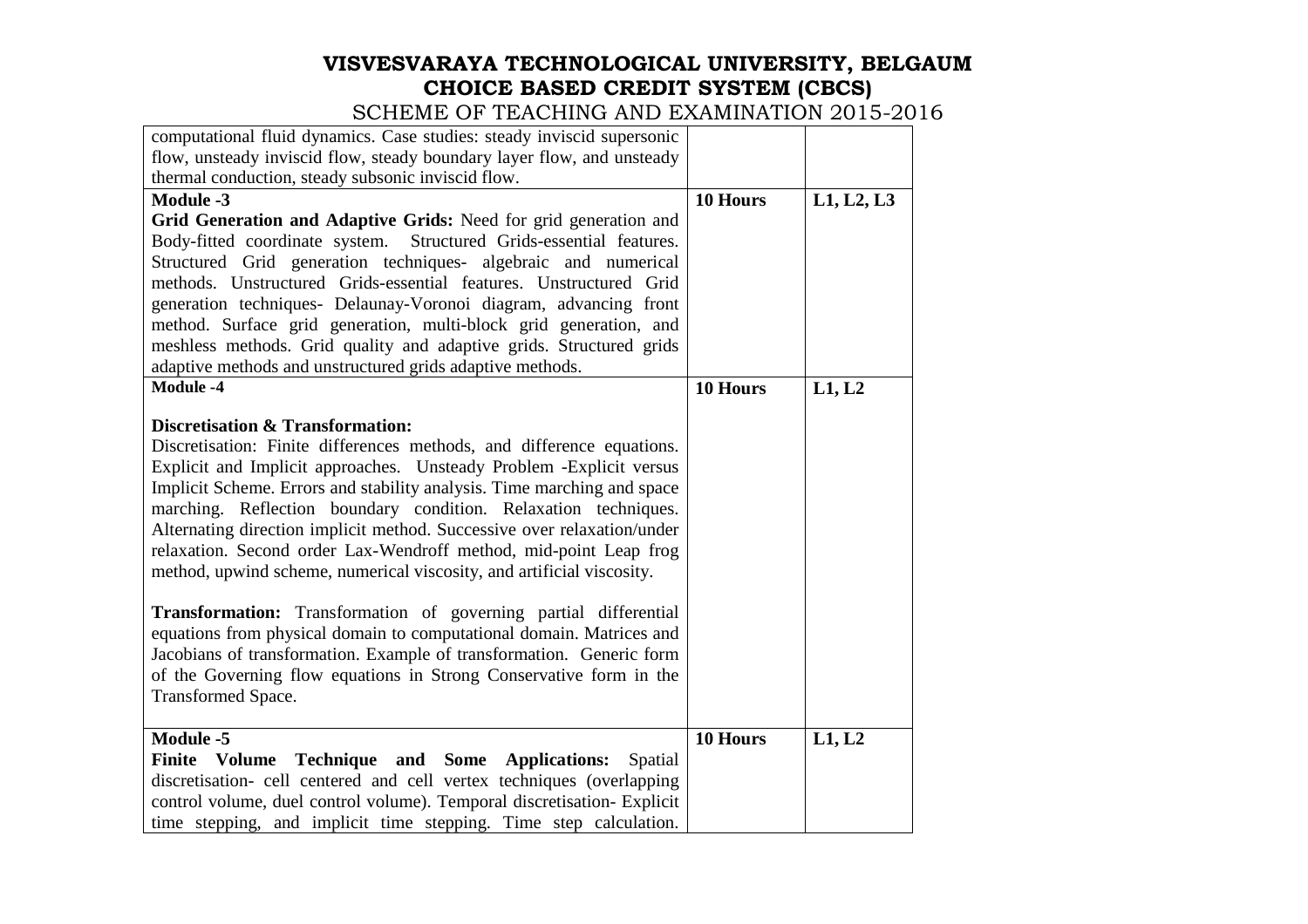|           | LUIVIIIITU IITU UITUITIUITU 4                                                                                                                                                                  |
|-----------|------------------------------------------------------------------------------------------------------------------------------------------------------------------------------------------------|
|           | Upwind scheme and high resolution scheme. Flux vector splitting,                                                                                                                               |
|           | approximate factorisation. Artificial dissipation and flux limiters.                                                                                                                           |
|           | Unsteady flows and heat conduction problems. Upwind biasing.                                                                                                                                   |
|           | <b>Course outcomes:</b>                                                                                                                                                                        |
|           | After studying this course, students will be able to:                                                                                                                                          |
| 1.        | Differentiate the FDM, FVM and FEM                                                                                                                                                             |
| 2.        | Perform the flow, structural and thermal analysis.                                                                                                                                             |
| 3.        | Utilize the discretization methods according to the application.                                                                                                                               |
|           | <b>Graduate Attributes:</b>                                                                                                                                                                    |
|           | Engineering Knowledge.                                                                                                                                                                         |
|           | Problem Analysis.                                                                                                                                                                              |
|           | Design / development of solutions                                                                                                                                                              |
|           | Interpretation of data                                                                                                                                                                         |
|           | <b>Question paper pattern:</b>                                                                                                                                                                 |
|           | The question paper will have ten questions.                                                                                                                                                    |
| $\bullet$ | Each full question consists of 16 marks.                                                                                                                                                       |
| $\bullet$ | There will be 2 full questions (with a maximum of four sub questions) from each module.                                                                                                        |
| $\bullet$ | Each full question will have sub questions covering all the topics under a module.                                                                                                             |
|           | The students will have to answer 5 full questions, selecting one full question from each module.                                                                                               |
|           | <b>Text Books:</b>                                                                                                                                                                             |
| 1.        | Fletcher, C.A.J., "Computational Techniques for Fluid Dynamics", Springer, Berlin,2 <sup>nd</sup> edition,<br>2002, ISBN-13: 978-3540543046                                                    |
| 2.        | John D. Anderson, "Computational Fluid Dynamics", McGraw Hill, 2013, ISBN-13: 978-0070016859.                                                                                                  |
|           | <b>Reference Books:</b>                                                                                                                                                                        |
| 1.        | John F. Wendt, "Computational Fluid Dynamics - An Introduction", Springer, 3 <sup>rd</sup> edition, 2013                                                                                       |
| 2.        | Charles Hirsch, "Numerical Computation of Internal and External Flows", Elsevier,1 <sup>st</sup> edition,<br>2007, ISBN-13: 978-9381269428.                                                    |
| 3.        | Klaus A Hoffmann and Steve T. Chiang. "Computational Fluid Dynamics for Engineers", Vols. I<br>& II Engineering Education System, P.O. Box 20078, W. Wichita, K.S., 67208 - 1078 USA,<br>1993. |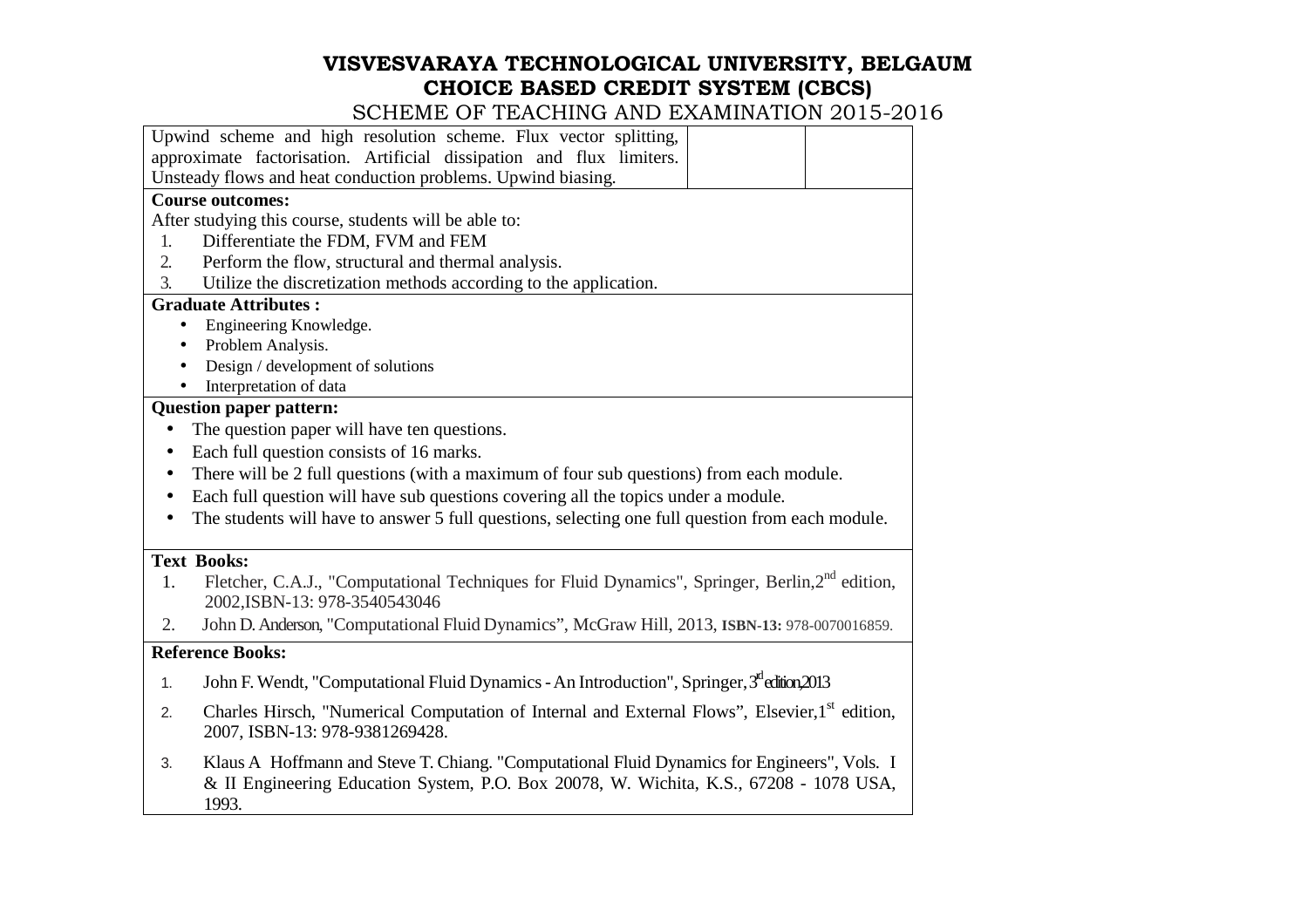SCHEME OF TEACHING AND EXAMINATION 2015-2016

4. Tapan K. Sengupta, Fundamentals of CFD, Universities Press, 2004.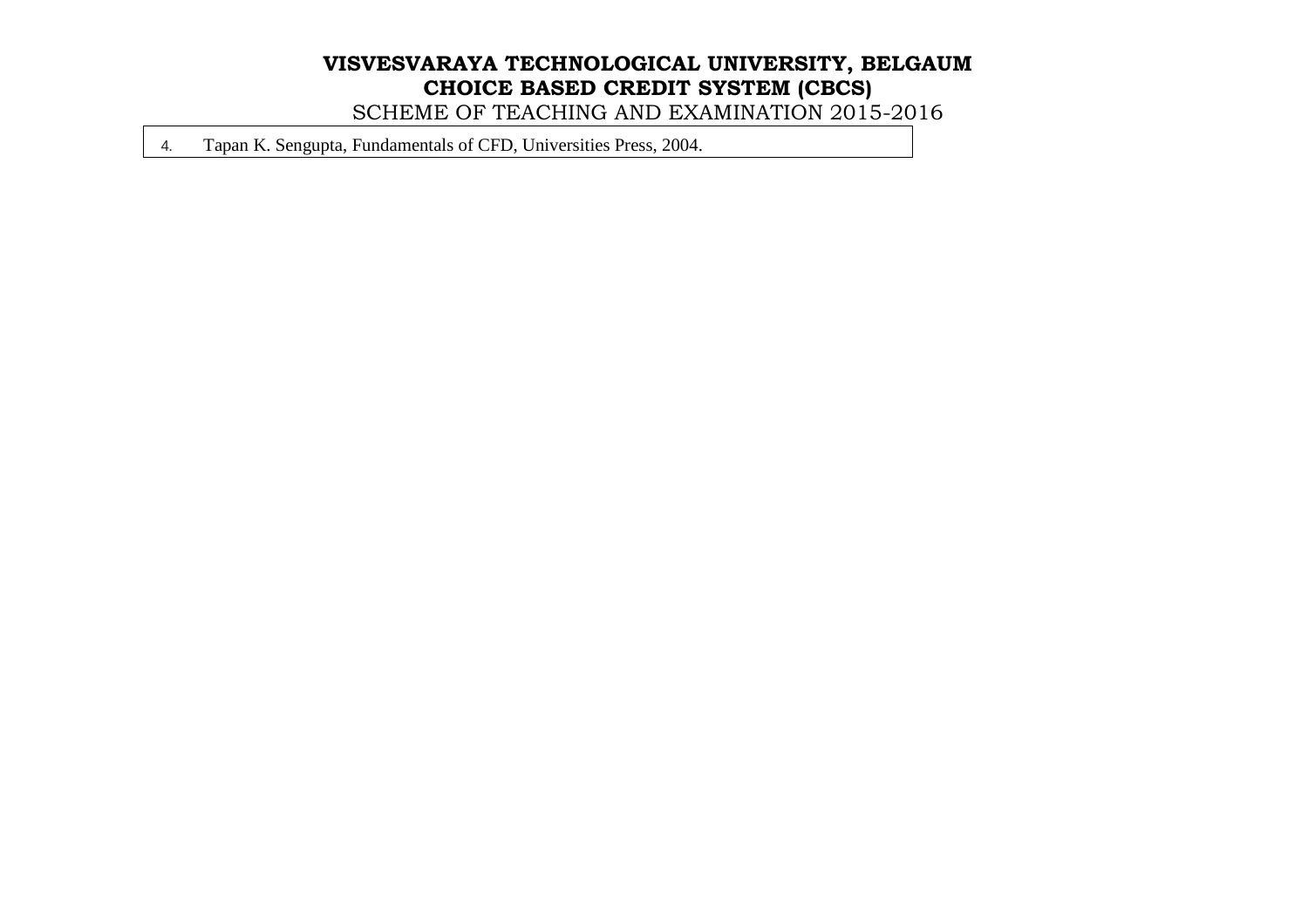# **VISVESVARAYA TECHNOLOGICAL UNIVERSITY, BELGAUM CHOICE BASED CREDIT SYSTEM (CBCS)**  SCHEME OF TEACHING AND EXAMINATION 2015-2016

|                                                                                                                                                           |                                                                                                                                                       | <b>AIRCRAFT STABILITY AND CONTROL</b>                                     |          |        |  |  |
|-----------------------------------------------------------------------------------------------------------------------------------------------------------|-------------------------------------------------------------------------------------------------------------------------------------------------------|---------------------------------------------------------------------------|----------|--------|--|--|
|                                                                                                                                                           | [As per Choice Based Credit System (CBCS) scheme]                                                                                                     |                                                                           |          |        |  |  |
|                                                                                                                                                           |                                                                                                                                                       | <b>SEMESTER - VII</b>                                                     |          |        |  |  |
| Subject Code                                                                                                                                              | 15AE73                                                                                                                                                | <b>IA Marks</b>                                                           | 20       |        |  |  |
| Number of Lecture                                                                                                                                         | 04                                                                                                                                                    | <b>Exam Hours</b>                                                         | 03       |        |  |  |
| Hours/Week                                                                                                                                                |                                                                                                                                                       |                                                                           |          |        |  |  |
| Number<br>$\sigma$<br>Total                                                                                                                               | 50                                                                                                                                                    | <b>Exam Marks</b>                                                         | 80       |        |  |  |
| <b>Lecture Hours</b>                                                                                                                                      |                                                                                                                                                       |                                                                           |          |        |  |  |
|                                                                                                                                                           |                                                                                                                                                       | $CREDITS - 04$                                                            |          |        |  |  |
| Course Objectives: This course will enable students to                                                                                                    |                                                                                                                                                       |                                                                           |          |        |  |  |
|                                                                                                                                                           |                                                                                                                                                       | 1. Understand the basics of aircraft stability and control.               |          |        |  |  |
|                                                                                                                                                           |                                                                                                                                                       | 2. Understand the static longitudinal and static directional stability.   |          |        |  |  |
|                                                                                                                                                           |                                                                                                                                                       | 3. Acquire the knowledge on dynamic lateral and directional stability.    |          |        |  |  |
|                                                                                                                                                           |                                                                                                                                                       |                                                                           |          |        |  |  |
|                                                                                                                                                           | <b>Teaching</b><br><b>Hours</b>                                                                                                                       | <b>Revised</b><br><b>Bloom's</b><br><b>Taxonomy</b><br>(RBT) Level        |          |        |  |  |
| <b>Module -1</b>                                                                                                                                          |                                                                                                                                                       |                                                                           |          |        |  |  |
|                                                                                                                                                           |                                                                                                                                                       |                                                                           | 10 Hours | L1, L2 |  |  |
| <b>Static Longitudinal Stability and Control-Stick Fixed</b>                                                                                              |                                                                                                                                                       | perspective, Aerodynamic Nomenclature, Equilibrium                        |          |        |  |  |
| Historical                                                                                                                                                |                                                                                                                                                       |                                                                           |          |        |  |  |
| conditions, Definition of static stability, Definition of longitudinal static<br>stability, stability criteria, Contribution of airframe components: Wing |                                                                                                                                                       |                                                                           |          |        |  |  |
| contribution, Tail contribution, Fuselage contribution, Power effects-                                                                                    |                                                                                                                                                       |                                                                           |          |        |  |  |
|                                                                                                                                                           |                                                                                                                                                       |                                                                           |          |        |  |  |
|                                                                                                                                                           | Propeller airplane and Jet airplane Introduction, Trim condition. Static<br>margin. stick fixed neutral points. Longitudinal control, Elevator power, |                                                                           |          |        |  |  |
|                                                                                                                                                           |                                                                                                                                                       | Elevator angle versus equilibrium lift coefficient, Elevator required for |          |        |  |  |
| landing, Restriction on forward C.G. range.                                                                                                               |                                                                                                                                                       |                                                                           |          |        |  |  |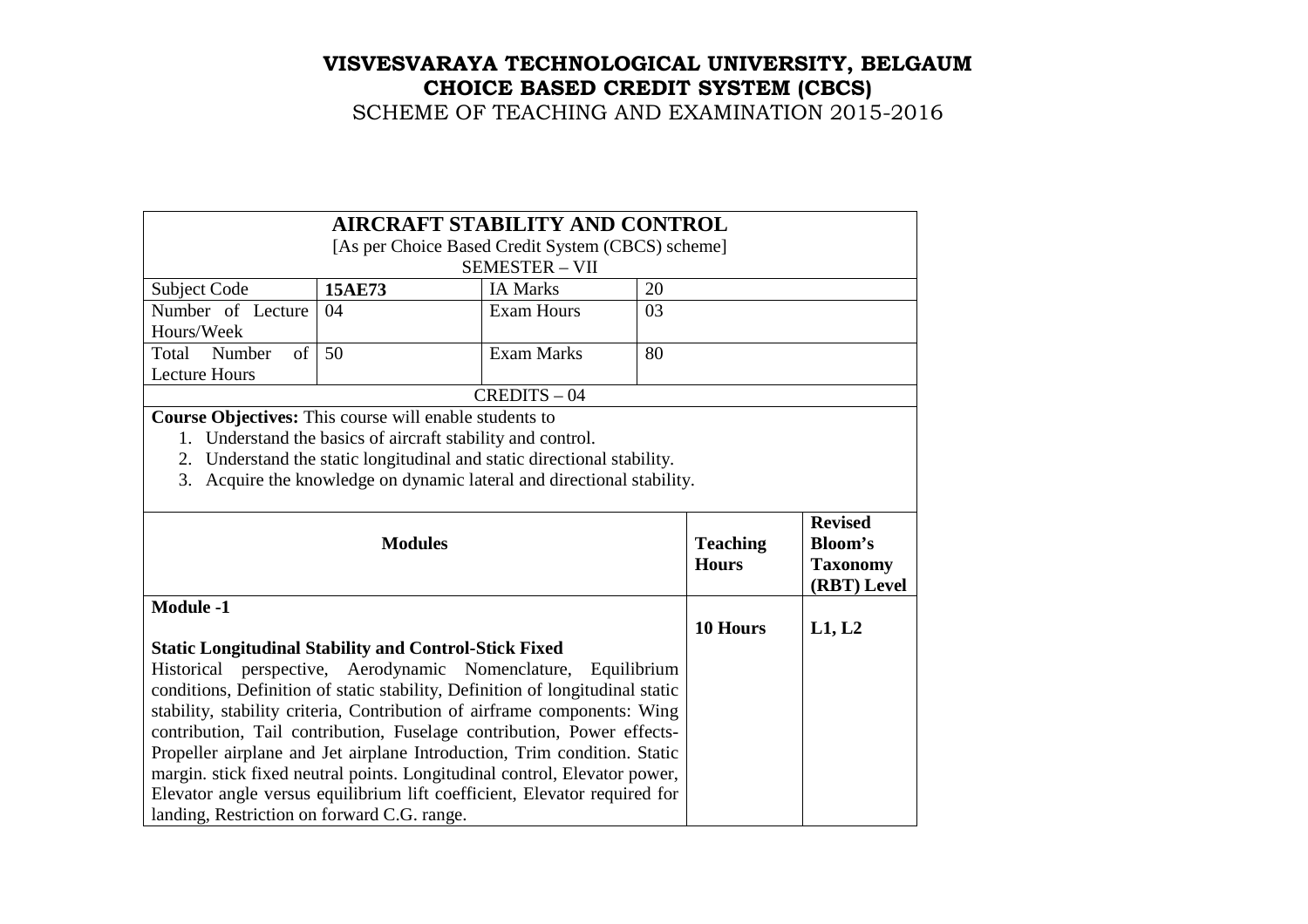# **VISVESVARAYA TECHNOLOGICAL UNIVERSITY, BELGAUM CHOICE BASED CREDIT SYSTEM (CBCS)**  SCHEME OF TEACHING AND EXAMINATION 2015-2016

| <b>Module -2</b>                                                                                                                                                                                                                                                                                                                                                                                                                                                                                                                                                                                                                                                                                                        | 10 Hours | L1, L2     |
|-------------------------------------------------------------------------------------------------------------------------------------------------------------------------------------------------------------------------------------------------------------------------------------------------------------------------------------------------------------------------------------------------------------------------------------------------------------------------------------------------------------------------------------------------------------------------------------------------------------------------------------------------------------------------------------------------------------------------|----------|------------|
| Static Longitudinal Stability & Static Directional Stability and<br><b>Control-Stick free</b><br>Introduction, Hinge moment parameters, Control surface floating<br>characteristics and aerodynamic balance, Estimation of hinge moment<br>parameters, The trim tabs, Stick-free Neutral point, Stick force gradient<br>in unaccelerated flight, Restriction on aft C.G.Introduction, Definition<br>of directional stability, Static directional stability rudder fixed,<br>Contribution of airframe components, Directional control. Rudder<br>power, Stick-free directional stability, Requirements for directional<br>control, Rudder lock, Dorsal fin. One engine inoperative condition.<br>Weather cocking effect. |          |            |
| <b>Module -3</b>                                                                                                                                                                                                                                                                                                                                                                                                                                                                                                                                                                                                                                                                                                        | 10 Hours | L1, L2, L3 |
| Static lateral dynamic & longitudinal stability and control<br>Introduction, definition of Roll stability. Estimation of dihedral effect.,<br>Effect of wing sweep, flaps, and power, Lateral control, Estimation of<br>lateral control power, Aileron control forces, Balancing the aileron.<br>Coupling between rolling and yawing moments. Adverse yaw effects.<br>Aileron reversal. Definition of Dynamic longitudinal stability. Types of<br>modes of motion: long or phugoid motion, short period motion.<br>Airplane Equations of longitudinal motion.                                                                                                                                                           |          |            |
| <b>Module -4</b>                                                                                                                                                                                                                                                                                                                                                                                                                                                                                                                                                                                                                                                                                                        | 10 Hours | L1, L2, L3 |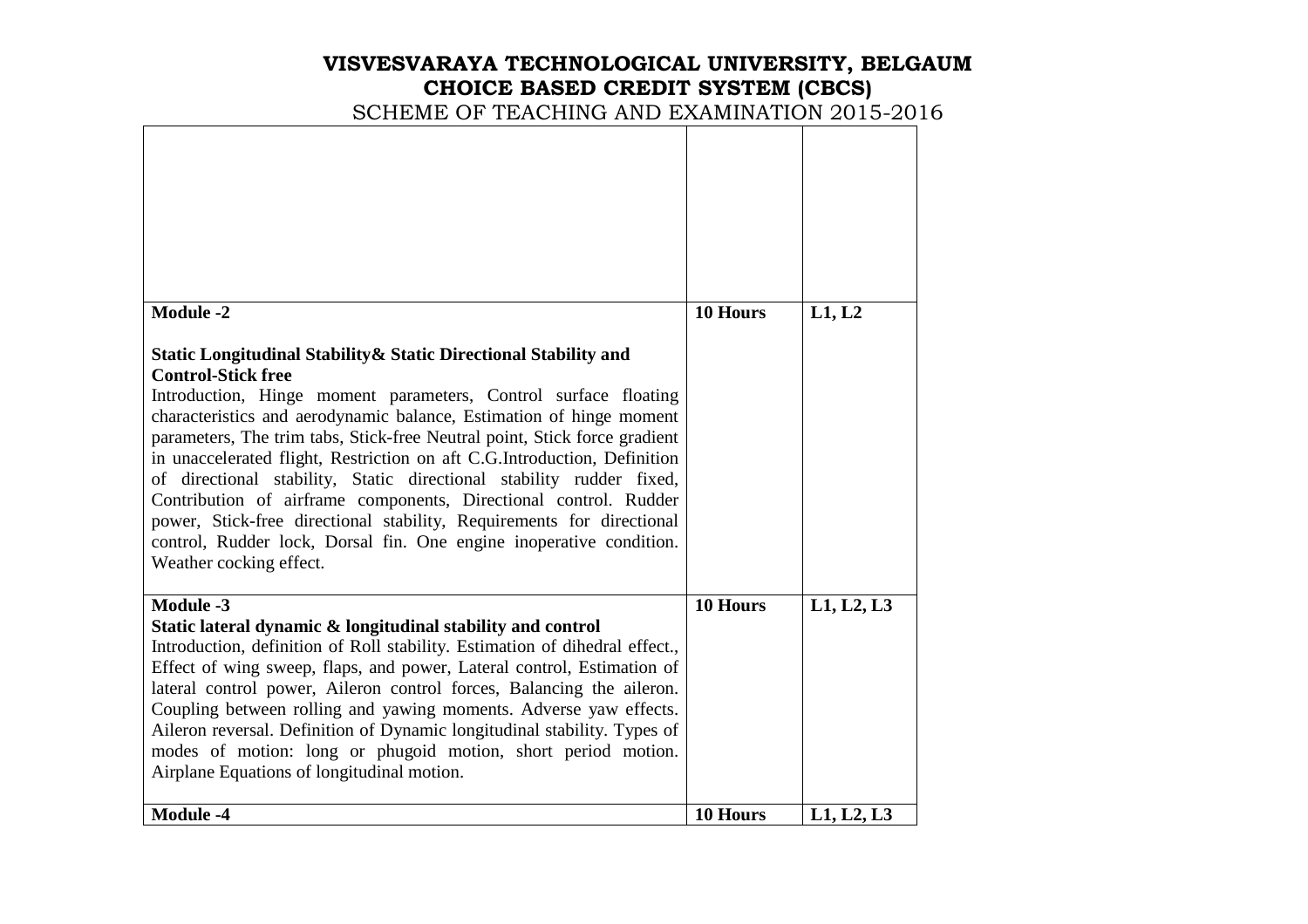| <b>Estimation of Dynamic Derivatives</b>                                                                      |          |            |
|---------------------------------------------------------------------------------------------------------------|----------|------------|
| Derivation of rigid body equations of motion, Orientation and position                                        |          |            |
| of the airplane, gravitational and thrust forces, Small disturbance theory.                                   |          |            |
| Aerodynamic force and moment representation, Derivatives due to                                               |          |            |
| change in forward speed, Derivatives due to the pitching velocity,                                            |          |            |
| Derivatives due to the time rate of change of angle of attack,                                                |          |            |
| Derivatives due to rolling rate, Derivatives due to yawing rate.                                              |          |            |
|                                                                                                               |          |            |
| <b>Module -5</b>                                                                                              | 10 Hours | L1, L2, L3 |
| <b>Dynamic Lateral and Directional Stability</b>                                                              |          |            |
| Routh's criteria. Factors affecting period and damping of oscillations.                                       |          |            |
| Effect of wind shear. Flying qualities in pitch. Cooper-Harper Scale.                                         |          |            |
| Response to aileron step-function, side-slip excursion. Dutch roll and                                        |          |            |
| Spiral instability. Auto- rotation and spin. Stability derivatives for                                        |          |            |
| lateral and directional dynamics.                                                                             |          |            |
|                                                                                                               |          |            |
| <b>Course outcomes:</b>                                                                                       |          |            |
| After studying this course, students will be able to:                                                         |          |            |
| 1. Apply the basic concepts of aircraft stability and control.                                                |          |            |
| 2. Differentiate the static longitudinal and static directional stability.                                    |          |            |
| 3. Estimate the dynamic derivatives.                                                                          |          |            |
|                                                                                                               |          |            |
| <b>Graduate Attributes:</b>                                                                                   |          |            |
| Engineering Knowledge.<br>$\circ$                                                                             |          |            |
| Problem Analysis.<br>O                                                                                        |          |            |
| Design / development of solutions<br>$\circ$                                                                  |          |            |
| Interpretation of data<br>$\circ$                                                                             |          |            |
| <b>Question paper pattern:</b>                                                                                |          |            |
| The question paper will have ten questions.<br>$\bullet$                                                      |          |            |
| Each full question consists of 16 marks.<br>$\bullet$                                                         |          |            |
| There will be 2 full questions (with a maximum of four sub questions) from each module.<br>$\bullet$          |          |            |
| Each full question will have sub questions covering all the topics under a module.<br>٠                       |          |            |
| The students will have to answer 5 full questions, selecting one full question from each module.<br>$\bullet$ |          |            |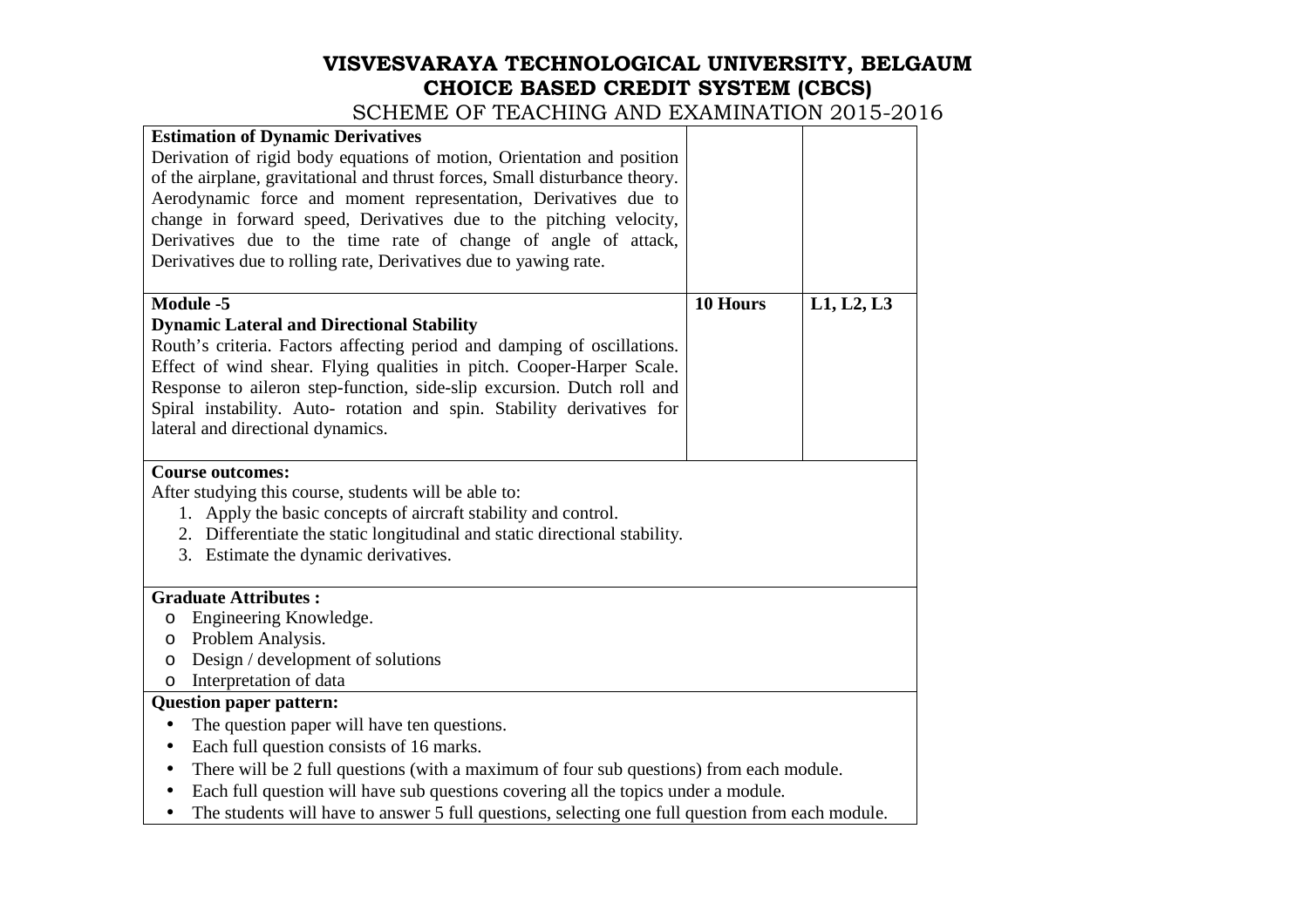SCHEME OF TEACHING AND EXAMINATION 2015-2016

#### **Text Books:**

- 1. Perkins, C.D., and Hage, R.E., "Airplane Performance stability and Control", John Wiley Son Inc, New York, 1988.
- 2. Nelson, R.C. "Flight Stability and Automatic Control", McGraw-Hill Book Co., 2007.

**Reference Books:** 

- 1. Bandu N. Pamadi, `Performance, Stability, Dynamics and Control of Airplanes`, AIAA 2<sup>nd</sup> Edition Series, 2004.
- 2. John D. Anderson, Jr., "Introduction to flight" McGraw-Hill, International Editions, Aerospace Science Technology Editions, 2000.
- 3. W.J. Duncan, The Principles of the Control and Stability of Aircraft, Cambridge University Press, 2016.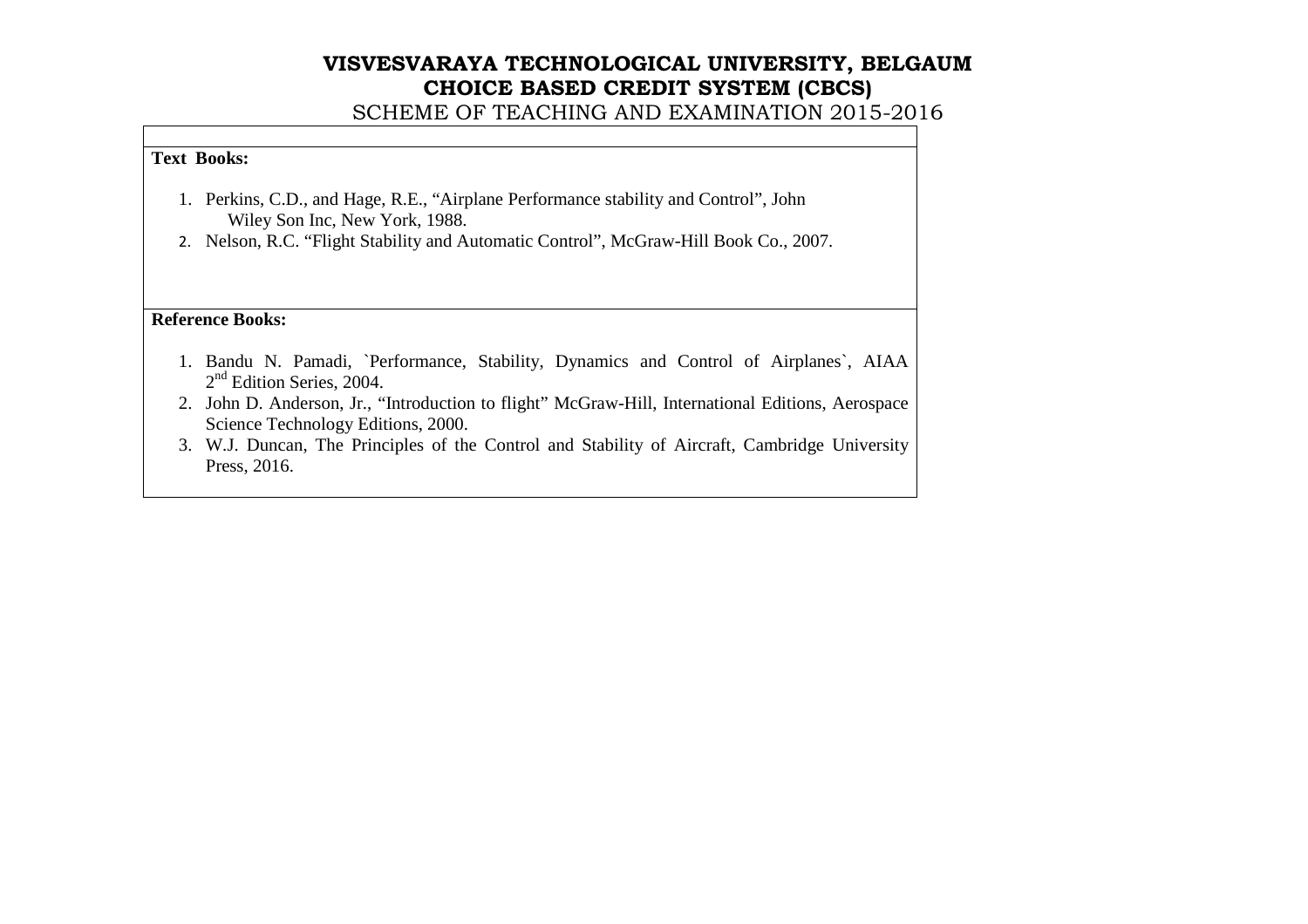SCHEME OF TEACHING AND EXAMINATION 2015-2016

### **PROFESSIONAL ELECTIVES**

|                                                                           |                                                                             | <b>FATIGUE AND FRACTURE MECHANICS</b>                                      |         |                 |                 |
|---------------------------------------------------------------------------|-----------------------------------------------------------------------------|----------------------------------------------------------------------------|---------|-----------------|-----------------|
|                                                                           |                                                                             | [As per Choice Based Credit System (CBCS) scheme]                          |         |                 |                 |
|                                                                           |                                                                             | <b>SEMESTER - VII</b>                                                      |         |                 |                 |
|                                                                           |                                                                             | <b>Professional Elective</b>                                               |         |                 |                 |
| Subject Code                                                              | 15AE741                                                                     | <b>IA Marks</b>                                                            | 20      |                 |                 |
| Number of Lecture                                                         | 03                                                                          | <b>Exam Hours</b>                                                          | 03      |                 |                 |
| Hours/Week                                                                |                                                                             |                                                                            |         |                 |                 |
| Total Number of                                                           | 40                                                                          | <b>Exam Marks</b>                                                          | 80      |                 |                 |
| <b>Lecture Hours</b>                                                      |                                                                             |                                                                            |         |                 |                 |
|                                                                           |                                                                             | $CREDITS - 03$                                                             |         |                 |                 |
| Course objective:                                                         |                                                                             |                                                                            |         |                 |                 |
| This course will enable students to                                       |                                                                             |                                                                            |         |                 |                 |
| 1.                                                                        | Understand the basics of fatigue of structures.                             |                                                                            |         |                 |                 |
| 2.                                                                        | Comprehend the fracture mechanics.                                          |                                                                            |         |                 |                 |
| 3.                                                                        |                                                                             | Acquire the knowledge of fatigue design and testing.                       |         |                 |                 |
|                                                                           |                                                                             |                                                                            |         |                 | <b>Revised</b>  |
|                                                                           | <b>Modules</b>                                                              |                                                                            |         | <b>Teaching</b> | <b>Bloom's</b>  |
|                                                                           |                                                                             |                                                                            |         | <b>Hours</b>    | <b>Taxonomy</b> |
|                                                                           |                                                                             |                                                                            |         |                 | (RBT)           |
|                                                                           |                                                                             |                                                                            |         |                 | <b>Level</b>    |
| <b>Module -1</b>                                                          |                                                                             |                                                                            |         |                 |                 |
|                                                                           |                                                                             | <b>Fatigue of Structures:</b> S.N. curves, Endurance limit, Effect of mean |         | 10 Hours        | L1, L2          |
|                                                                           |                                                                             | stress, Goodman, Gerber and Soderberg relations and diagrams, Notches      |         |                 |                 |
| and stress concentrations, Neuber's stress concentration factors, plastic |                                                                             |                                                                            |         |                 |                 |
| stress concentration factors – Notched S-N curves                         |                                                                             |                                                                            | 8 Hours |                 |                 |
| <b>Module -2</b>                                                          |                                                                             |                                                                            |         |                 | L1, L2          |
| Statistical Aspects Of Fatigue Behaviour: Low cycle and high cycle        |                                                                             |                                                                            |         |                 |                 |
|                                                                           | fatigue, Coffin-Manson's relation, Transition life, Cyclic Strain hardening |                                                                            |         |                 |                 |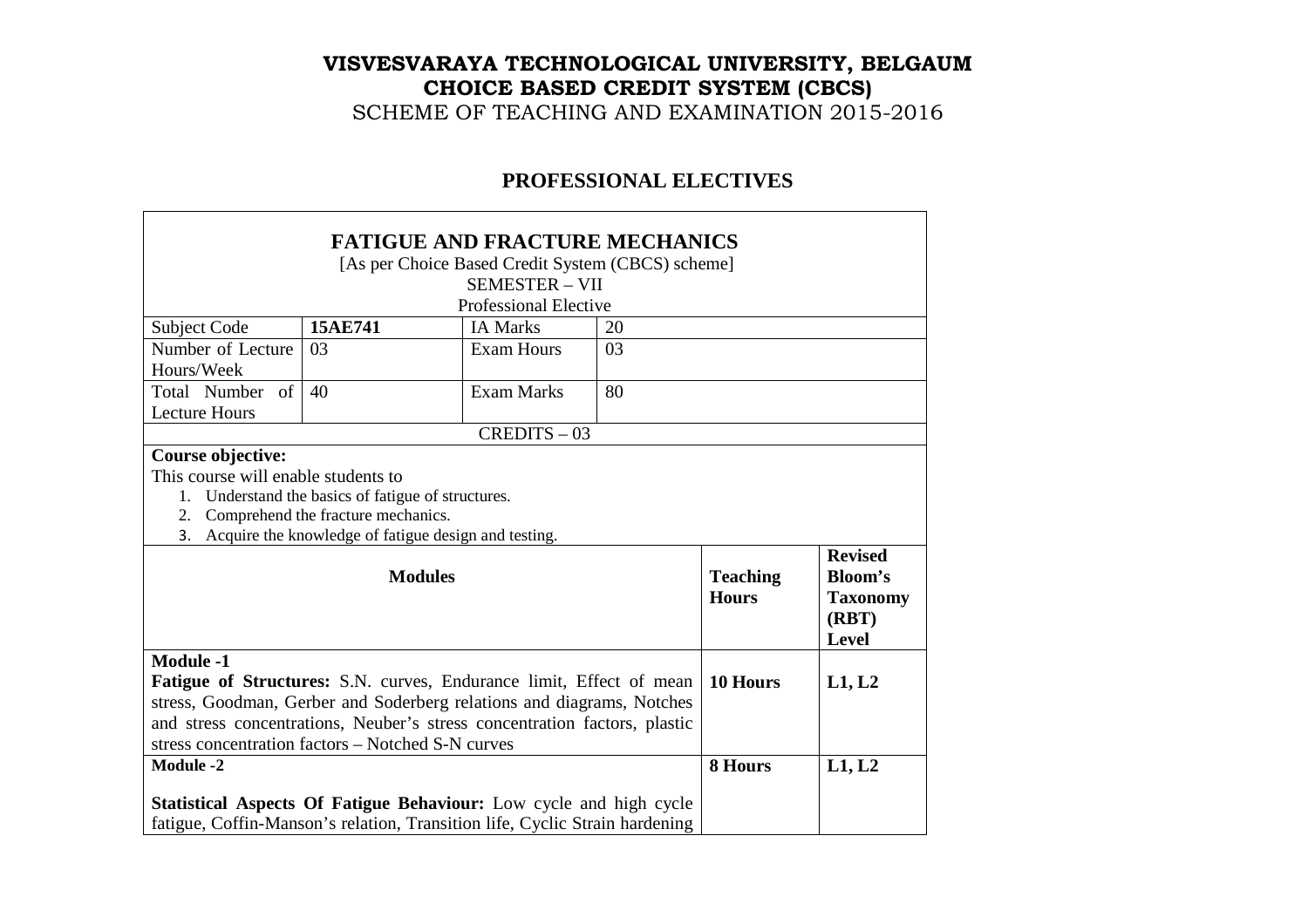| and softening, Analysis of load histories, Cycle counting techniques,                                |                |            |
|------------------------------------------------------------------------------------------------------|----------------|------------|
| Cumulative damage, Miner's theory, other theories.                                                   |                |            |
| <b>Module -3</b>                                                                                     | <b>6 Hours</b> | L1, L2, L3 |
| Physical Aspects Of Fatigue: Phase in fatigue life, Crack initiation,                                |                |            |
| Crack growth, Final fracture, Dislocations, Fatigue fracture surfaces.                               |                |            |
| <b>Module -4</b>                                                                                     | 8 Hours        | L1, L2     |
|                                                                                                      |                |            |
| <b>Fracture Mechanics:</b> Strength of cracked bodies, potential energy and                          |                |            |
| surface energy, Griffith's theory, Irwin - Orwin extension of Griffith's                             |                |            |
| theory to ductile materials, Stress analysis of cracked bodies, Effect of                            |                |            |
| thickness on fracture toughness, Stress intensity factors for typical                                |                |            |
| geometries.                                                                                          |                |            |
| Module -5                                                                                            | 8 Hours        | L1, L2     |
| Fatigue Design And Testing: Safe life and fail safe design philosophies,                             |                |            |
| Importance of Fracture Mechanics in aerospace structure, Application to                              |                |            |
| composite materials and structures.                                                                  |                |            |
| <b>Course outcomes:</b>                                                                              |                |            |
| After studying this course, students will be able to:                                                |                |            |
| 1. Evaluate the fatigue of structures.                                                               |                |            |
| 2. Determine the strength of cracked bodies.                                                         |                |            |
| 3. Distinguish the safe life and fail safe design.                                                   |                |            |
| <b>Graduate Attributes:</b>                                                                          |                |            |
| Engineering Knowledge.<br>$\bullet$                                                                  |                |            |
| Problem Analysis.<br>$\bullet$                                                                       |                |            |
| Design / development of solutions<br>$\bullet$                                                       |                |            |
| Interpretation of data.                                                                              |                |            |
| <b>Question paper pattern:</b>                                                                       |                |            |
| The question paper will have ten questions.                                                          |                |            |
| Each full question consists of 16 marks.<br>$\bullet$                                                |                |            |
| There will be 2 full questions (with a maximum of four sub questions) from each module.<br>$\bullet$ |                |            |
| Each full question will have sub questions covering all the topics under a module.                   |                |            |
| The students will have to answer 5 full questions, selecting one full question from each module.     |                |            |
|                                                                                                      |                |            |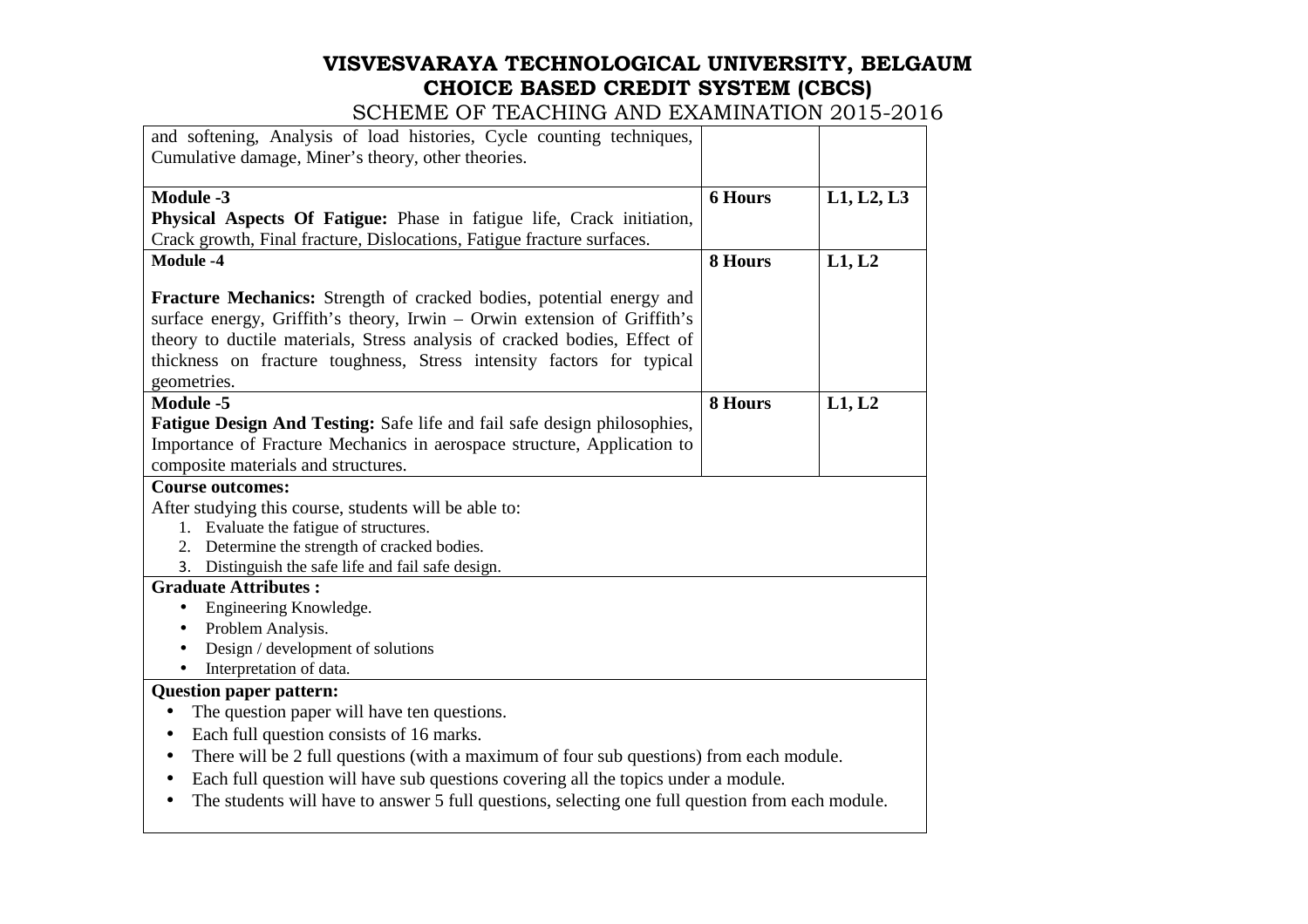SCHEME OF TEACHING AND EXAMINATION 2015-2016

### **Text Books:**

- 1. D. Brock, "Elementary Engineering Fracture Mechanics", Noordhoff International Publishing Co., London, 1994.
- 2. J.F.Knott, "Fundamentals of Fracture Mechanics", Butterworth & Co., (Publishers) Ltd., London,1983.

#### **Reference Books:**

- 1**.** W. Barrois and L. Ripley, "Fatigue of Aircraft Structures", Pergamon Press, Oxford, 1983.
- 2. C.G.Sih, "Mechanics of Fracture", Vol.1 Sijthoff and Noordhoff International Publishing Co.,Netherland, 1989.

| <b>HIGH PERFORMANCE COMPUNTING</b>  |                                                                                 |                                                   |                 |                 |
|-------------------------------------|---------------------------------------------------------------------------------|---------------------------------------------------|-----------------|-----------------|
|                                     |                                                                                 | [As per Choice Based Credit System (CBCS) scheme] |                 |                 |
|                                     |                                                                                 | <b>SEMESTER - VII</b>                             |                 |                 |
| <b>Subject Code</b>                 | 15AE742                                                                         | <b>IA Marks</b>                                   | 20              |                 |
| Number of Lecture                   | 03                                                                              | Exam Hours                                        | 03              |                 |
| Hours/Week                          |                                                                                 |                                                   |                 |                 |
| $\sigma$<br>Total Number            | 40                                                                              | Exam Marks                                        | 80              |                 |
| <b>Lecture Hours</b>                |                                                                                 |                                                   |                 |                 |
|                                     |                                                                                 | $CREDITS - 03$                                    |                 |                 |
| Course objective:                   |                                                                                 |                                                   |                 |                 |
| This course will enable students to |                                                                                 |                                                   |                 |                 |
|                                     | 1. Understand the concepts of high performance computing                        |                                                   |                 |                 |
|                                     | 2. Acquire the knowledge of various algorithms required for parallel computing. |                                                   |                 |                 |
|                                     | 3. Understand the concepts of architecture.                                     |                                                   |                 |                 |
|                                     |                                                                                 |                                                   |                 | <b>Revised</b>  |
|                                     | <b>Modules</b>                                                                  |                                                   | <b>Teaching</b> | Bloom's         |
|                                     |                                                                                 |                                                   | <b>Hours</b>    | <b>Taxonomy</b> |
|                                     |                                                                                 |                                                   |                 | (RBT) Level     |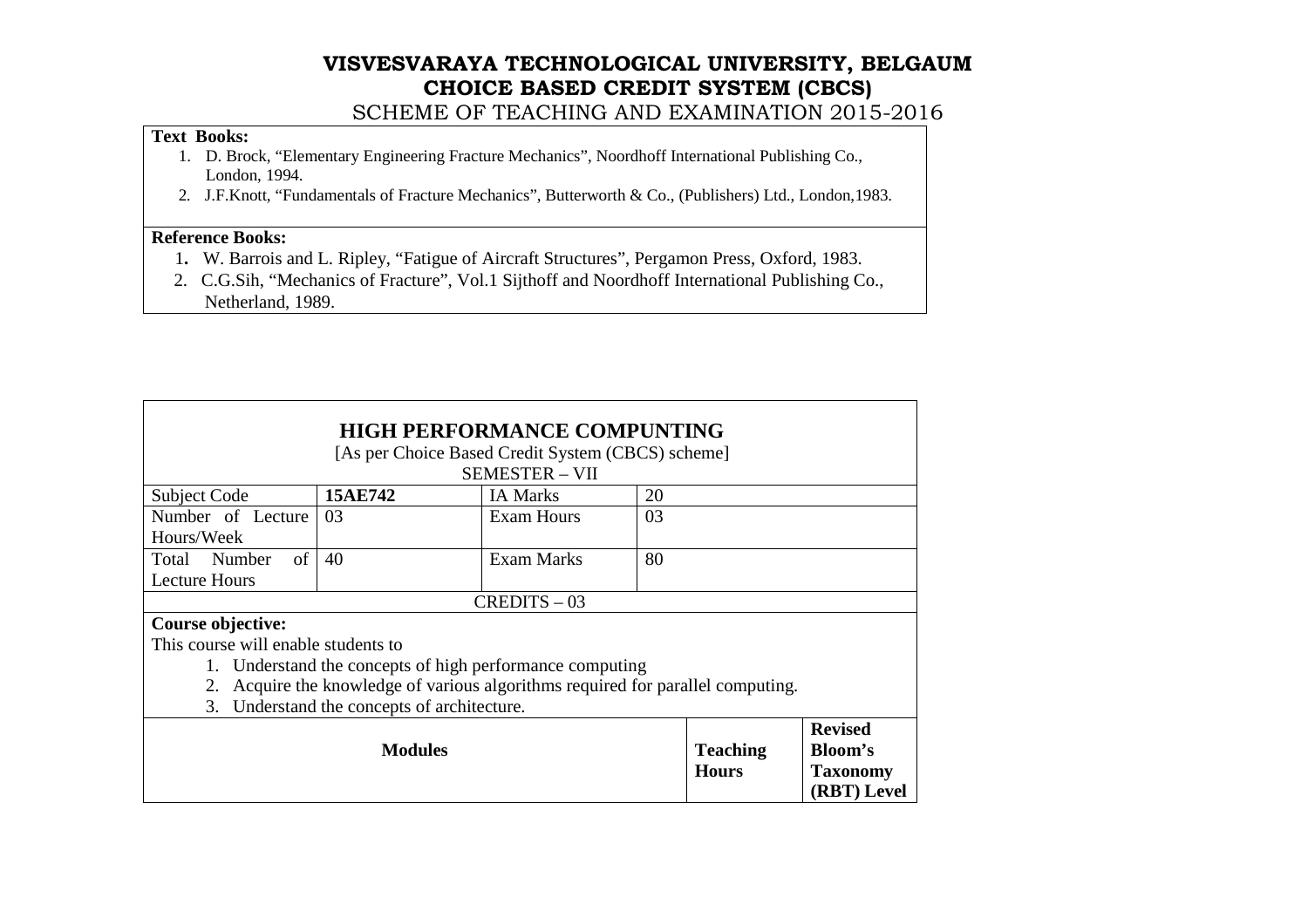| <b>Module -1</b>                                                                                                                                                                                                                                                                                                                                                                                                                                                            |         |            |
|-----------------------------------------------------------------------------------------------------------------------------------------------------------------------------------------------------------------------------------------------------------------------------------------------------------------------------------------------------------------------------------------------------------------------------------------------------------------------------|---------|------------|
| <b>Science</b><br><b>Engineering</b><br><b>Introduction:</b><br>Computational<br>and<br>Computational Science and Engineering Applications; characteristics<br>and requirements, Review of Computational<br>Complexity,<br>Performance: metrics and measurements, Granularity and Partitioning,<br>Locality: temporal/spatial/stream/kernel, Basic methods for parallel<br>programming, Real-world case studies (drawn from multi-scale, multi-<br>discipline applications) | 8 Hours | L1, L2     |
| <b>Module -2</b>                                                                                                                                                                                                                                                                                                                                                                                                                                                            | 8 Hours | L1, L2     |
| High-End Computer Systems: Memory Hierarchies, Multi-core<br>Processors: Homogeneous and Heterogeneous, Shared-memory Symmetric<br>Multiprocessors, Vector Computers, Distributed Memory Computers,<br>Supercomputers and Petascale Systems, Application Accelerators<br>Reconfigurable Computing, Novel computers: Stream, multithreaded, and<br>purpose-built                                                                                                             |         |            |
| <b>Module -3</b>                                                                                                                                                                                                                                                                                                                                                                                                                                                            | 8 Hours | L1, L2, L3 |
| <b>Parallel Algorithms:</b> Parallel models: ideal and real frameworks,<br>Basic Techniques: Balanced Trees, Pointer Jumping, Divide and<br>Conquer, Partitioning, Regular Algorithms: Matrix operations and<br>Linear Algebra, Irregular Algorithms: Lists, Trees, Graphs,<br>Randomization: Parallel Pseudo-Random Number Generators, Sorting,<br>Monte Carlo techniques.                                                                                                 |         |            |
| <b>Module -4</b>                                                                                                                                                                                                                                                                                                                                                                                                                                                            | 8 Hours | L1, L2     |
| <b>Parallel Programming:</b> Revealing concurrency in applications, Task<br>and Functional Parallelism, Task Scheduling, Synchronization<br>Methods, Parallel Primitives (collective<br>operations),<br><b>SPMD</b><br>Programming (threads, Open MP, MPI), I/O and File Systems, Parallel<br>Matlabs (Parallel Matlab, Star-P, Matlab MPI), Partitioning Global<br>Address Space (PGAS) languages (UPC, Titanium, Global Arrays).                                          |         |            |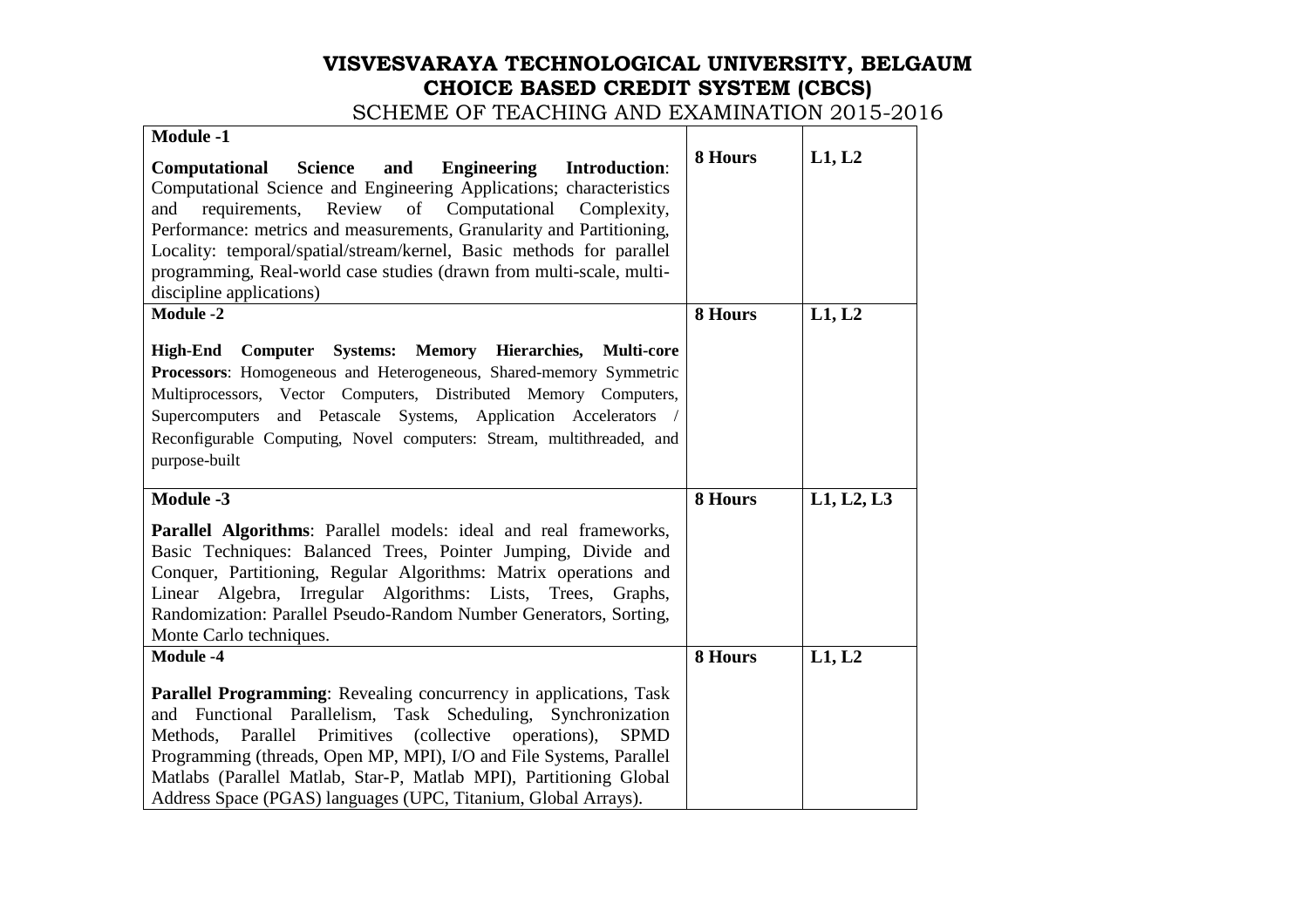| Module -5                                                                                                                                                                                                  | 8 Hours | L1, L2 |
|------------------------------------------------------------------------------------------------------------------------------------------------------------------------------------------------------------|---------|--------|
| Measuring performance,<br>Achieving<br><b>Performance:</b><br>Identifying                                                                                                                                  |         |        |
| performance bottlenecks, Restructuring applications for deep memory                                                                                                                                        |         |        |
| hierarchies, Partitioning applications for heterogeneous resources, Using                                                                                                                                  |         |        |
| existing libraries, tools, and frameworks.                                                                                                                                                                 |         |        |
| <b>Course outcomes:</b>                                                                                                                                                                                    |         |        |
| After studying the course the students will be able to                                                                                                                                                     |         |        |
| 1. Apply the concepts of high performance computing                                                                                                                                                        |         |        |
| 2. Develop various algorithms required for parallel computing.                                                                                                                                             |         |        |
| 3. Compare architectures for high performance computing.                                                                                                                                                   |         |        |
| <b>Graduate Attributes:</b>                                                                                                                                                                                |         |        |
| Engineering Knowledge.<br>$\bullet$                                                                                                                                                                        |         |        |
| Problem Analysis.<br>$\bullet$                                                                                                                                                                             |         |        |
| Design / development of solutions                                                                                                                                                                          |         |        |
| Modern tools                                                                                                                                                                                               |         |        |
| <b>Question paper pattern:</b>                                                                                                                                                                             |         |        |
| The question paper will have ten questions.<br>$\bullet$                                                                                                                                                   |         |        |
| Each full question consists of 16 marks.<br>$\bullet$                                                                                                                                                      |         |        |
| There will be 2 full questions (with a maximum of four sub questions) from each module.<br>$\bullet$                                                                                                       |         |        |
| Each full question will have sub questions covering all the topics under a module.<br>$\bullet$                                                                                                            |         |        |
| The students will have to answer 5 full questions, selecting one full question from each module.                                                                                                           |         |        |
| <b>Text Books:</b>                                                                                                                                                                                         |         |        |
| Grama, A. Gupta, G. Karypis, V. Kumar, An Introduction to Parallel Computing, Design and Analysis of<br>1.<br>Algorithms, Pearson Education India, 2 <sup>nd</sup> edition, 2004, ISBN-13: 978-8131708071. |         |        |
| G.E. Karniadakis, R.M. Kirby II, Parallel Scientific Computing in C++ and MPI: A Seamless Approach<br>2.<br>to Parallel Algorithms and their Implementation, Cambridge University Press, 2003.             |         |        |
| <b>Reference Books:</b>                                                                                                                                                                                    |         |        |
| Wilkinson and M. Allen, Parallel Programming: Techniques and Applications Using Networked<br>1.<br>Workstations and Parallel Computers, Pearson, 2 <sup>nd</sup> edition, 2006, ISBN-13: 978-8131702390.   |         |        |
| M.J. Quinn, Parallel Programming in C with MPI and Open MP, McGraw-Hill, 1 <sup>st</sup> edition, 2003, ISBN-<br>2.<br>13: 978-0070582019.                                                                 |         |        |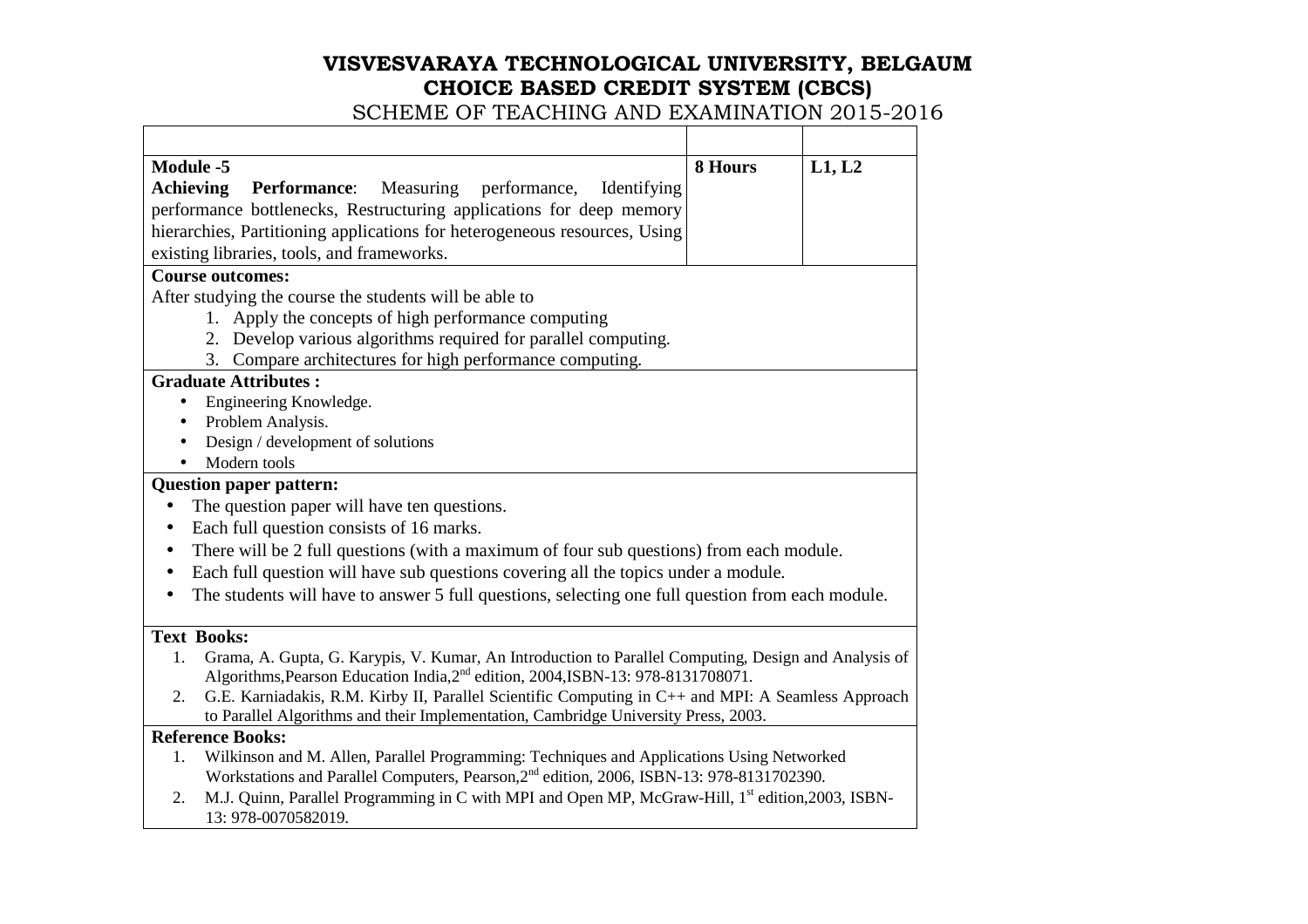- 3. G.S. Almasi and A. Gottlieb, Highly Parallel Computing, 2/E, Addison-Wesley, 1994.
- 4. J. Dongarra, I. Foster, G. Fox, W. Gropp, K. Kennedy, L. Torczon, A. White, editors, The Sourcebook ofParallel Computing, Morgan Kaufmann, 2002.

| <b>AEROELASTICITY</b>                                                                                                                                                                                                                                         |                                                   |                              |                                 |                                                                       |  |
|---------------------------------------------------------------------------------------------------------------------------------------------------------------------------------------------------------------------------------------------------------------|---------------------------------------------------|------------------------------|---------------------------------|-----------------------------------------------------------------------|--|
|                                                                                                                                                                                                                                                               | [As per Choice Based Credit System (CBCS) scheme] |                              |                                 |                                                                       |  |
|                                                                                                                                                                                                                                                               |                                                   | <b>SEMESTER - VII</b>        |                                 |                                                                       |  |
|                                                                                                                                                                                                                                                               |                                                   | <b>Professional Elective</b> |                                 |                                                                       |  |
| Subject Code                                                                                                                                                                                                                                                  | 15AE744                                           | <b>IA Marks</b>              | 20                              |                                                                       |  |
| Number of Lecture                                                                                                                                                                                                                                             | 03                                                | <b>Exam Hours</b>            | 03                              |                                                                       |  |
| Hours/Week                                                                                                                                                                                                                                                    |                                                   |                              |                                 |                                                                       |  |
| Total Number of                                                                                                                                                                                                                                               | 40                                                | Exam Marks                   | 80                              |                                                                       |  |
| <b>Lecture Hours</b>                                                                                                                                                                                                                                          |                                                   |                              |                                 |                                                                       |  |
|                                                                                                                                                                                                                                                               |                                                   | $CREDITS - 03$               |                                 |                                                                       |  |
| Course objective:<br>This course will enable students to<br>1.<br>Understand the basic aero elastic phenomena.<br>Comprehend the steady state aero elastic problems and flutter phenomena.<br>2.<br>3.<br>Acquire the knowledge on the aero elastic problems. |                                                   |                              |                                 |                                                                       |  |
| <b>Modules</b>                                                                                                                                                                                                                                                |                                                   |                              | <b>Teaching</b><br><b>Hours</b> | <b>Revised</b><br>Bloom's<br><b>Taxonomy</b><br>(RBT)<br><b>Level</b> |  |
| <b>Module -1</b><br>Aeroelastic Phenomena: Stability versus response problems, The<br>aeroelastic triangle of forces, Aeroelasticity in Aircraft Design,<br>of aeroelastic instabilities. Influence and<br>stiffness<br>Prevention                            |                                                   |                              | 8 Hours                         | L1, L2                                                                |  |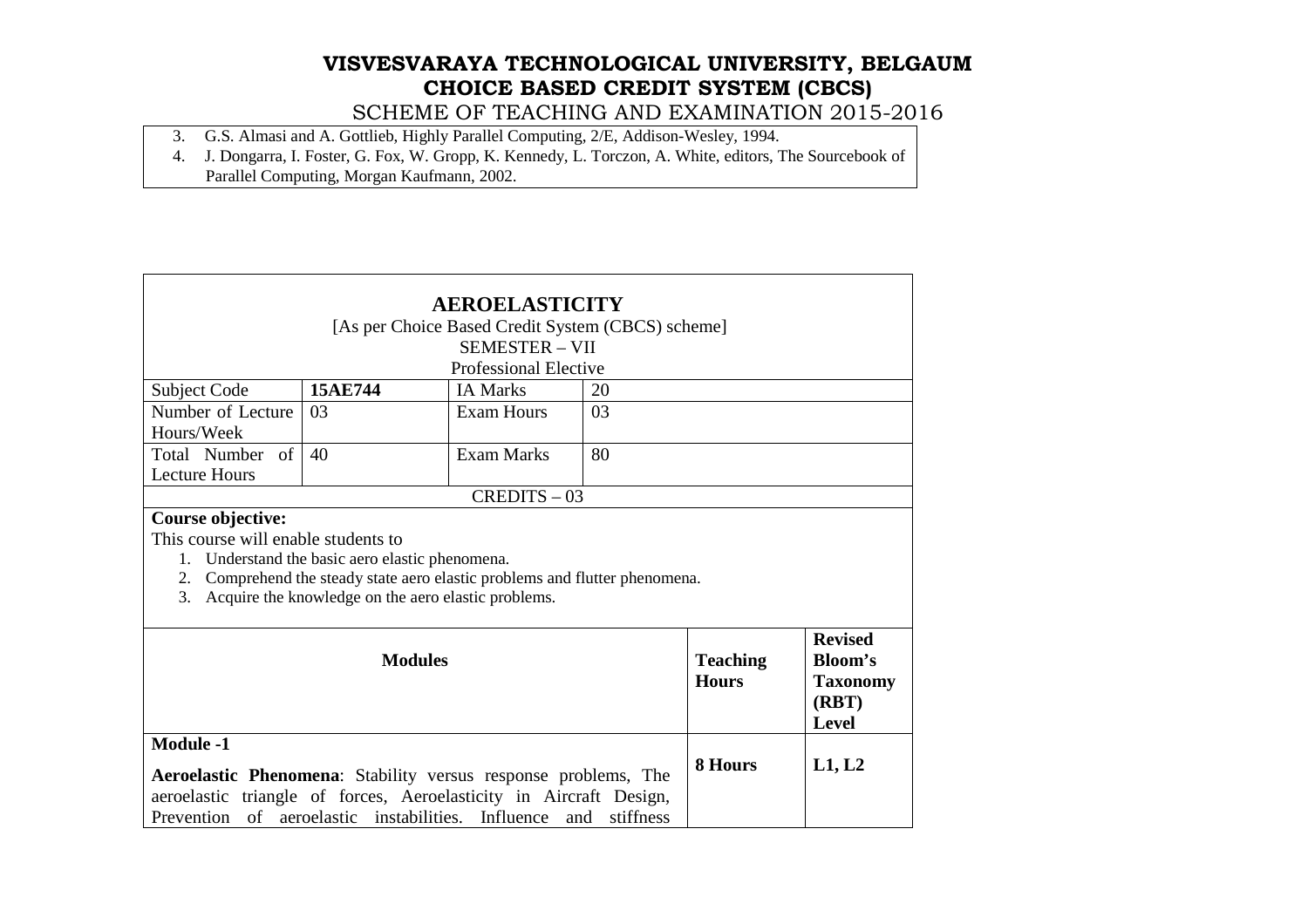| coefficients. Flexure, torsional oscillations of beam, Differential<br>equation of motion of beam.                                                                                                                                                                                                                                                                                                                                                                        |                |            |
|---------------------------------------------------------------------------------------------------------------------------------------------------------------------------------------------------------------------------------------------------------------------------------------------------------------------------------------------------------------------------------------------------------------------------------------------------------------------------|----------------|------------|
| <b>Module -2</b>                                                                                                                                                                                                                                                                                                                                                                                                                                                          | 8 Hours        | L1, L2     |
| Divergence of a Lifting Surface: Simple two dimensional idealizations -Strip<br>theory – Integral equation of the second kind – Exact solutions for simple<br>rectangular wings - 'Semi rigid' assumption and approximate solutions -<br>Generalized coordinates - Successive approximations - Numerical<br>approximations using matrix equations.                                                                                                                        |                |            |
| <b>Module -3</b>                                                                                                                                                                                                                                                                                                                                                                                                                                                          | 8 Hours        | L1, L2, L3 |
| Steady State Aeroelastic Problems: Loss and reversal of aileron<br>control – Critical aileron reversal speed – Aileron efficiency – Semi<br>rigid theory and successive approximations - Lift distribution - Rigid<br>and elastic wings. Tail efficiency. Effect of elastic deformation on<br>static longitudinal stability.                                                                                                                                              |                |            |
| <b>Module -4</b>                                                                                                                                                                                                                                                                                                                                                                                                                                                          | 9 Hours        | L1, L2     |
| Flutter Phenomenon: Non-dimensional parameters - Stiffness criteria<br>- Dynamic mass balancing - Dimensional similarity. Flutter analysis -<br>Two dimensional thin airfoils in steady incompressible flow $-$ Quasi<br>steady aerodynamic derivatives. Galerkin method for critical flutter<br>speed – Stability of disturbed motion – Solution of the flutter<br>determinant – Methods of determining the critical flutter speeds –<br>Flutter prevention and control. |                |            |
| Module -5                                                                                                                                                                                                                                                                                                                                                                                                                                                                 | <b>7 Hours</b> | L1, L2     |
| <b>Examples of Aeroelastic Problems:</b> Galloping of transmission lines<br>and Flow induced vibrations of transmission lines, tall slender structures<br>and suspension bridges                                                                                                                                                                                                                                                                                          |                |            |
| <b>Course outcomes:</b>                                                                                                                                                                                                                                                                                                                                                                                                                                                   |                |            |
| After studying this course, students will be able to:                                                                                                                                                                                                                                                                                                                                                                                                                     |                |            |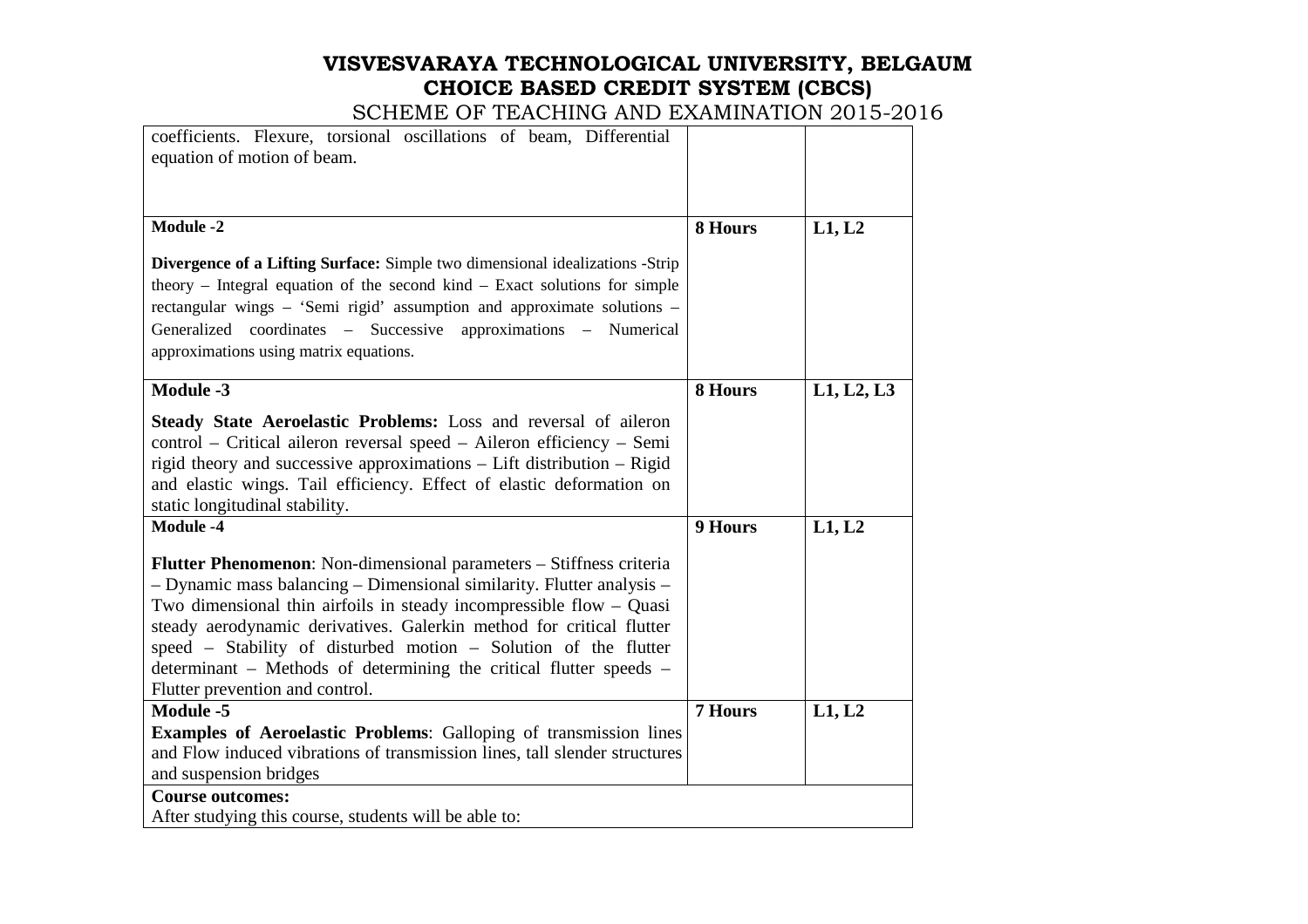SCHEME OF TEACHING AND EXAMINATION 2015-2016

- 1. Apply the aero elastic phenomena.
- 2. Evaluate the steady state aero elastic problems and flutter phenomena.
- 3. Classify the types of aero elastic problems.

#### **Graduate Attributes :**

- Engineering Knowledge. •
- •Problem Analysis.
- •Design / development of solutions
- •Interpretation of data

#### **Question paper pattern:**

- The question paper will have ten questions.
- Each full question consists of 16 marks.
- There will be 2 full questions (with a maximum of four sub questions) from each module.
- Each full question will have sub questions covering all the topics under a module.
- The students will have to answer 5 full questions, selecting one full question from each module.

#### **Text Books:**

- 1. Y.C. Fung, "An Introduction to the Theory of Aeroelasticity", Dover Publications Inc, 2008,ISBN-13: 978-0486469362
- 2. E.G. Broadbent, "Elementary Theory of Aeroelasticity", Bun Hill Publications Ltd., 1986

#### **Reference Books:**

- 1. R.L. Bisplinghoff, H.Ashley, and R.L. Halfmann, "Aeroelasticity", II Edition Addison Wesley PublishingCo., Inc., 1996.
- 2. R.H. Scanlan and R. Rosenbaum, "Introduction to the study of Aircraft Vibration and Flutter", Macmillan Co., New York, 1981.
- 3. R.D. Blevins, "Flow Induced Vibrations", Krieger Pub Co., 2001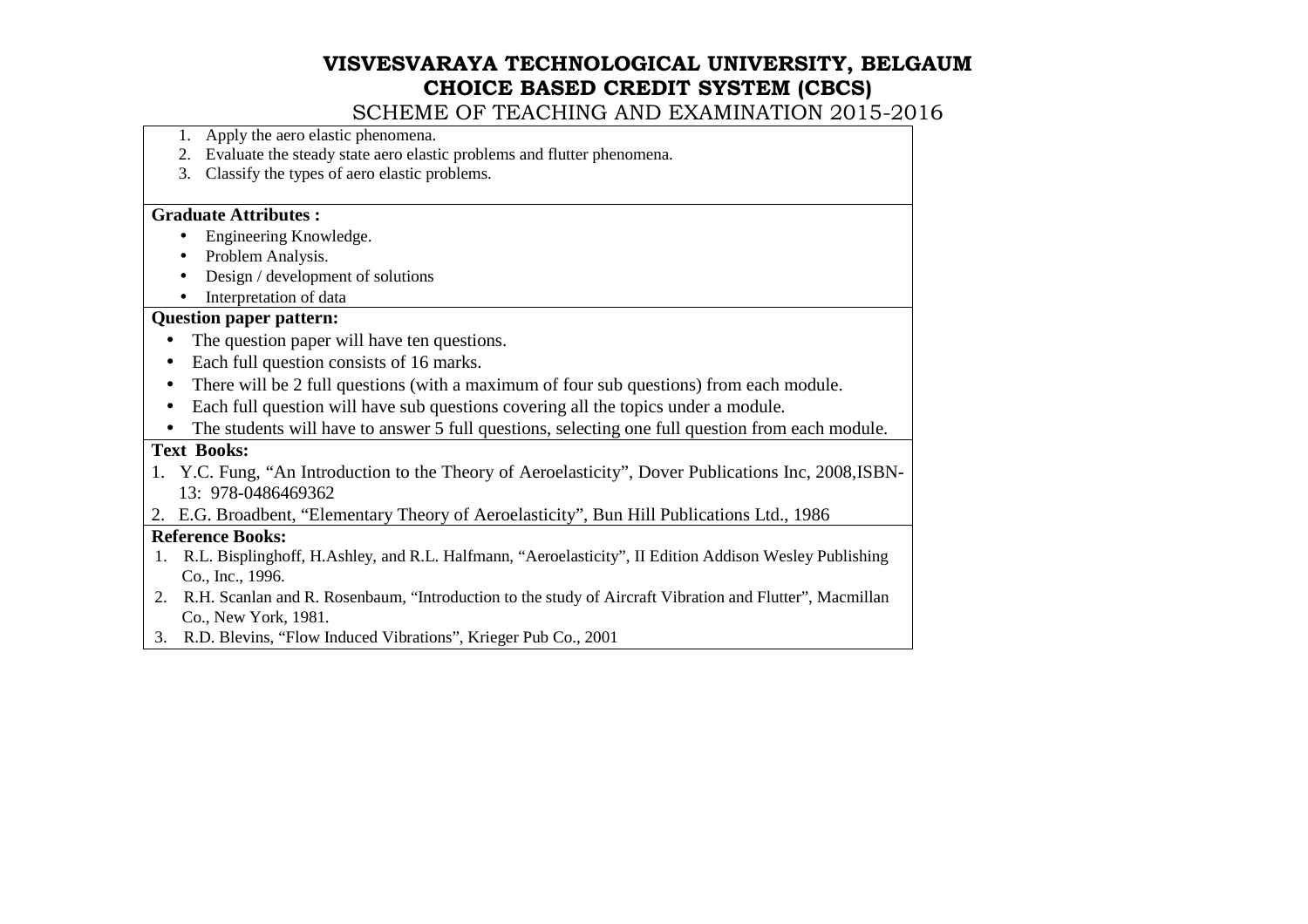SCHEME OF TEACHING AND EXAMINATION 2015-2016

#### **HELICOPTER DYNAMICS**  [As per Choice Based Credit System (CBCS) scheme] SEMESTER – VII Professional ElectiveSubject Code **15AE743**IA Marks 20<br>Exam Hours 03 Number of Lecture 03 Hours/Week Total Number of Exam Hours Lecture Hours Exam Marks 80

CREDITS – 03

**Course Objectives:** This course will enable students to

1. Comprehend the basic concepts of helicopter dynamics.

2. Acquire the knowledge of critical speed and rotor bearing system.

3. Understand the turborotor system and blade vibration.

| <b>Modules</b>                                                                                                                                                                                                                                                                                                                                                                                                                                                                                                                                                                                                                        | <b>Teaching</b><br><b>Hours</b> | <b>Revised</b><br><b>Bloom's</b><br><b>Taxonomy</b><br>(RBT) Level |
|---------------------------------------------------------------------------------------------------------------------------------------------------------------------------------------------------------------------------------------------------------------------------------------------------------------------------------------------------------------------------------------------------------------------------------------------------------------------------------------------------------------------------------------------------------------------------------------------------------------------------------------|---------------------------------|--------------------------------------------------------------------|
| <b>Module -1</b><br><b>Introduction:</b> History of helicopter flight. Fundamentals of Rotor<br>Aerodynamics; Momentum theory analysis in hovering flight. Disk<br>loading, power loading, thrust and power coefficients. Figure of<br>merit, rotor solidity and blade loading coefficient. Power required in<br>flight. Axial climb, descent, and autorotation.<br><b>Blade Element Analysis:</b> Blade element analysis in hovering and<br>forward flight. Rotating blade motion. Types of rotors. Concept of<br>blade flapping, lagging and coning angle. Equilibrium about the<br>flapping hinge, lead/lag hinge, and drag hinge. | 8 Hours                         | L1, L2                                                             |
| <b>Module -2</b>                                                                                                                                                                                                                                                                                                                                                                                                                                                                                                                                                                                                                      | 8 Hours                         | L1, L2                                                             |
| Basic Helicopter Performance: Forces acting on helicopters in                                                                                                                                                                                                                                                                                                                                                                                                                                                                                                                                                                         |                                 |                                                                    |
| forward flight. Methods of achieving translatory flight. Controlling                                                                                                                                                                                                                                                                                                                                                                                                                                                                                                                                                                  |                                 |                                                                    |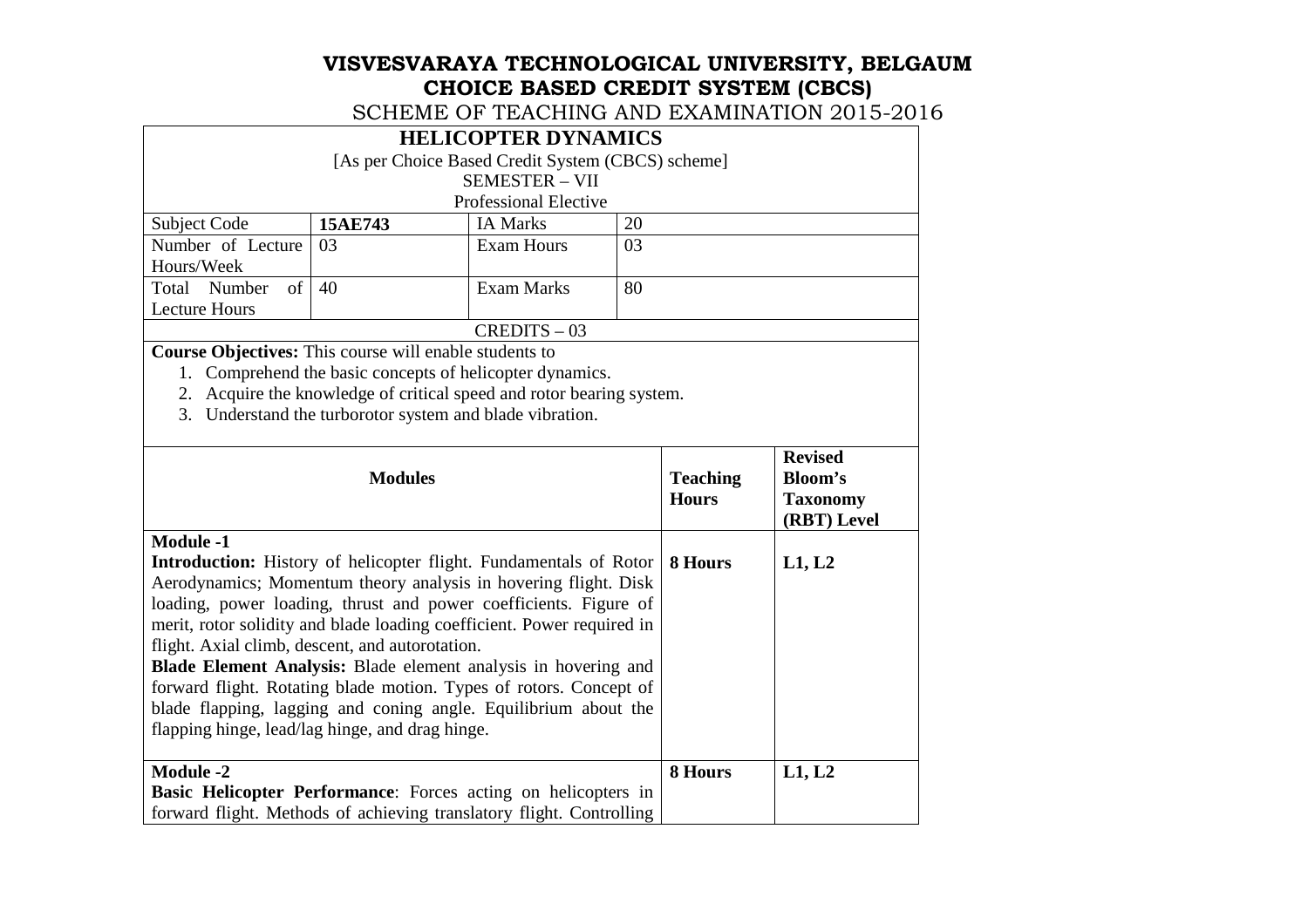| cyclic pitch: Swash-plate system. Lateral tilt with and without<br>conning. Lateral and longitudinal asymmetry of lift in forward flight.<br>Forward flight performance- total power required, effects of gross<br>weight, effect of density altitude. Speed for minimum power, and<br>speed for maximum range. Factors affecting forward speed, and<br>ground effects.                                                                                                                                                                                                                                                         |         |            |
|---------------------------------------------------------------------------------------------------------------------------------------------------------------------------------------------------------------------------------------------------------------------------------------------------------------------------------------------------------------------------------------------------------------------------------------------------------------------------------------------------------------------------------------------------------------------------------------------------------------------------------|---------|------------|
| Module -3                                                                                                                                                                                                                                                                                                                                                                                                                                                                                                                                                                                                                       | 8 Hours | L1, L2, L3 |
| Rotor Airfoil Aerodynamics: Rotor airfoil requirements, effects of<br>Reynolds number and Mach number. Airfoil shape definition,<br>Airfoil pressure distribution. Pitching moment. Maximum lift and<br>stall characteristics, high angle of attack range.<br>Rotor Wakes and Blade Tip Vortices: Flow visualization<br>techniques, Characteristics of rotor wake in hover, and forward<br>flight. Other characteristics of rotor wake.                                                                                                                                                                                         |         |            |
| Module -4<br>Helicopter Stability and Control. Introductory concepts of<br>stability. Forward speed disturbance, vertical speed disturbance,<br>pitching angular velocity disturbance, side-slip disturbance, yawing<br>disturbance. Static stability of helicopters: longitudinal, lateral-<br>directional and directional. Dynamic stability aspects. Main rotor<br>and tail rotor control. Flight and Ground Handling Qualities-General<br>requirements and definitions. Control characteristics, Levels of<br>handling qualities.<br>Flight Testing- General handing flight test requirements and, basis<br>of limitations. | 8 Hours | L1, L2, L3 |
| Module -5                                                                                                                                                                                                                                                                                                                                                                                                                                                                                                                                                                                                                       | 8 Hours | L1, L2, L3 |
| Standards, and Specifications: Scope of requirements. General and                                                                                                                                                                                                                                                                                                                                                                                                                                                                                                                                                               |         |            |
| operational requirements. Military derivatives of civil rotorcraft.                                                                                                                                                                                                                                                                                                                                                                                                                                                                                                                                                             |         |            |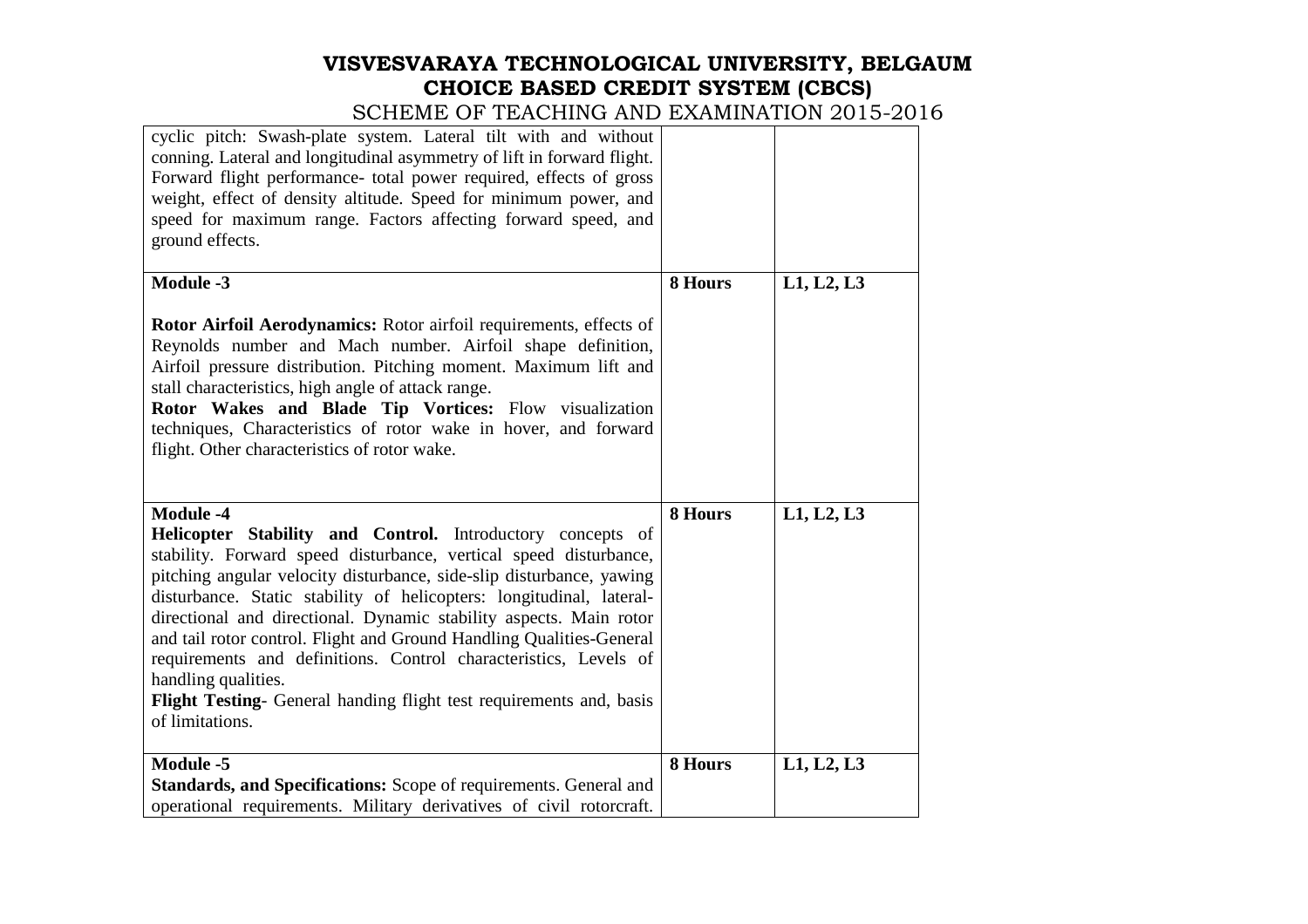| Structural strength and design for operation on specified surfaces.                                        |  |
|------------------------------------------------------------------------------------------------------------|--|
| Rotorcraft vibration classification.                                                                       |  |
| Conceptual Design of Helicopters: Overall design requirements.                                             |  |
| Design of main rotors-rotor diameter, tip speed, rotor solidity, blade                                     |  |
| twist and aerofoil selection, Fuselage design, Empennage design,                                           |  |
| Design of tail rotors, High speed rotorcraft.                                                              |  |
| <b>Course outcomes:</b>                                                                                    |  |
| After studying this course, students will be able to:                                                      |  |
| 1. Apply the basic concepts of helicopter dynamics.                                                        |  |
| 2. Compute the critical speed by using various methods.                                                    |  |
| 3. Distinguish the turborotor system stability by using transfer matrix and finite element<br>formulation. |  |
| <b>Graduate Attributes:</b>                                                                                |  |
| Engineering Knowledge.<br>O                                                                                |  |
| Problem Analysis.<br>$\circ$                                                                               |  |
| Design / development of solutions<br>$\circ$                                                               |  |
| Interpretation of data<br>$\circ$                                                                          |  |
| <b>Question paper pattern:</b>                                                                             |  |
| The question paper will have ten questions.                                                                |  |
| Each full question consists of 16 marks.<br>٠                                                              |  |
| There will be 2full questions (with a maximum of four sub questions) from each module.                     |  |
| Each full question will have sub questions covering all the topics under a module.                         |  |
| The students will have to answer 5 full questions, selecting one full question from each module.           |  |
| <b>Text Books:</b>                                                                                         |  |
| 1. J. Gordon Leishman, Principles of Helicopter Aerodynamics, Cambridge University Press, 2002.            |  |
| 2. George H. Saunders, Dynamics of Helicopter Flight, John Wiley & Sons, Inc, NY, 1975.                    |  |
|                                                                                                            |  |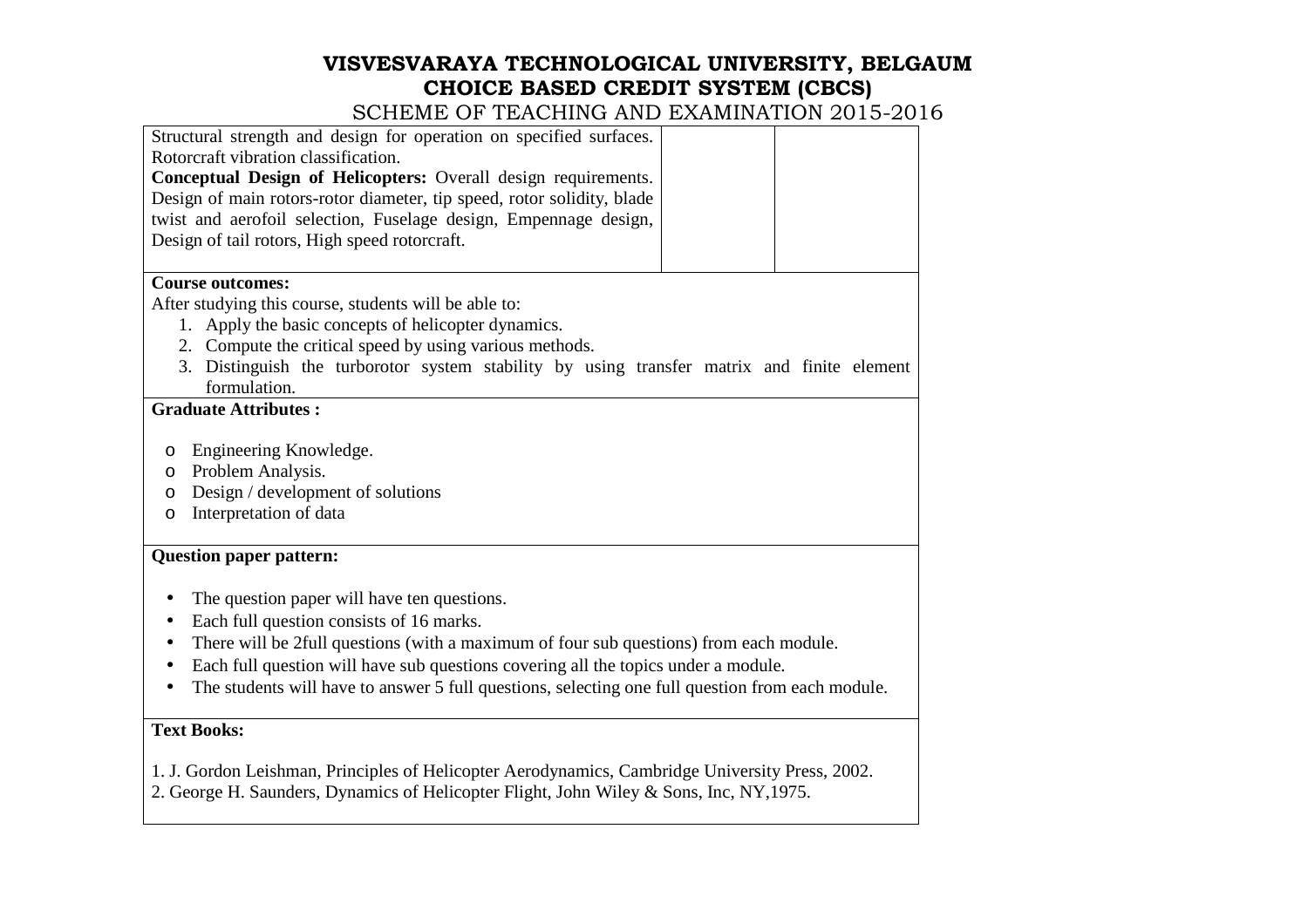SCHEME OF TEACHING AND EXAMINATION 2015-2016

#### **Reference Books:**

1. W Z Stepniewski and C N Keys, Rotary Wing Aerodynamics, Dover Publications,

Inc, New York, 1984.

 2. ARS Bramwell, George Done, and David Balmford, Helicopter Dynamics, 2nd Edition, Butterworth-Heinemann Publication, 2001.

3. John, M. Seddon and Simon Newman, Basic Helicopter Aerodynamics, Wiley, 2011.<br>4. Gareth D. Padfield, Helicopter Flight Dynamics, 2<sup>nd</sup> Edition, Wiley, 2011.

| <b>OPERATIONS RESEARCH</b>          |                                                                     |                                                   |    |                 |                 |
|-------------------------------------|---------------------------------------------------------------------|---------------------------------------------------|----|-----------------|-----------------|
|                                     |                                                                     | [As per Choice Based Credit System (CBCS) scheme] |    |                 |                 |
|                                     |                                                                     | <b>SEMESTER - VII</b>                             |    |                 |                 |
|                                     |                                                                     | Professional Elective                             |    |                 |                 |
| <b>Subject Code</b>                 | 15AE751                                                             | <b>IA Marks</b>                                   | 20 |                 |                 |
| Number of Lecture                   | 03                                                                  | <b>Exam Hours</b>                                 | 03 |                 |                 |
| Hours/Week                          |                                                                     |                                                   |    |                 |                 |
| Total Number of                     | 40                                                                  | Exam Marks                                        | 80 |                 |                 |
| <b>Lecture Hours</b>                |                                                                     |                                                   |    |                 |                 |
|                                     |                                                                     | $CREDITS - 03$                                    |    |                 |                 |
| Course objective:                   |                                                                     |                                                   |    |                 |                 |
| This course will enable students to |                                                                     |                                                   |    |                 |                 |
|                                     | Understand the basic of operations research.                        |                                                   |    |                 |                 |
| 2.                                  | Comprehend the PERT-CPM techniques, queuing theory and game theory. |                                                   |    |                 |                 |
| 3.                                  | Acquire the knowledge on sequencing.                                |                                                   |    |                 |                 |
|                                     | <b>Revised</b>                                                      |                                                   |    |                 |                 |
|                                     | <b>Modules</b>                                                      |                                                   |    | <b>Teaching</b> | Bloom's         |
|                                     |                                                                     |                                                   |    | <b>Hours</b>    | <b>Taxonomy</b> |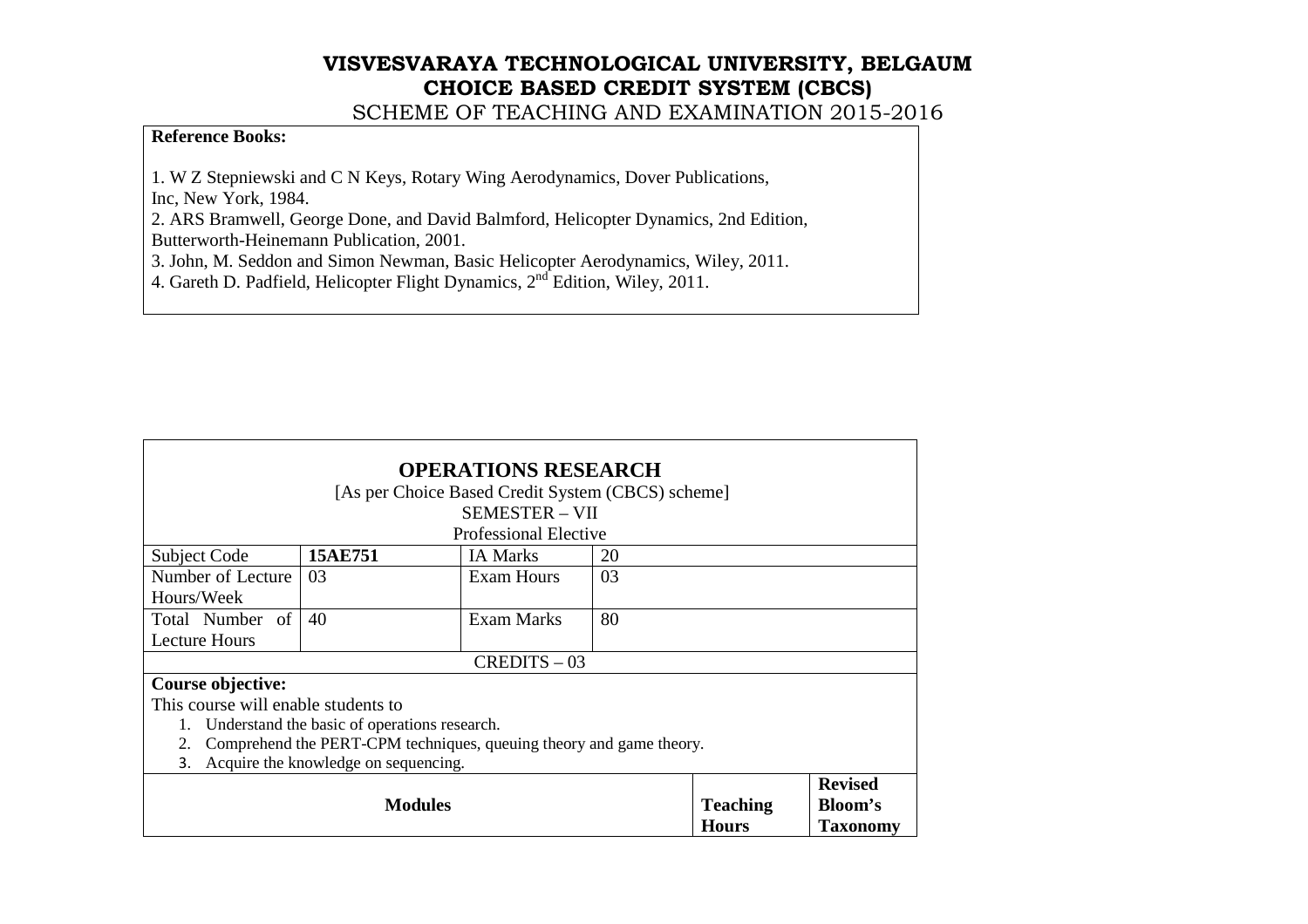|                                                                                                                                                                                                                                                                                                                                                                                                   |                | (RBT)<br><b>Level</b> |
|---------------------------------------------------------------------------------------------------------------------------------------------------------------------------------------------------------------------------------------------------------------------------------------------------------------------------------------------------------------------------------------------------|----------------|-----------------------|
| <b>Module -1</b><br>Introduction: Evolution of OR, definition of OR, scope of OR,<br>application areas of OR, steps (phases) in OR study, characteristics and<br>limitations of OR, models used in OR, linear programming (LP) problem-<br>formulation and solution by graphical method.                                                                                                          | 9 Hours        | L1, L2                |
| Solution Of Linear Programming Problems: The simplex method-<br>canonical and standard form of an LP problem, slack, surplus and<br>artificial variables, big M method and concept of duality, dual simplex<br>method.                                                                                                                                                                            |                |                       |
| <b>Module -2</b>                                                                                                                                                                                                                                                                                                                                                                                  | <b>7 Hours</b> | L1, L2                |
| Transportation Problem: Formulation of transportation problem, types, initial<br>basic feasible solution using different methods, optimal solution by MODI<br>method, degeneracy in transportation problems, application of transportation<br>problem concept for maximization cases. Assignment Problem-formulation,<br>types, application to maximization cases and travelling salesman problem |                |                       |
| <b>Module -3</b>                                                                                                                                                                                                                                                                                                                                                                                  | 8 Hours        | L1, L2, L3            |
| Integer Programming: Pure and mixed integer programming problems,<br>solution of Integer programming problems-Gomory's all integer cutting<br>plane method and mixed integer method, branch and bound method, Zero-<br>One programming.                                                                                                                                                           |                |                       |
| Pert-CPM Techniques: Introduction, network construction - rules,<br>Fulkerson's rule for numbering the events, AON and AOA diagrams;<br>Critical path method to find the expected completion time of a project,<br>floats; PERT for finding expected duration of an activity and project,<br>determining the probability of completing a project, predicting the                                  |                |                       |
| completion time of project; crashing of simple projects                                                                                                                                                                                                                                                                                                                                           |                |                       |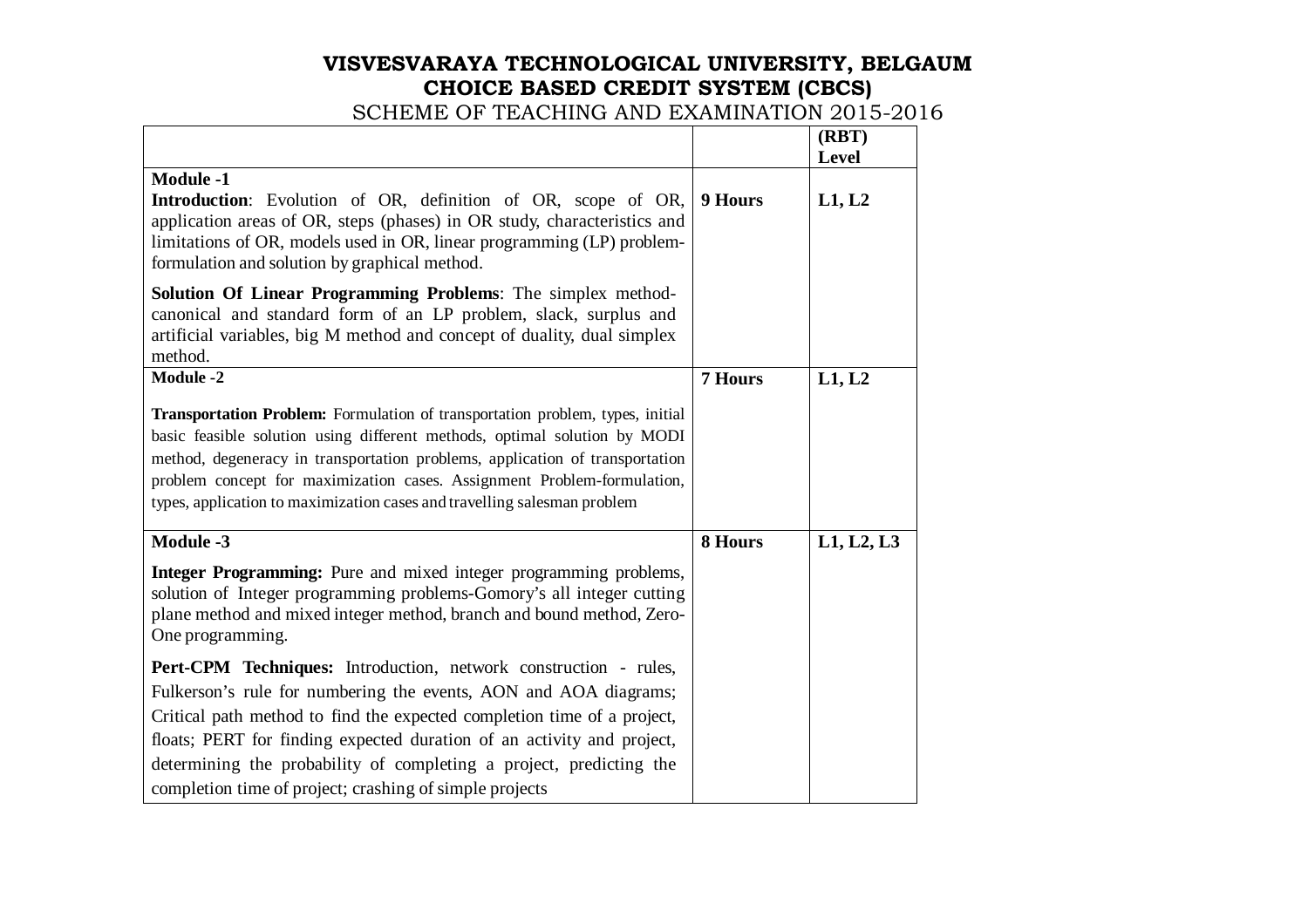SCHEME OF TEACHING AND EXAMINATION 2015-2016

| <b>Queuing Theory:</b> Queuing systems and their characteristics, Pure-birth<br>and Pure-death models (only equations), empirical queuing models -<br>M/M/1 and M/M/C models and their steady state performance analysis.<br>Game Theory: Formulation of games, types, solution of games with<br>saddle point, graphical method of solving mixed strategy games,<br>dominance rule for solving mixed strategy games.<br><b>Module -5</b><br><b>7 Hours</b><br>L1, L2<br><b>Sequencing:</b> Basic assumptions, sequencing 'n' jobs on single machine<br>using priority rules, sequencing using Johnson's rule-'n' jobs on 2<br>machines, 'n' jobs on 3 machines, 'n' jobs on 'm' machines. Sequencing<br>2 jobs on 'm' machines using graphical method.<br><b>Course outcomes:</b><br>After studying this course, students will be able to:<br>Apply the basic of operations research.<br>1.<br>Classify the PERT-CPM techniques, queuing theory and game theory.<br>2.<br>Identify the sequencing techniques.<br>3.<br><b>Graduate Attributes:</b><br>Engineering Knowledge.<br>Problem Analysis.<br>Design / development of solutions<br>Interpretation of data<br><b>Question paper pattern:</b><br>The question paper will have ten questions.<br>$\bullet$<br>Each full question consists of 16 marks.<br>$\bullet$<br>There will be 2 full questions (with a maximum of four sub questions) from each module.<br>٠<br>Each full question will have sub questions covering all the topics under a module. | <b>Module -4</b> | 9 Hours | L1, L2 |  |  |
|---------------------------------------------------------------------------------------------------------------------------------------------------------------------------------------------------------------------------------------------------------------------------------------------------------------------------------------------------------------------------------------------------------------------------------------------------------------------------------------------------------------------------------------------------------------------------------------------------------------------------------------------------------------------------------------------------------------------------------------------------------------------------------------------------------------------------------------------------------------------------------------------------------------------------------------------------------------------------------------------------------------------------------------------------------------------------------------------------------------------------------------------------------------------------------------------------------------------------------------------------------------------------------------------------------------------------------------------------------------------------------------------------------------------------------------------------------------------------------------------------------------|------------------|---------|--------|--|--|
|                                                                                                                                                                                                                                                                                                                                                                                                                                                                                                                                                                                                                                                                                                                                                                                                                                                                                                                                                                                                                                                                                                                                                                                                                                                                                                                                                                                                                                                                                                               |                  |         |        |  |  |
|                                                                                                                                                                                                                                                                                                                                                                                                                                                                                                                                                                                                                                                                                                                                                                                                                                                                                                                                                                                                                                                                                                                                                                                                                                                                                                                                                                                                                                                                                                               |                  |         |        |  |  |
|                                                                                                                                                                                                                                                                                                                                                                                                                                                                                                                                                                                                                                                                                                                                                                                                                                                                                                                                                                                                                                                                                                                                                                                                                                                                                                                                                                                                                                                                                                               |                  |         |        |  |  |
|                                                                                                                                                                                                                                                                                                                                                                                                                                                                                                                                                                                                                                                                                                                                                                                                                                                                                                                                                                                                                                                                                                                                                                                                                                                                                                                                                                                                                                                                                                               |                  |         |        |  |  |
|                                                                                                                                                                                                                                                                                                                                                                                                                                                                                                                                                                                                                                                                                                                                                                                                                                                                                                                                                                                                                                                                                                                                                                                                                                                                                                                                                                                                                                                                                                               |                  |         |        |  |  |
|                                                                                                                                                                                                                                                                                                                                                                                                                                                                                                                                                                                                                                                                                                                                                                                                                                                                                                                                                                                                                                                                                                                                                                                                                                                                                                                                                                                                                                                                                                               |                  |         |        |  |  |
|                                                                                                                                                                                                                                                                                                                                                                                                                                                                                                                                                                                                                                                                                                                                                                                                                                                                                                                                                                                                                                                                                                                                                                                                                                                                                                                                                                                                                                                                                                               |                  |         |        |  |  |
|                                                                                                                                                                                                                                                                                                                                                                                                                                                                                                                                                                                                                                                                                                                                                                                                                                                                                                                                                                                                                                                                                                                                                                                                                                                                                                                                                                                                                                                                                                               |                  |         |        |  |  |
|                                                                                                                                                                                                                                                                                                                                                                                                                                                                                                                                                                                                                                                                                                                                                                                                                                                                                                                                                                                                                                                                                                                                                                                                                                                                                                                                                                                                                                                                                                               |                  |         |        |  |  |
|                                                                                                                                                                                                                                                                                                                                                                                                                                                                                                                                                                                                                                                                                                                                                                                                                                                                                                                                                                                                                                                                                                                                                                                                                                                                                                                                                                                                                                                                                                               |                  |         |        |  |  |
|                                                                                                                                                                                                                                                                                                                                                                                                                                                                                                                                                                                                                                                                                                                                                                                                                                                                                                                                                                                                                                                                                                                                                                                                                                                                                                                                                                                                                                                                                                               |                  |         |        |  |  |
|                                                                                                                                                                                                                                                                                                                                                                                                                                                                                                                                                                                                                                                                                                                                                                                                                                                                                                                                                                                                                                                                                                                                                                                                                                                                                                                                                                                                                                                                                                               |                  |         |        |  |  |
|                                                                                                                                                                                                                                                                                                                                                                                                                                                                                                                                                                                                                                                                                                                                                                                                                                                                                                                                                                                                                                                                                                                                                                                                                                                                                                                                                                                                                                                                                                               |                  |         |        |  |  |
|                                                                                                                                                                                                                                                                                                                                                                                                                                                                                                                                                                                                                                                                                                                                                                                                                                                                                                                                                                                                                                                                                                                                                                                                                                                                                                                                                                                                                                                                                                               |                  |         |        |  |  |
|                                                                                                                                                                                                                                                                                                                                                                                                                                                                                                                                                                                                                                                                                                                                                                                                                                                                                                                                                                                                                                                                                                                                                                                                                                                                                                                                                                                                                                                                                                               |                  |         |        |  |  |
|                                                                                                                                                                                                                                                                                                                                                                                                                                                                                                                                                                                                                                                                                                                                                                                                                                                                                                                                                                                                                                                                                                                                                                                                                                                                                                                                                                                                                                                                                                               |                  |         |        |  |  |
|                                                                                                                                                                                                                                                                                                                                                                                                                                                                                                                                                                                                                                                                                                                                                                                                                                                                                                                                                                                                                                                                                                                                                                                                                                                                                                                                                                                                                                                                                                               |                  |         |        |  |  |
|                                                                                                                                                                                                                                                                                                                                                                                                                                                                                                                                                                                                                                                                                                                                                                                                                                                                                                                                                                                                                                                                                                                                                                                                                                                                                                                                                                                                                                                                                                               |                  |         |        |  |  |
|                                                                                                                                                                                                                                                                                                                                                                                                                                                                                                                                                                                                                                                                                                                                                                                                                                                                                                                                                                                                                                                                                                                                                                                                                                                                                                                                                                                                                                                                                                               |                  |         |        |  |  |
|                                                                                                                                                                                                                                                                                                                                                                                                                                                                                                                                                                                                                                                                                                                                                                                                                                                                                                                                                                                                                                                                                                                                                                                                                                                                                                                                                                                                                                                                                                               |                  |         |        |  |  |
|                                                                                                                                                                                                                                                                                                                                                                                                                                                                                                                                                                                                                                                                                                                                                                                                                                                                                                                                                                                                                                                                                                                                                                                                                                                                                                                                                                                                                                                                                                               |                  |         |        |  |  |
|                                                                                                                                                                                                                                                                                                                                                                                                                                                                                                                                                                                                                                                                                                                                                                                                                                                                                                                                                                                                                                                                                                                                                                                                                                                                                                                                                                                                                                                                                                               |                  |         |        |  |  |
|                                                                                                                                                                                                                                                                                                                                                                                                                                                                                                                                                                                                                                                                                                                                                                                                                                                                                                                                                                                                                                                                                                                                                                                                                                                                                                                                                                                                                                                                                                               |                  |         |        |  |  |
|                                                                                                                                                                                                                                                                                                                                                                                                                                                                                                                                                                                                                                                                                                                                                                                                                                                                                                                                                                                                                                                                                                                                                                                                                                                                                                                                                                                                                                                                                                               |                  |         |        |  |  |
|                                                                                                                                                                                                                                                                                                                                                                                                                                                                                                                                                                                                                                                                                                                                                                                                                                                                                                                                                                                                                                                                                                                                                                                                                                                                                                                                                                                                                                                                                                               |                  |         |        |  |  |
|                                                                                                                                                                                                                                                                                                                                                                                                                                                                                                                                                                                                                                                                                                                                                                                                                                                                                                                                                                                                                                                                                                                                                                                                                                                                                                                                                                                                                                                                                                               |                  |         |        |  |  |
|                                                                                                                                                                                                                                                                                                                                                                                                                                                                                                                                                                                                                                                                                                                                                                                                                                                                                                                                                                                                                                                                                                                                                                                                                                                                                                                                                                                                                                                                                                               |                  |         |        |  |  |
| The students will have to answer 5 full questions, selecting one full question from each module.                                                                                                                                                                                                                                                                                                                                                                                                                                                                                                                                                                                                                                                                                                                                                                                                                                                                                                                                                                                                                                                                                                                                                                                                                                                                                                                                                                                                              |                  |         |        |  |  |
|                                                                                                                                                                                                                                                                                                                                                                                                                                                                                                                                                                                                                                                                                                                                                                                                                                                                                                                                                                                                                                                                                                                                                                                                                                                                                                                                                                                                                                                                                                               | Text Books:      |         |        |  |  |

1. P K Gupta and D S Hira ,Operations Research, Chand Publications, New Delhi , Revised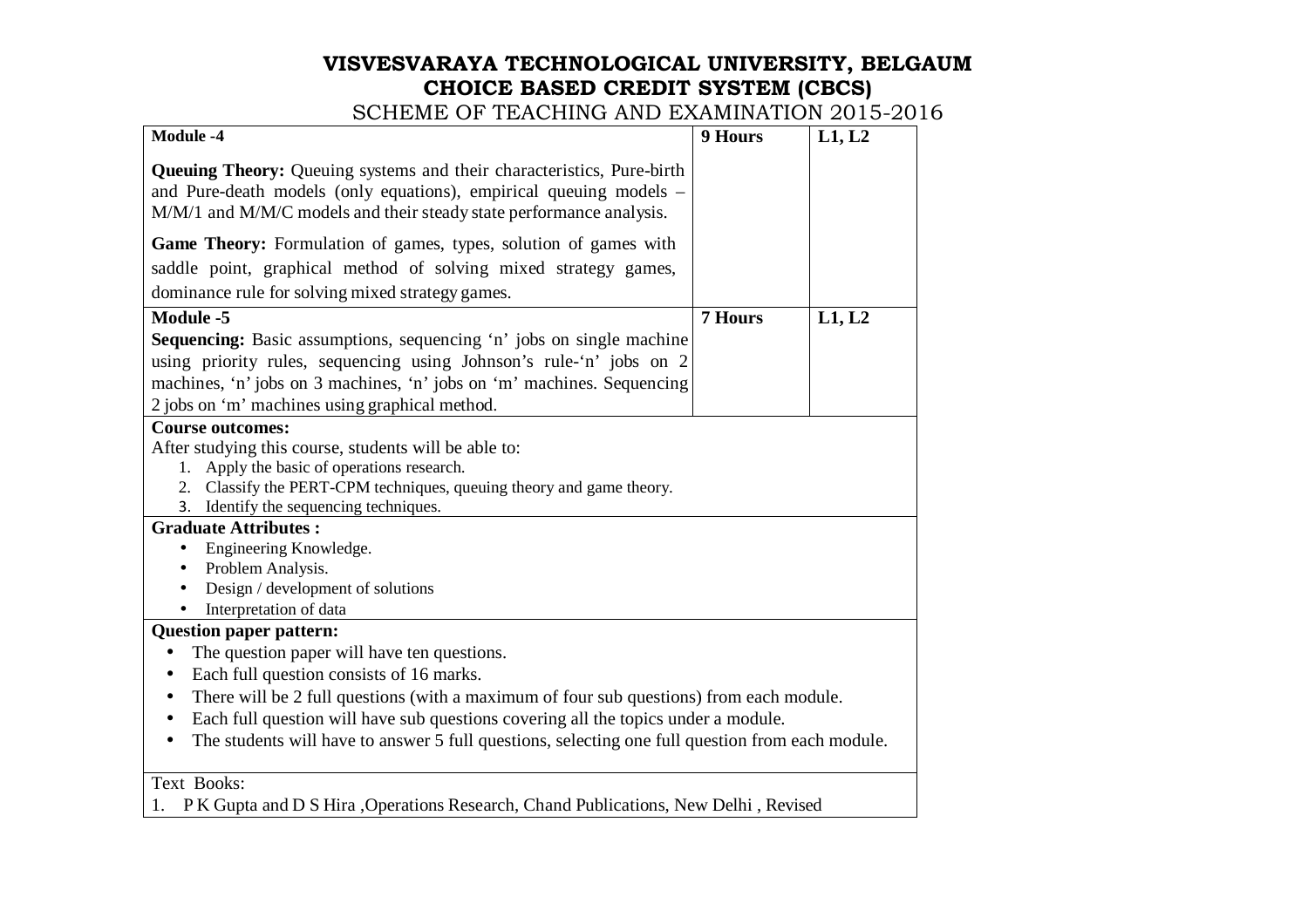SCHEME OF TEACHING AND EXAMINATION 2015-2016

edition,2007,ISBN-13: 978-8121902816

2. Taha H A , Operations Research, Pearson Education, 9<sup>th</sup> edition, 2014, ISBN-13: 978-9332518223

Reference Books:

- 1. A P Verma ,Operations Research, S K Kataria &Sons, 2012,ISBN-13: 978-9350142400
- 2. Paneerselvan ,Operations Research, PHI,2<sup>nd</sup> edition,2009,ISBN-13: 978-8120329287
- 3. A M Natarajan, P Balasubramani, Operations Research, Pearson Education, 1<sup>st</sup> edition, 2011, ISBN-13: 978-8131767764
- 4. Hillier and Liberman, Introduction to Operations Research, 8<sup>th</sup> Ed., McGraw Hill
- 5. S.D. Sharma ,Operations Research, , Kedarnath Ramanath & Co, 2012,ISBN-13: 978-9380803388

| <b>WIND TUNNEL TECHNIQUES</b>                                                                          |         |                                                   |    |  |                |
|--------------------------------------------------------------------------------------------------------|---------|---------------------------------------------------|----|--|----------------|
|                                                                                                        |         | [As per Choice Based Credit System (CBCS) scheme] |    |  |                |
|                                                                                                        |         | <b>SEMESTER - VII</b>                             |    |  |                |
|                                                                                                        |         | Professional Elective                             |    |  |                |
| <b>Subject Code</b>                                                                                    | 15AE752 | <b>IA Marks</b>                                   | 20 |  |                |
| Number of Lecture                                                                                      | 03      | Exam Hours                                        | 03 |  |                |
| Hours/Week                                                                                             |         |                                                   |    |  |                |
| of<br>Total Number                                                                                     | 40      | <b>Exam Marks</b>                                 | 80 |  |                |
| <b>Lecture Hours</b>                                                                                   |         |                                                   |    |  |                |
|                                                                                                        |         | $CREDITS - 03$                                    |    |  |                |
| Course objective:                                                                                      |         |                                                   |    |  |                |
| This course will enable students to                                                                    |         |                                                   |    |  |                |
| Understand the basic of wind tunnel testing.                                                           |         |                                                   |    |  |                |
| Understand the types and functions of wind tunnel.<br>2.                                               |         |                                                   |    |  |                |
| Acquire the knowledge on conventional measurement techniques and special wind tunnel techniques.<br>3. |         |                                                   |    |  |                |
|                                                                                                        |         |                                                   |    |  | <b>Revised</b> |
|                                                                                                        |         |                                                   |    |  |                |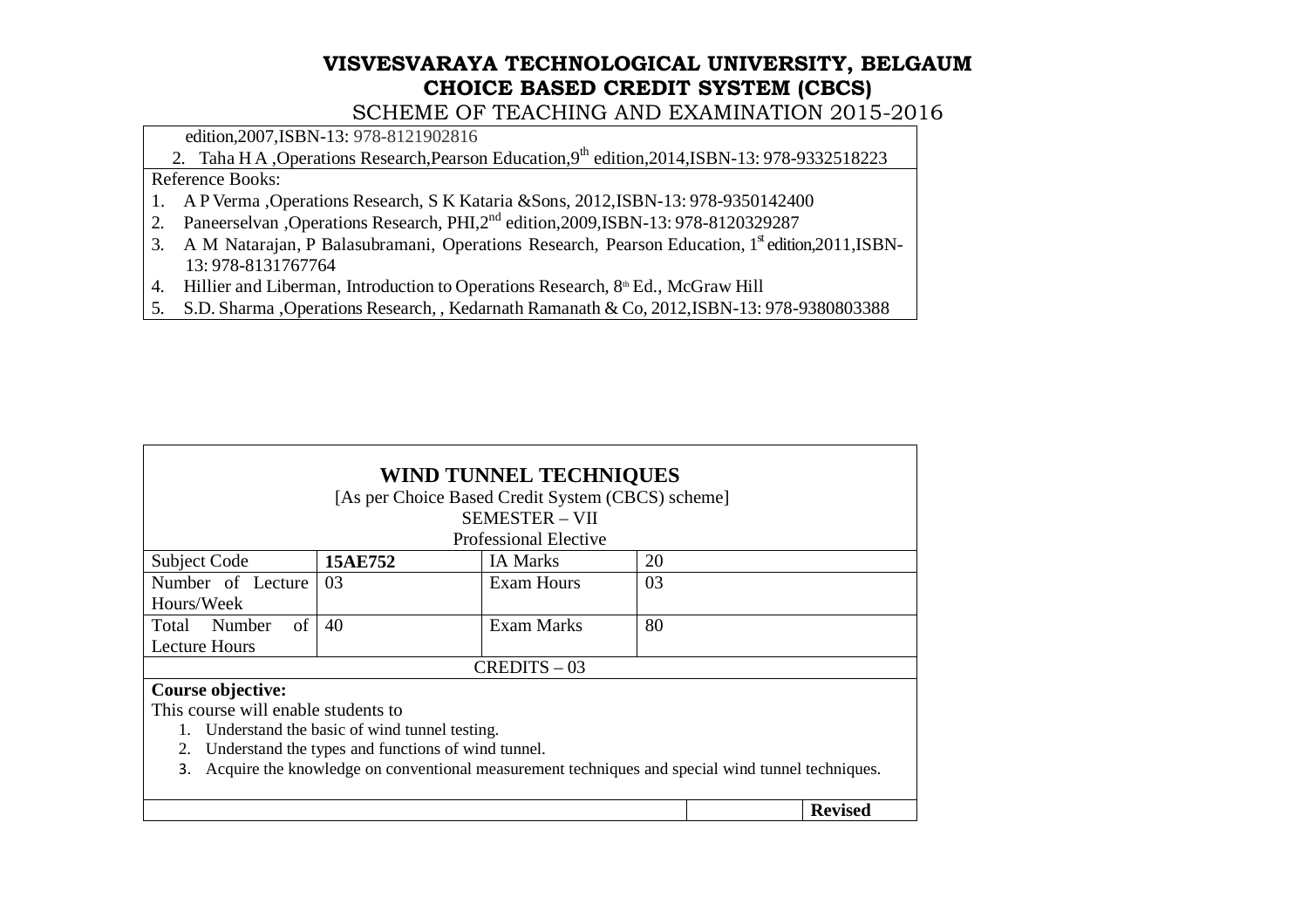| <b>Modules</b>                                                                                                                                                                                                                                                                                                                                                                                                                                     | <b>Teaching</b><br><b>Hours</b> | Bloom's<br><b>Taxonomy</b><br>(RBT) Level |
|----------------------------------------------------------------------------------------------------------------------------------------------------------------------------------------------------------------------------------------------------------------------------------------------------------------------------------------------------------------------------------------------------------------------------------------------------|---------------------------------|-------------------------------------------|
| <b>Module -1</b><br><b>Testing:</b> Buckingham<br><b>Principles</b><br>Of<br>Model<br>Theorem,<br>Non                                                                                                                                                                                                                                                                                                                                              | 8 Hours                         | L1, L2                                    |
| dimensional numbers, Scale effect, Geometric Kinematic and Dynamic<br>similarities.                                                                                                                                                                                                                                                                                                                                                                |                                 |                                           |
| <b>Module -2</b>                                                                                                                                                                                                                                                                                                                                                                                                                                   | <b>7 Hours</b>                  | L1, L2                                    |
| Types And Functions Of Wind Tunnels: Classification and types, special<br>problems of testing in subsonic, transonic, supersonic and hypersonic speed<br>regions, Layouts, sizing and design parameters.                                                                                                                                                                                                                                           |                                 |                                           |
| Module -3                                                                                                                                                                                                                                                                                                                                                                                                                                          | 8 Hours                         | L1, L2, L3                                |
| Calibration Of Wind Tunnels: Test section speed, Horizontal<br>angularities, Flow uniformity $\&$ turbulence<br>Flow<br>buoyancy,<br>measurements, Associated instrumentation, Calibration of subsonic &<br>supersonic tunnels.                                                                                                                                                                                                                    |                                 |                                           |
| <b>Module -4</b>                                                                                                                                                                                                                                                                                                                                                                                                                                   | 9 Hours                         | L1, L2                                    |
| Conventional Measurement Techniques: Force measurements and<br>measuring systems, Multi component internal and external balances,<br>Pressure measurement system, Steady and Unsteady Pressure, single<br>and multiple measurements, Velocity measurements, Intrusive and<br>Non-intrusive methods, Flow visualization techniques, surface flow,<br>oil and tuft, flow field visualization, smoke and other optical and<br>nonintrusive techniques |                                 |                                           |
| Module -5                                                                                                                                                                                                                                                                                                                                                                                                                                          | 8 Hours                         | L1, L2                                    |
| Special Wind Tunnel Techniques: Intake tests, store carriage and<br>separation tests, Unsteady force and pressure measurements, wind tunnel                                                                                                                                                                                                                                                                                                        |                                 |                                           |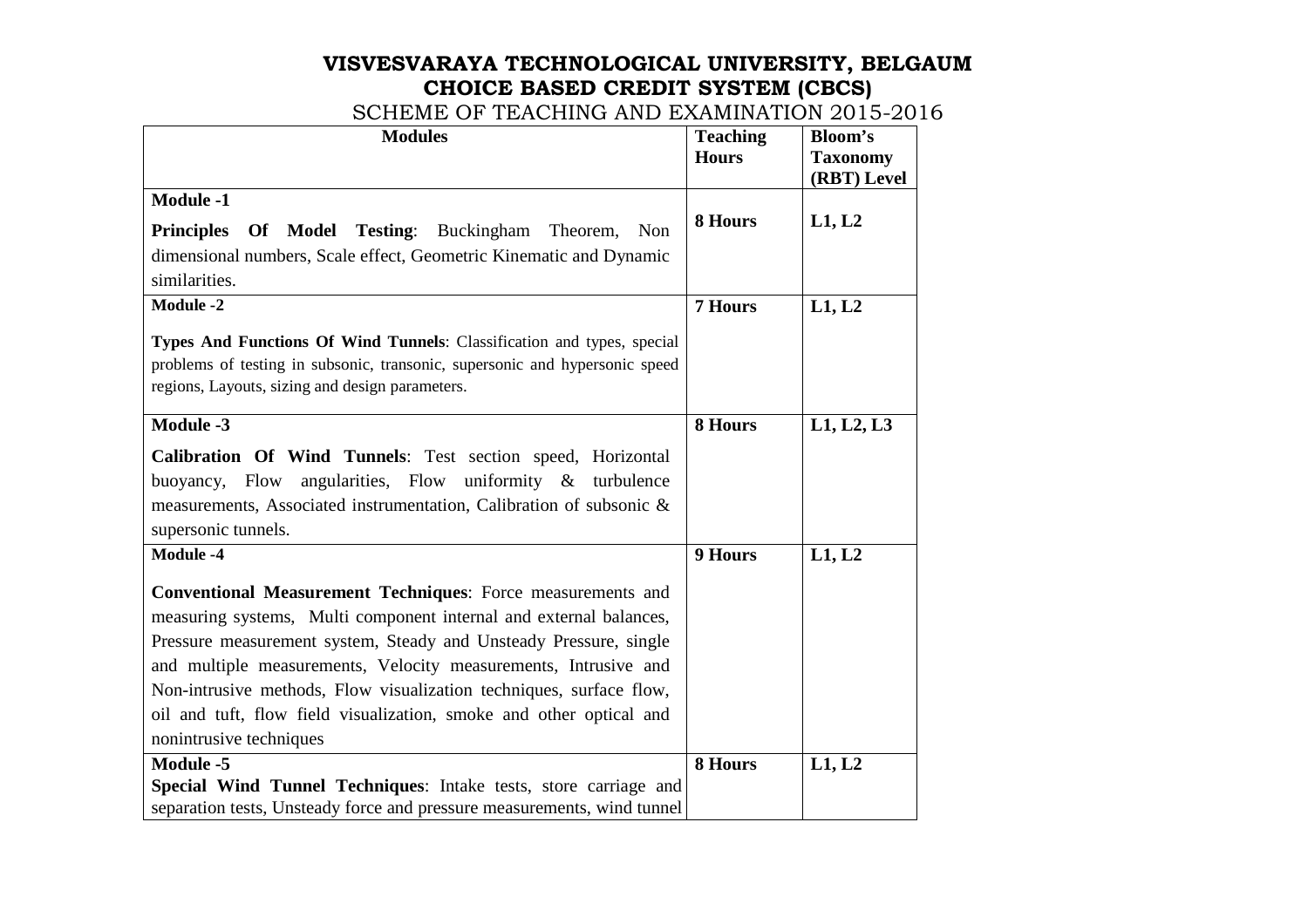| model design                                                                                                     |  |                |  |
|------------------------------------------------------------------------------------------------------------------|--|----------------|--|
| <b>Course outcomes:</b>                                                                                          |  |                |  |
| After studying this course, students will be able to:                                                            |  |                |  |
| Apply the principles and procedures for model testing in the wind tunnel.<br>1.                                  |  |                |  |
| 2. Classify the types and functions of wind tunnel.                                                              |  |                |  |
| 3. Distinguish the conventional measurement techniques and special wind tunnel techniques                        |  |                |  |
| <b>Graduate Attributes:</b>                                                                                      |  |                |  |
| Engineering Knowledge.<br>$\bullet$                                                                              |  |                |  |
| Problem Analysis.                                                                                                |  |                |  |
| Design / development of solutions                                                                                |  |                |  |
| Interpretation of data                                                                                           |  |                |  |
| <b>Question paper pattern:</b>                                                                                   |  |                |  |
| The question paper will have ten questions.<br>$\bullet$                                                         |  |                |  |
| Each full question consists of 16 marks.<br>$\bullet$                                                            |  |                |  |
| There will be 2 full questions (with a maximum of four sub questions) from each module.<br>$\bullet$             |  |                |  |
| Each full question will have sub questions covering all the topics under a module.<br>$\bullet$                  |  |                |  |
| The students will have to answer 5 full questions, selecting one full question from each module.<br>$\bullet$    |  |                |  |
|                                                                                                                  |  |                |  |
| <b>Text Books:</b>                                                                                               |  |                |  |
| 1. Rae, W.H. and Pope, A., "Low Speed Wind Tunnel Testing", John Wiley Publication, 3rd                          |  | edition, 2010, |  |
| ISBN-13: 978-8126525683.                                                                                         |  |                |  |
| 2. Pope, A., and Goin, L., "High Speed Wind Tunnel Testing", John Wiley, 1985.                                   |  |                |  |
|                                                                                                                  |  |                |  |
|                                                                                                                  |  |                |  |
| <b>Reference Books:</b>                                                                                          |  |                |  |
| 1. E. Rathakrishnan, Instrumentation, Measurements, and Experiments in Fluids, CRC                               |  |                |  |
| Press, 2007.                                                                                                     |  |                |  |
| 2. Bradsaw "Experimental Fluid Mechanics", Pergamon Press, 2nd Revised edition, 1970, ISBN-13:<br>978-0080069814 |  |                |  |
| 3. Short term course on Flow visualization techniques, NAL, 2009                                                 |  |                |  |
| 4. Lecture course on Advanced Flow diagnostic techniques 17-19 September 2008 NAL, Bangalore                     |  |                |  |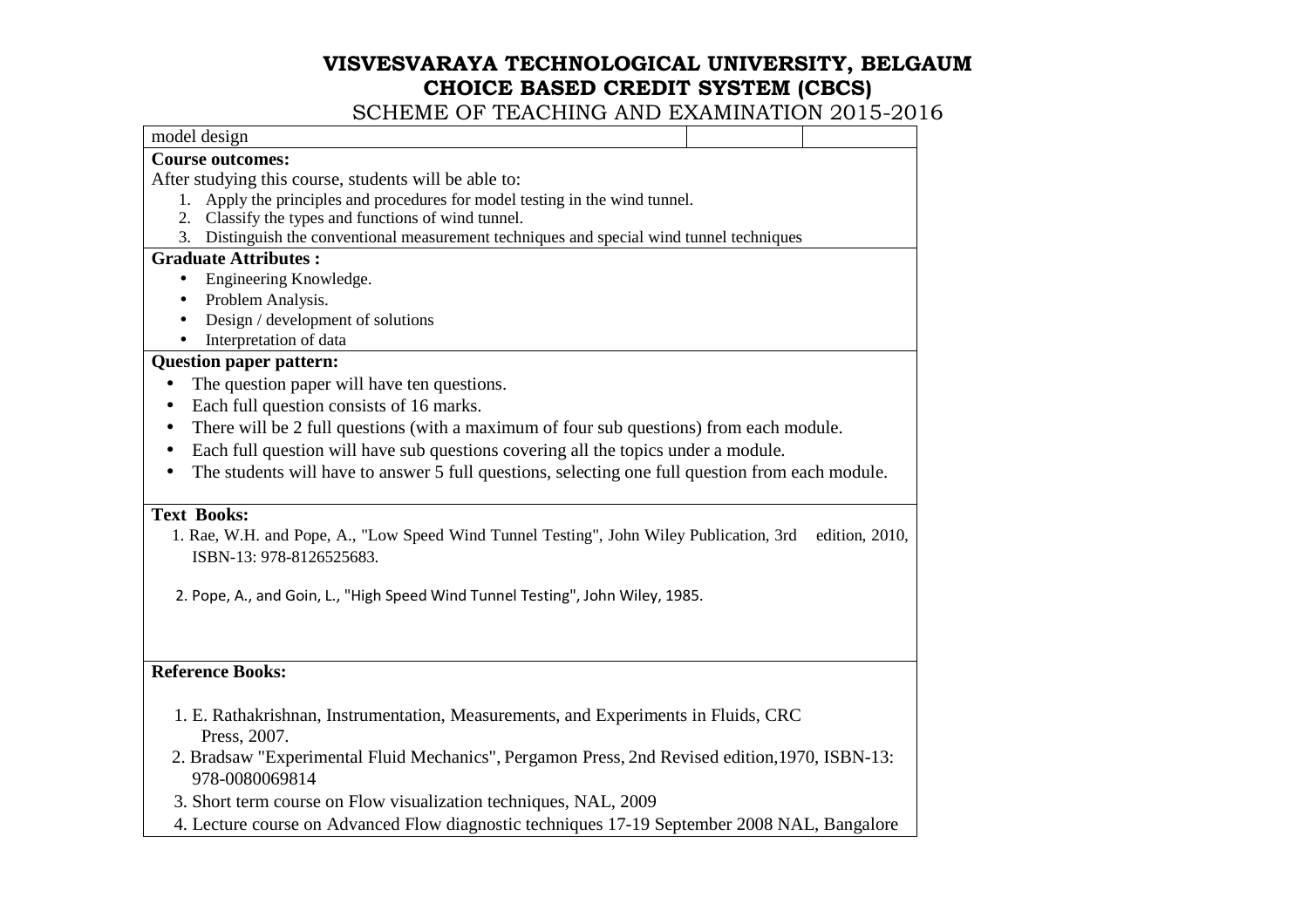SCHEME OF TEACHING AND EXAMINATION 2015-2016

5. NAL-UNI Lecture Series 12:" Experimental Aerodynamics", NAL SP 98 01 April 1998

| <b>NUMERICAL METHODS</b>                                                 |                                                           |                                                   |    |              |                 |
|--------------------------------------------------------------------------|-----------------------------------------------------------|---------------------------------------------------|----|--------------|-----------------|
|                                                                          |                                                           | [As per Choice Based Credit System (CBCS) scheme] |    |              |                 |
|                                                                          |                                                           | <b>SEMESTER - VII</b>                             |    |              |                 |
|                                                                          |                                                           | <b>Professional Elective</b>                      |    |              |                 |
| <b>Subject Code</b>                                                      | 15AE753                                                   | <b>IA</b> Marks                                   | 20 |              |                 |
| Number of Lecture                                                        | 03                                                        | Exam Hours                                        | 03 |              |                 |
| Hours/Week                                                               |                                                           |                                                   |    |              |                 |
| $\sigma$ f<br>Total Number                                               | 40                                                        | Exam Marks                                        | 80 |              |                 |
| <b>Lecture Hours</b>                                                     |                                                           |                                                   |    |              |                 |
|                                                                          |                                                           | $CREDITS - 03$                                    |    |              |                 |
| <b>Course Objectives:</b> This course will enable students to            |                                                           |                                                   |    |              |                 |
|                                                                          | Comprehend the basic concepts of numerical methods.       |                                                   |    |              |                 |
| 2.                                                                       | Acquire the knowledge of interpolation and approximation. |                                                   |    |              |                 |
| Understand about the curve fitting, root finding and optimization.<br>3. |                                                           |                                                   |    |              |                 |
| <b>Revised</b>                                                           |                                                           |                                                   |    |              |                 |
| Bloom's<br><b>Modules</b><br><b>Teaching</b>                             |                                                           |                                                   |    |              |                 |
|                                                                          |                                                           |                                                   |    | <b>Hours</b> | <b>Taxonomy</b> |
|                                                                          |                                                           |                                                   |    |              | (RBT) Level     |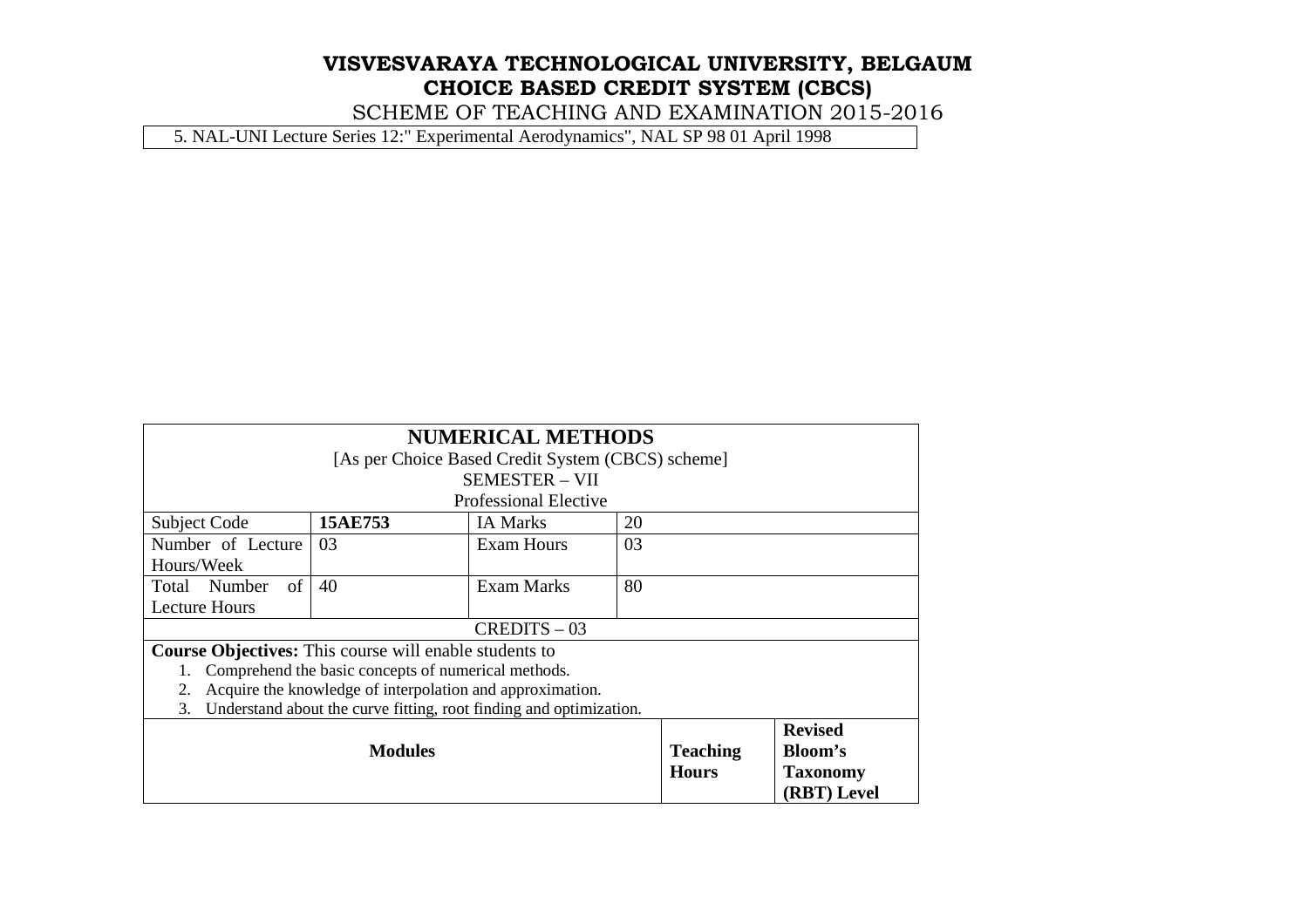| <b>Module -1</b><br><b>Numerical Computation</b><br>Motivation and Objectives/ Number Representation/ Machine Precision/<br>Round-of Error/ Truncation Error/ Random Number Generation.<br><b>Linear Algebraic Systems:</b><br>Motivation<br>and<br>Objectives/<br>Gauss-Jordan<br>Elimination/Gaussian<br>Elimination/LU Decomposition/ III- Conditioned Systems/ Iterative                                                       | <b>6 Hours</b> | L1, L2     |
|------------------------------------------------------------------------------------------------------------------------------------------------------------------------------------------------------------------------------------------------------------------------------------------------------------------------------------------------------------------------------------------------------------------------------------|----------------|------------|
| Methods.                                                                                                                                                                                                                                                                                                                                                                                                                           |                |            |
| <b>Module -2</b><br><b>Interpolation and Approximation</b><br>Lagrangian Polynomials - Divided differences Interpolating with a<br>cubic spline - Newton's forward and backward difference<br>formulas.<br><b>Eigen Values and Eigenvectors</b><br>Motivation and Objectives/ The characteristics Polynominal/<br>Power Methods / Jacobi's Method/ Householder Transformation/<br>QR Method/Danilevsky's Method/Polynominal Roots. | <b>6 Hours</b> | L1, L2     |
| <b>Module -3</b><br><b>Numerical Differentiation and Integration</b><br>Derivative from difference tables - Divided differences and finite<br>differences - Numerical integration by trapezoidal and Simpson's 1/3<br>and 3/8 rules - Two and Three point Gaussian quadrature formulas -<br>Double integrals using trapezoidal and Simpson's rules.                                                                                | 8 Hours        | L1, L2, L3 |
| <b>Module -4</b>                                                                                                                                                                                                                                                                                                                                                                                                                   | 10 Hours       | L1, L2, L3 |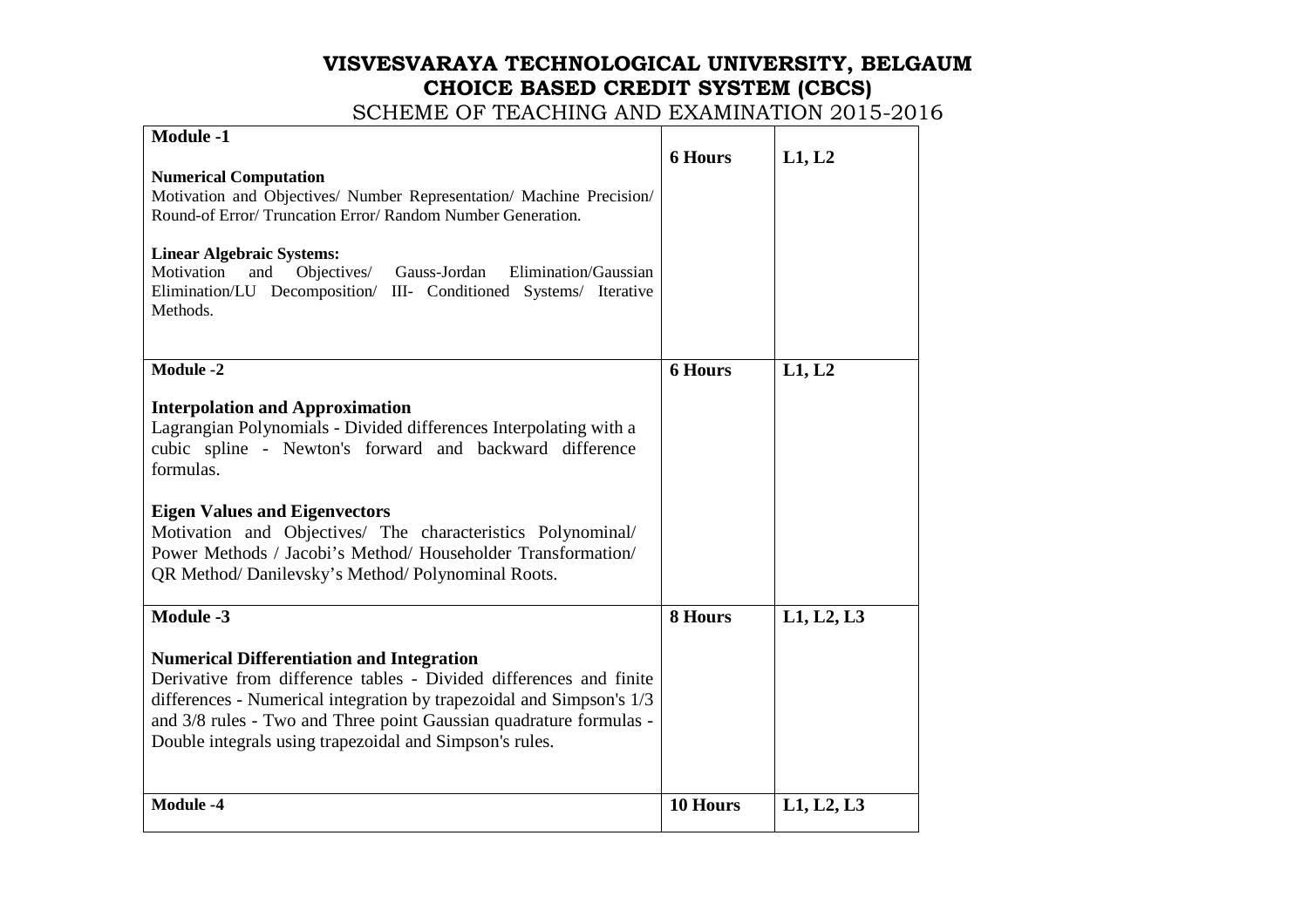# **VISVESVARAYA TECHNOLOGICAL UNIVERSITY, BELGAUM CHOICE BASED CREDIT SYSTEM (CBCS)**  SCHEME OF TEACHING AND EXAMINATION 2015-2016

| <b>Curve Fitting</b>                                                                                                                     |          |            |  |  |  |
|------------------------------------------------------------------------------------------------------------------------------------------|----------|------------|--|--|--|
| Motivation and objectives/ Interpolation/ Newton's Difference Formula/                                                                   |          |            |  |  |  |
| Cubic Splines/ Least Square/ Two-Dimensional Interpolation.                                                                              |          |            |  |  |  |
| <b>Module -5</b>                                                                                                                         | 10 Hours | L1, L2, L3 |  |  |  |
| <b>Root Finding</b>                                                                                                                      |          |            |  |  |  |
| Motivation and Objectives/ Bracketing methods/ Contraction Mapping                                                                       |          |            |  |  |  |
| Method/ Se cant Method/ Muller's Method/ Newton's Method/ Polynomial                                                                     |          |            |  |  |  |
| Roots/ Nonlinear Systems of Equations.                                                                                                   |          |            |  |  |  |
| Optimization                                                                                                                             |          |            |  |  |  |
| Motivation and Objectives/ Local and Global Minima/ Line                                                                                 |          |            |  |  |  |
| Searches/ Steepest Descent Method/ Conjugate-Gradient Method/                                                                            |          |            |  |  |  |
| Quasi-Newton Methods/ Penalty Functions/ Simulated Annealing.                                                                            |          |            |  |  |  |
| <b>Course outcomes:</b>                                                                                                                  |          |            |  |  |  |
| After studying this course, students will be able to:                                                                                    |          |            |  |  |  |
| 1. Apply the basic concepts of numerical methods.                                                                                        |          |            |  |  |  |
| 2. Compute the Eigen values, Eigen vectors, numerical differentiation and integration.<br>3. Perform the curve fitting and root finding. |          |            |  |  |  |
|                                                                                                                                          |          |            |  |  |  |
| <b>Graduate Attributes:</b>                                                                                                              |          |            |  |  |  |
| Engineering Knowledge.<br>O                                                                                                              |          |            |  |  |  |
| Problem Analysis.<br>O                                                                                                                   |          |            |  |  |  |
| Design / development of solutions<br>O                                                                                                   |          |            |  |  |  |
| Interpretation of data<br>O                                                                                                              |          |            |  |  |  |
| <b>Question paper pattern:</b>                                                                                                           |          |            |  |  |  |
| The question paper will have ten questions.<br>$\bullet$                                                                                 |          |            |  |  |  |
| Each full question consists of 16 marks.<br>$\bullet$                                                                                    |          |            |  |  |  |
| There will be 2full questions (with a maximum of four sub questions) from each module.<br>$\bullet$                                      |          |            |  |  |  |
| Each full question will have sub questions covering all the topics under a module.<br>$\bullet$                                          |          |            |  |  |  |
| The students will have to answer 5 full questions, selecting one full question from each module.                                         |          |            |  |  |  |
|                                                                                                                                          |          |            |  |  |  |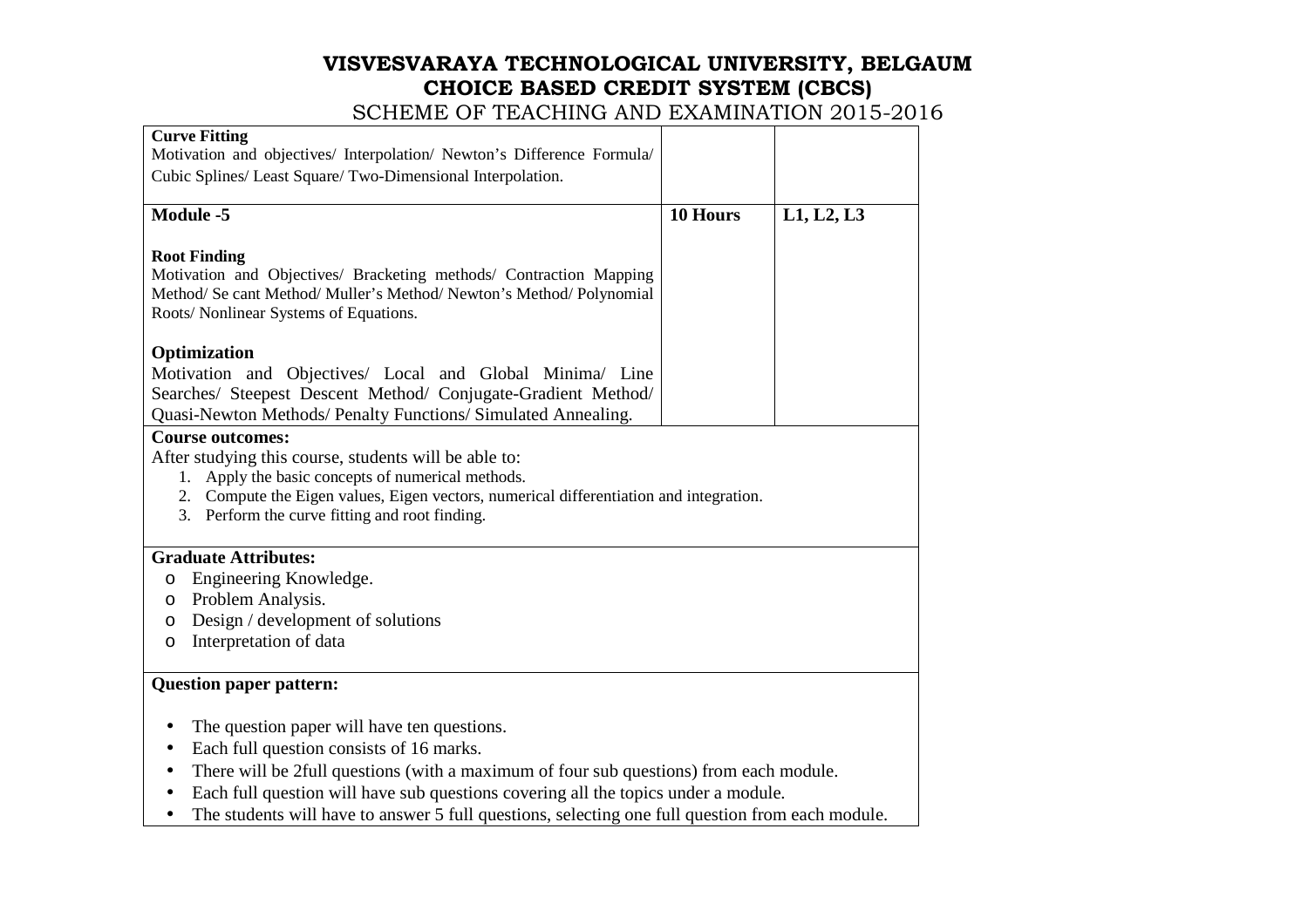SCHEME OF TEACHING AND EXAMINATION 2015-2016

#### **Text Books:**

- 1. Robert Schilling and Sandra Harris, Applied Numerical methods for Engineers Using Mat Lab and C-Thomson Learning, 2002.
- 2. Gerald and Wheatley, Applied Numerical Analysis –Pearson Education, 2002.

#### **Reference Books:**

1. Mahinder Kumar Jain, Numerical Methods: For Scientific and Engineering Computation, New Age Publishers, 2012.

 2. Rajesh Srivastava and Saumyen Guha, Numerical Methods for Engineering and Science, Oxford University Press, 2010.

3. P. Kandasamy, K. Thilagavathy and K. Gunavathi, Numerical Methods, S. Chand Publishers, 2006.

| <b>GUIDANCE, NAVIGATION &amp; CONTROL</b>                                |                               |                                                   |    |  |
|--------------------------------------------------------------------------|-------------------------------|---------------------------------------------------|----|--|
|                                                                          |                               | [As per Choice Based Credit System (CBCS) scheme] |    |  |
|                                                                          |                               | <b>SEMESTER - VII</b>                             |    |  |
|                                                                          |                               | <b>Professional Elective</b>                      |    |  |
| Subject Code                                                             | 15AE754                       | <b>IA Marks</b>                                   | 20 |  |
| Number of Lecture                                                        | 03                            | <b>Exam Hours</b>                                 | 03 |  |
| Hours/Week                                                               |                               |                                                   |    |  |
| of<br>Total Number                                                       | 80<br>40<br><b>Exam Marks</b> |                                                   |    |  |
| <b>Lecture Hours</b>                                                     |                               |                                                   |    |  |
| $CREDITS - 03$                                                           |                               |                                                   |    |  |
| <b>Course Objectives:</b> This course will enable students to            |                               |                                                   |    |  |
| 1. Comprehend the basic concepts of navigation, guidance and control.    |                               |                                                   |    |  |
| Acquire the knowledge of radar systems and other guidance systems.<br>2. |                               |                                                   |    |  |
| 3. Understand the missile guidance and control system.                   |                               |                                                   |    |  |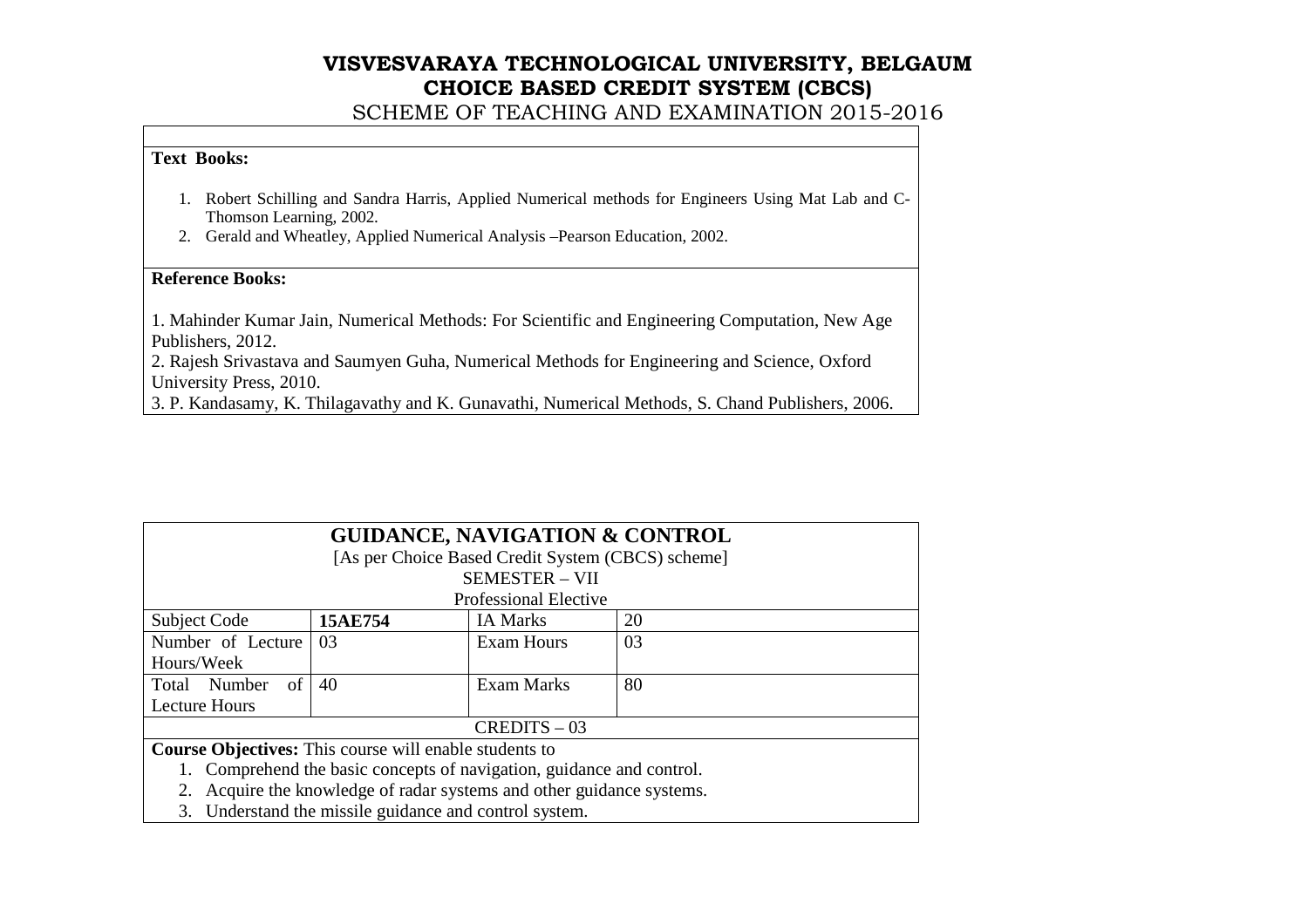| <b>Modules</b>                                                                                                                                                                                                                                                                                                                                                                         | <b>Teaching</b><br><b>Hours</b> | <b>Revised</b><br><b>Bloom's</b><br><b>Taxonomy</b><br>(RBT) Level |
|----------------------------------------------------------------------------------------------------------------------------------------------------------------------------------------------------------------------------------------------------------------------------------------------------------------------------------------------------------------------------------------|---------------------------------|--------------------------------------------------------------------|
| <b>Module -1</b><br><b>Introduction</b>                                                                                                                                                                                                                                                                                                                                                | <b>6 Hours</b>                  | L1, L2                                                             |
| Concepts of navigation, guidance and control. Introduction to basic<br>principles. Air data information.<br><b>Radar Systems</b><br>Principle of working of radar. MTI and Pulse Doppler radar. Moving<br>target detector. Limitation of MTI performance. MTI from a moving<br>platform (AMTI).                                                                                        |                                 |                                                                    |
| <b>Module -2</b><br><b>Tracking With Radar</b><br>Mono pulse tracking. Conical scan and sequential lobbing.<br>Automatic tracking with surveillance radar (ADT).<br><b>Other Guidance Systems</b><br>Gyros and stabilised platforms. Inertial guidance and Laser based<br>guidance. Components of Inertial Navigation System. Imaging<br>Infrared guidance. Satellite navigation. GPS. | <b>6 Hours</b>                  | L1, L2                                                             |
| <b>Module -3</b><br><b>Transfer Functions</b><br>Input-output Transfer function. Basic altitude reference. Concepts of<br>Open loop and Close Loop.<br><b>Missile Control System</b>                                                                                                                                                                                                   | 8 Hours                         | L1, L2, L3                                                         |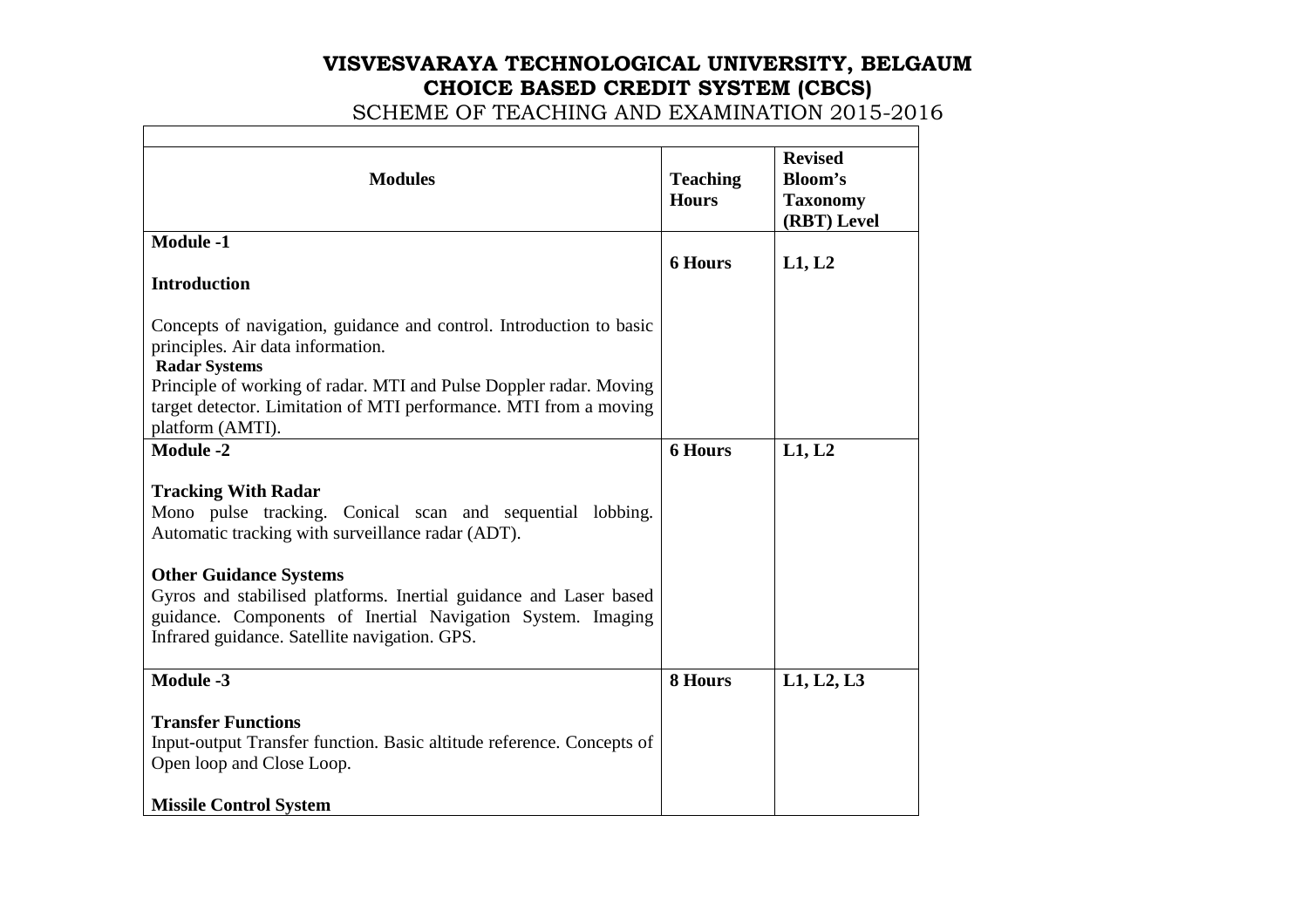# **VISVESVARAYA TECHNOLOGICAL UNIVERSITY, BELGAUM CHOICE BASED CREDIT SYSTEM (CBCS)**  SCHEME OF TEACHING AND EXAMINATION 2015-2016

| Guided missile concept. Roll stabilisation. Control of aerodynamic<br>missile. Missile parameters for dynamic analysis. Missile autopilot<br>schematics. Acceleration command and root locus. |          |            |  |
|-----------------------------------------------------------------------------------------------------------------------------------------------------------------------------------------------|----------|------------|--|
| <b>Module -4</b>                                                                                                                                                                              | 10 Hours | L1, L2, L3 |  |
| <b>Missile Guidance</b><br>Proportional navigation guidance; command guidance. Comparison<br>of guidance system performance. Bank to turn missile guidance                                    |          |            |  |
| Module -5                                                                                                                                                                                     | 10 Hours | L1, L2, L3 |  |
| <b>Integrated Flight/Fire Control System</b>                                                                                                                                                  |          |            |  |
| Director fire control system. Tracking control laws. Longitudinal                                                                                                                             |          |            |  |
| flight control system. Lateral flight control system. Rate of                                                                                                                                 |          |            |  |
| change of Euler angle, Auto Pilot.<br><b>Course outcomes:</b>                                                                                                                                 |          |            |  |
|                                                                                                                                                                                               |          |            |  |
| After studying this course, students will be able to:<br>1. Apply the basic concepts of navigation, guidance and control.                                                                     |          |            |  |
| 2. Compare the different types of missile guidance system performance.                                                                                                                        |          |            |  |
| 3. Integrate the flight and fire control system.                                                                                                                                              |          |            |  |
|                                                                                                                                                                                               |          |            |  |
| <b>Graduate Attributes:</b>                                                                                                                                                                   |          |            |  |
| Engineering Knowledge.<br>O                                                                                                                                                                   |          |            |  |
| Problem Analysis.<br>O                                                                                                                                                                        |          |            |  |
| Design / development of solutions<br>O                                                                                                                                                        |          |            |  |
| Interpretation of data<br>O                                                                                                                                                                   |          |            |  |
| <b>Question paper pattern:</b>                                                                                                                                                                |          |            |  |
| The question paper will have ten questions.                                                                                                                                                   |          |            |  |
| Each full question consists of 16 marks.<br>$\bullet$                                                                                                                                         |          |            |  |
| There will be 2 full questions (with a maximum of four sub questions) from each module.                                                                                                       |          |            |  |
| Each full question will have sub questions covering all the topics under a module.<br>$\bullet$                                                                                               |          |            |  |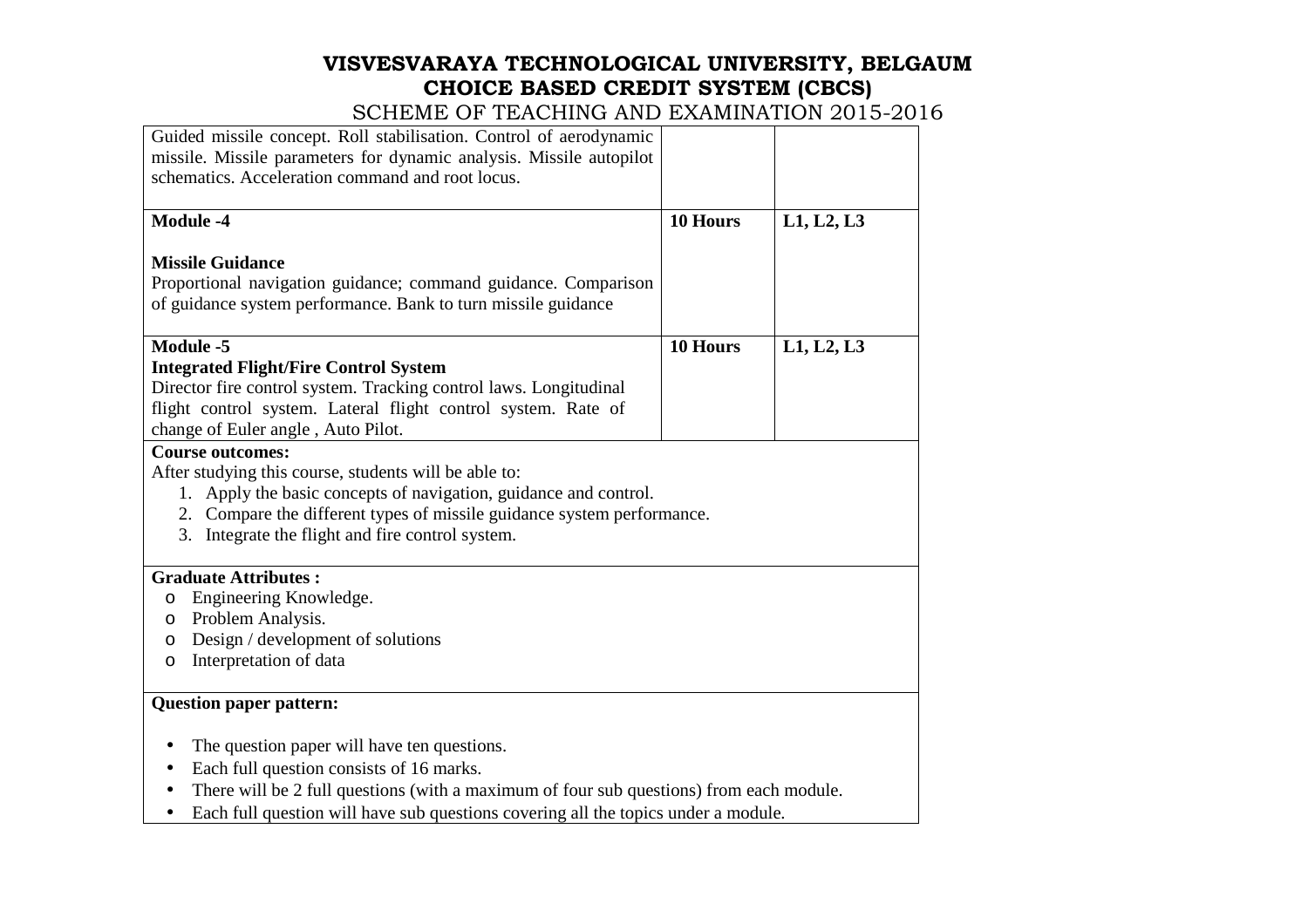SCHEME OF TEACHING AND EXAMINATION 2015-2016

• The students will have to answer 5 full questions, selecting one full question from each module.

#### **Text Books:**

- 1. P.T. Kabamba and A.R. Girard, Fundamentals of Aerospace Navigation and Guidance, Cambridge Aerospace Series, 2014.
- 2. John H Blakelock,` Automatic control of Aircraft & Missiles`, Wile –Inter Science Publication, 2nd edition, May 1990.

#### **Reference Books:**

- 1. R.B. Underdown & Tony Palmer, `Navigation`, Black Well Publishing; 2001.
- 2. Merrilh I. Skolnik,` Introduction to Radar Systems`,  $3<sup>rd</sup>$  edition, Tata Mc Graw Hill, 2001.
- 3. George M. Siouris, Missile Guidance and Control Systems, Springer, 2004.

| <b>FLIGHT SIMULATION LAB</b>                                                           |                                                                            |                   |    |  |
|----------------------------------------------------------------------------------------|----------------------------------------------------------------------------|-------------------|----|--|
|                                                                                        | [As per Choice Based Credit System (CBCS) scheme]<br><b>SEMESTER - VII</b> |                   |    |  |
| Subject Code                                                                           | <b>15AEL76</b>                                                             | <b>IA Marks</b>   | 20 |  |
| of<br>Number<br>Lecture                                                                | 03                                                                         | <b>Exam Hours</b> | 03 |  |
| Hours/Week                                                                             |                                                                            |                   |    |  |
| Total Number of Lecture                                                                | 42                                                                         | <b>Exam Marks</b> | 80 |  |
| Hours                                                                                  |                                                                            |                   |    |  |
|                                                                                        |                                                                            | $CREDITS - 04$    |    |  |
| <b>Course Objectives:</b> This course will enable students to                          |                                                                            |                   |    |  |
| Understand the root locus and bode plot.<br>$\bullet$                                  |                                                                            |                   |    |  |
| Understand the spring mass damper system and the servo mechanism system with feedback. |                                                                            |                   |    |  |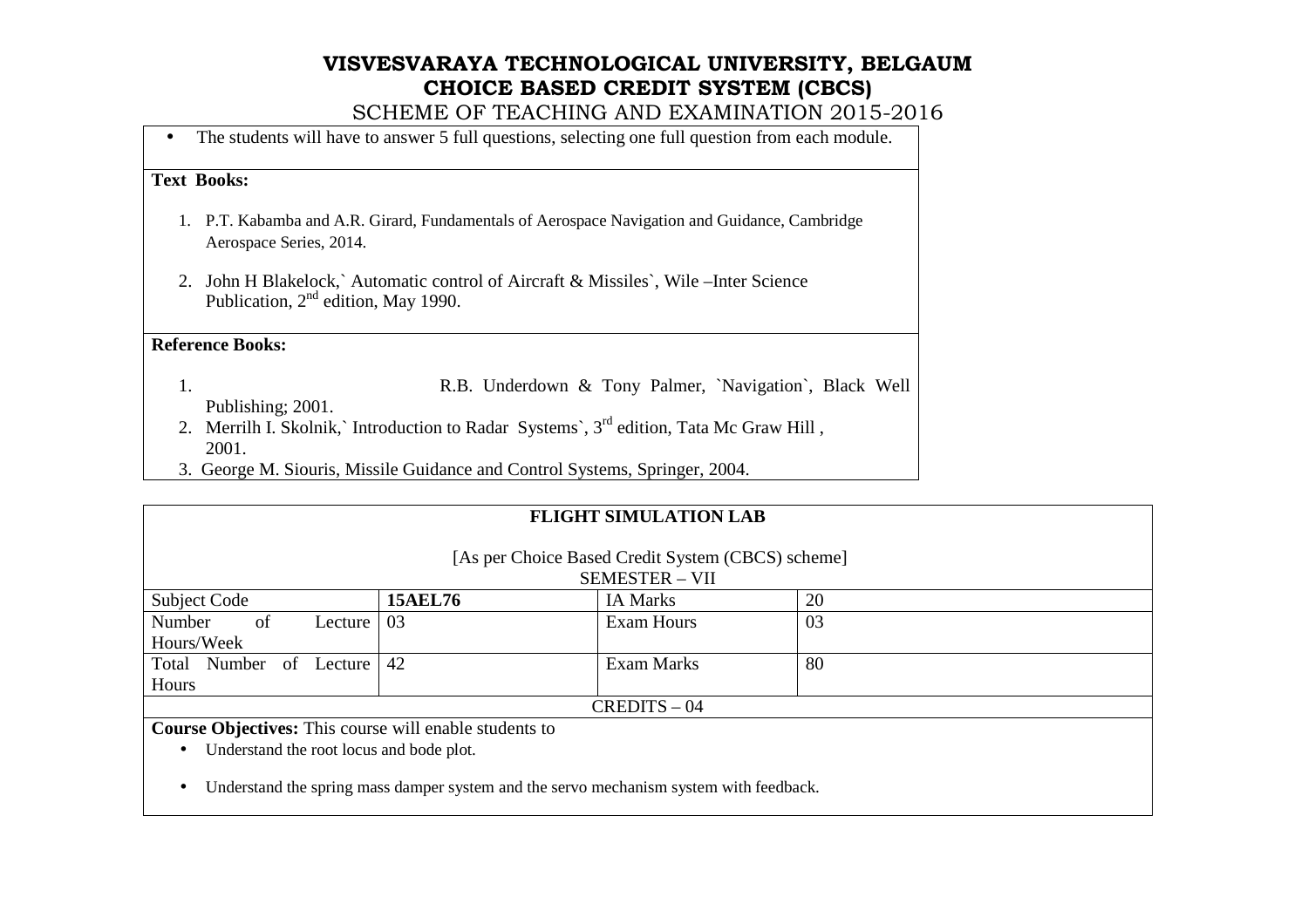| Acquire the knowledge to use computational tools to model aeronautical vehicle dynamics.<br>$\bullet$        |                                                                              |  |
|--------------------------------------------------------------------------------------------------------------|------------------------------------------------------------------------------|--|
| <b>Modules</b>                                                                                               | <b>Revised</b><br><b>Bloom's</b><br>(RBT)<br><b>Taxonomy</b><br><b>Level</b> |  |
| 1. Draw Pole-Zero map of dynamic system model with plot customization option                                 | L1, L2, L3                                                                   |  |
| 2. Plot root locus with variables in transfer function through MATLAB                                        | L1, L2, L3                                                                   |  |
| 3. Plot root locus for a dynamic system though MATLAB                                                        | L1, L2, L3                                                                   |  |
| 4. Draw Bode plot from a transfer function in MATLAB and explain the gain and phase margins                  | L1, L2, L3, L4                                                               |  |
| 5. Simulate a spring- mass- damper system with and without a forcing function though SIMULINK                | L1, L2, L3                                                                   |  |
| 6. Simulate a simple servo-mechanism motion with feedback- in the time domain, and in `s` domain             | L1, L2, L3                                                                   |  |
| 7. Simulate a bomb drop from an aircraft on a moving tank in pure pursuit motion                             | L1, L2, L3                                                                   |  |
| 8. Develop a straight and level flight simulation program using MATLAB                                       | L1, L2, L3                                                                   |  |
| 9. Simulate aircraft Take-off and Landing with trajectory tracing                                            | L1, L2, L3                                                                   |  |
| 10. Simulate stall of aircraft and show the effect of variation in static margin on stalling characteristics | L1, L2, L3                                                                   |  |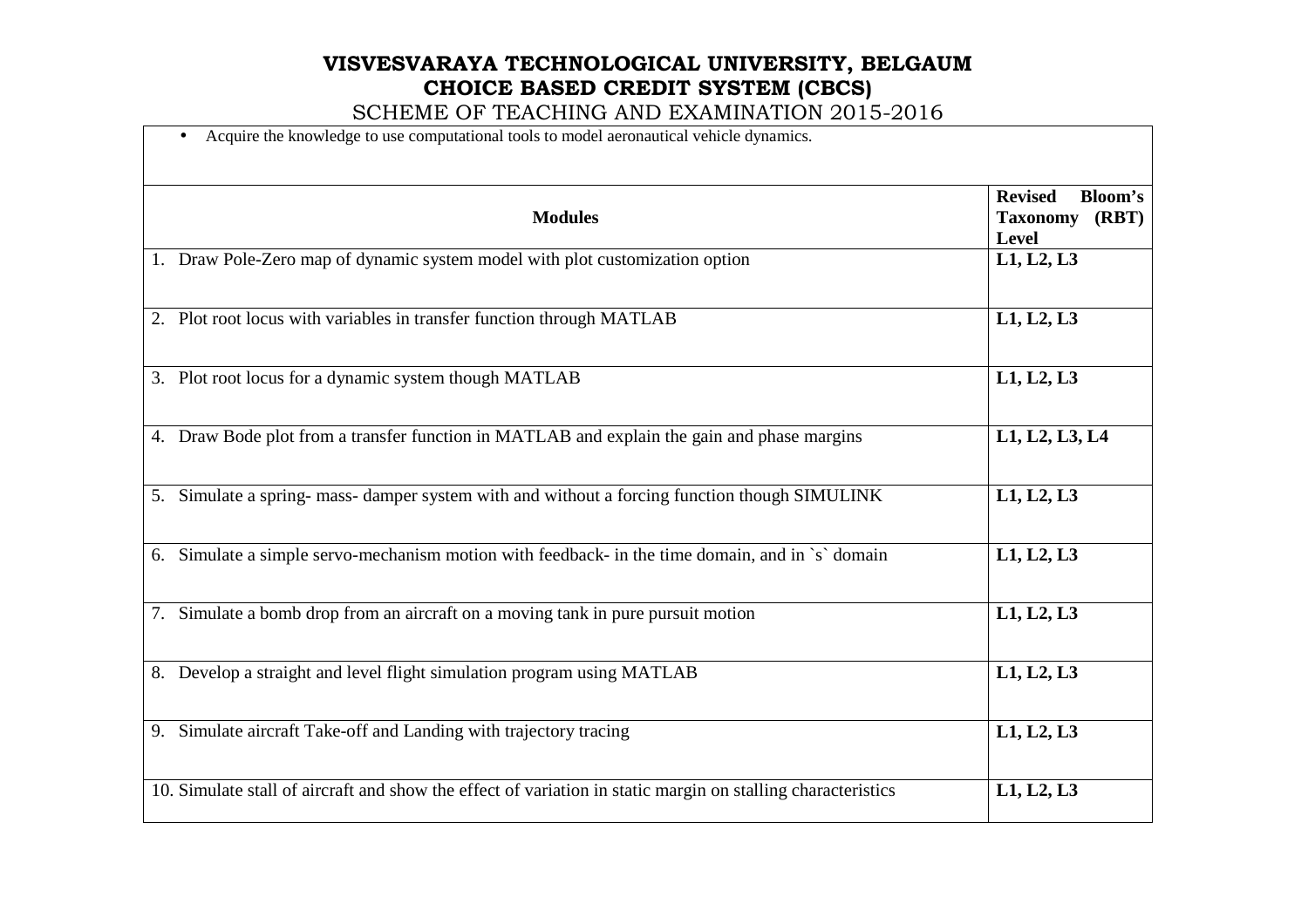#### SCHEME OF TEACHING AND EXAMINATION 2015-2016

| 11. Simulate aircraft longitudinal motion and demonstrate the effect of static margin variation for a pulse input in<br>pitch that is intended to bleed the airspeed.                                                                                                                                                                                                                                                  | L1, L2, L3 |  |  |  |
|------------------------------------------------------------------------------------------------------------------------------------------------------------------------------------------------------------------------------------------------------------------------------------------------------------------------------------------------------------------------------------------------------------------------|------------|--|--|--|
| 12. Simulate aircraft longitudinal motion and demonstrate the effect of static margin variation for a doublet input<br>in pitch                                                                                                                                                                                                                                                                                        | L1, L2, L3 |  |  |  |
| 13. Given a Quartic characteristic equation, determine two quadratics that shall result in poles of short-period<br>oscillations and poles of Phugoid. Vary the coefficients of polynomial to study the movement of poles.                                                                                                                                                                                             | L1, L2, L3 |  |  |  |
| 14. Given a Quartic characteristics equitation, determine Poles and Time constants for Roll mode, Spiral motion,<br>and Dutch roll. Vary the coefficients of polynomial to study the movement of poles                                                                                                                                                                                                                 | L1, L2, L3 |  |  |  |
| <b>Course outcomes:</b><br>After studying this course, students will be able to:                                                                                                                                                                                                                                                                                                                                       |            |  |  |  |
| Plot the root locus and bode plot.<br>1.<br>Calculate the dynamics response of aircraft.<br>2.<br>Use computational tools to model aircraft trajectory.<br>3.                                                                                                                                                                                                                                                          |            |  |  |  |
| <b>Conduct of Practical Examination:</b><br>1. All laboratory experiments are to be included for practical examination.<br>Students are allowed to pick one experiment from the lot.<br>2.<br>3. Strictly follow the instructions as printed on the cover page of answer script for breakup of marks.<br>Change of experiment is allowed only once and 15% Marks allotted to the procedure part to be made zero.<br>4. |            |  |  |  |
| <b>Graduate Attributes:</b><br>Engineering Knowledge.<br>$\circ$<br>D 11 1                                                                                                                                                                                                                                                                                                                                             |            |  |  |  |

o Problem Analysis.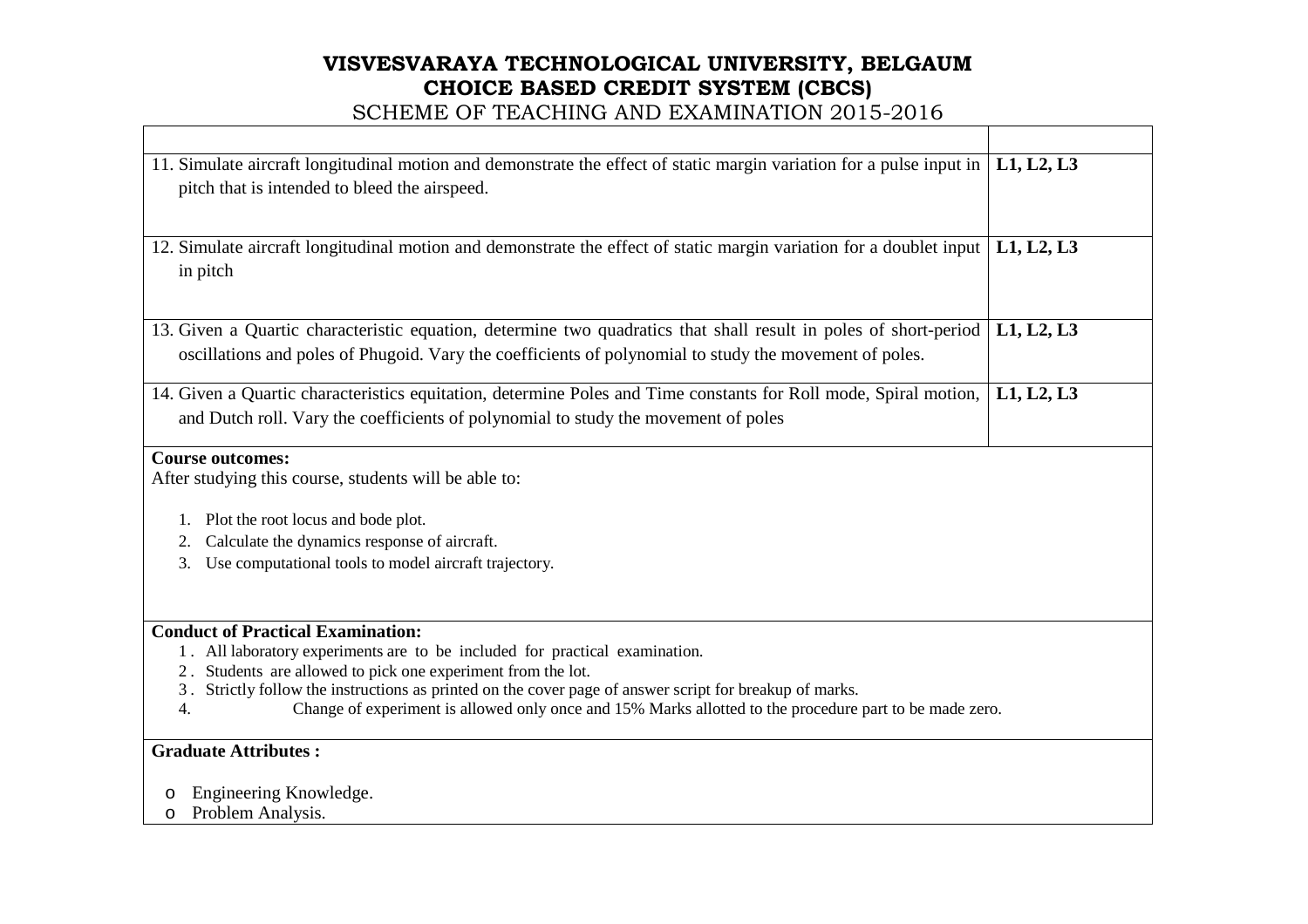SCHEME OF TEACHING AND EXAMINATION 2015-2016

 $\circ$  Design / development of solutions (partly)

o Interpretation of data.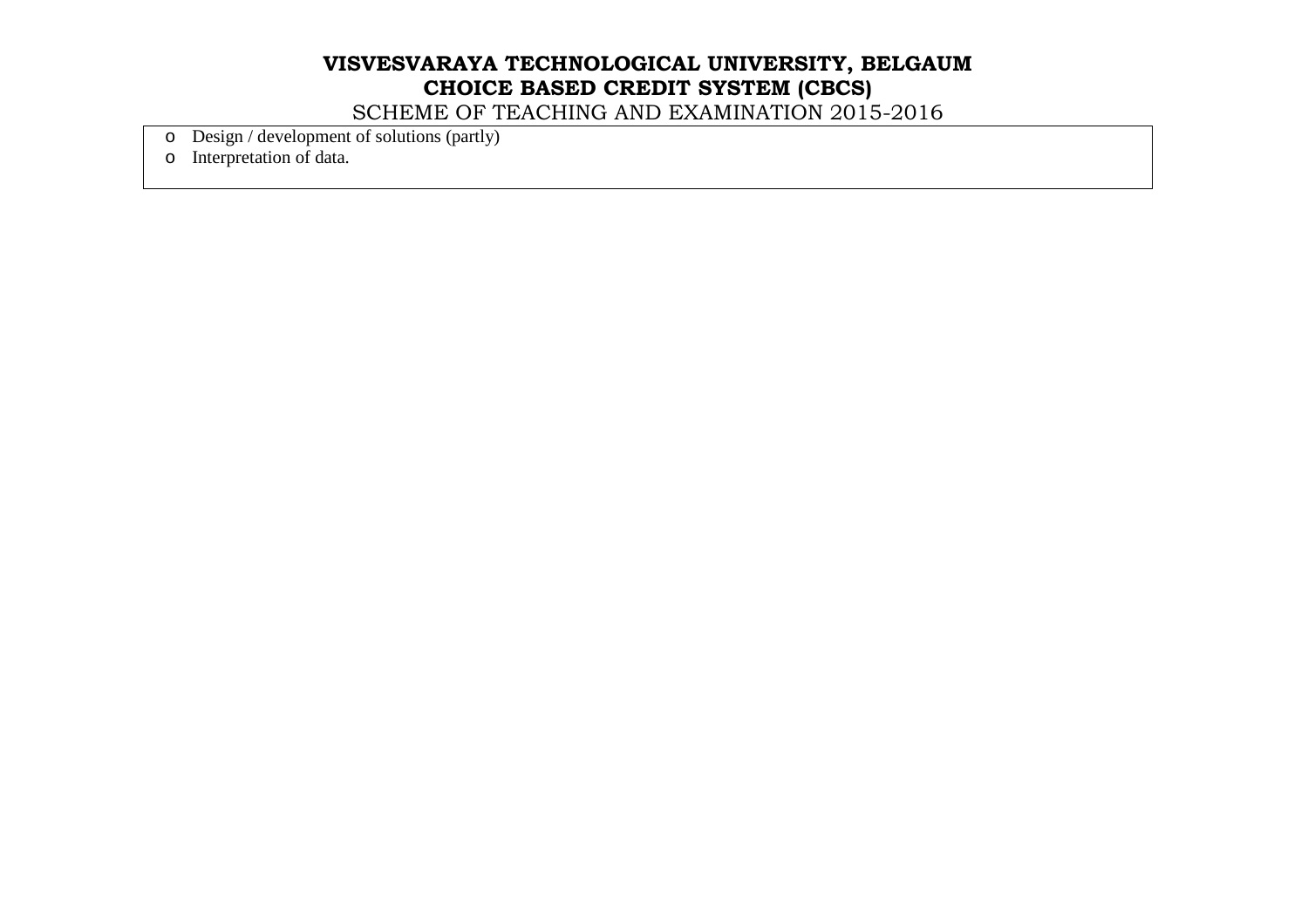| <b>MODELING &amp; ANALYSIS LAB</b>                     |                                                                                       |                   |                                                                                  |                                                                                                                           |  |
|--------------------------------------------------------|---------------------------------------------------------------------------------------|-------------------|----------------------------------------------------------------------------------|---------------------------------------------------------------------------------------------------------------------------|--|
| [As per Choice Based Credit System (CBCS) scheme]      |                                                                                       |                   |                                                                                  |                                                                                                                           |  |
| <b>SEMESTER - VII</b>                                  |                                                                                       |                   |                                                                                  |                                                                                                                           |  |
| Subject Code                                           | <b>15AEL77</b>                                                                        | <b>IA Marks</b>   | 20                                                                               |                                                                                                                           |  |
| Number of Lecture                                      | 03                                                                                    | <b>Exam Hours</b> | 03                                                                               |                                                                                                                           |  |
| Hours/Week                                             |                                                                                       |                   |                                                                                  |                                                                                                                           |  |
| Total Number<br>of                                     | 42                                                                                    | <b>Exam Marks</b> | 80                                                                               |                                                                                                                           |  |
| <b>Lecture Hours</b>                                   |                                                                                       |                   |                                                                                  |                                                                                                                           |  |
|                                                        |                                                                                       |                   | $CREDITS - 02$                                                                   |                                                                                                                           |  |
| Course Objectives: This course will enable students to |                                                                                       |                   |                                                                                  |                                                                                                                           |  |
| $\bullet$                                              |                                                                                       |                   |                                                                                  | Understand the procedure to draw the geometric models of symmetric, cambered aerofoil, nozzle, wing and other structures. |  |
| Acquire the knowledge of types of meshing.             |                                                                                       |                   |                                                                                  |                                                                                                                           |  |
|                                                        | Understand the basics of flow and stress analysis.                                    |                   |                                                                                  |                                                                                                                           |  |
|                                                        |                                                                                       |                   |                                                                                  |                                                                                                                           |  |
|                                                        |                                                                                       |                   |                                                                                  | <b>Revised Bloom's Taxonomy (RBT) Level</b>                                                                               |  |
|                                                        | <b>Modules</b>                                                                        |                   |                                                                                  |                                                                                                                           |  |
|                                                        |                                                                                       |                   |                                                                                  |                                                                                                                           |  |
| 1.                                                     |                                                                                       |                   | Modeling of Symmetrical/Cambered Aerofoil Geometry, and Generation of            | L1, L2, L3                                                                                                                |  |
| Body Fitting Adaptive Mesh.                            |                                                                                       |                   |                                                                                  |                                                                                                                           |  |
|                                                        |                                                                                       |                   |                                                                                  |                                                                                                                           |  |
|                                                        |                                                                                       |                   | 2. Modeling of 2-D Incompressible and Invisicd Flow over Symmetrical/Cambered    | L1, L2, L3, L4                                                                                                            |  |
|                                                        |                                                                                       |                   | Aerofoil, and Plotting of Pressure distribution and Velocity vectors for         |                                                                                                                           |  |
|                                                        | Subsonic/Supersonic Mach numbers.                                                     |                   |                                                                                  |                                                                                                                           |  |
|                                                        |                                                                                       |                   |                                                                                  |                                                                                                                           |  |
|                                                        |                                                                                       |                   |                                                                                  |                                                                                                                           |  |
| $\mathfrak{Z}$ .                                       |                                                                                       |                   |                                                                                  |                                                                                                                           |  |
|                                                        |                                                                                       |                   | Modeling of 2-D Compressible and Viscid Flow over Symmetrical/Cambered Aerofoil, | L1, L2, L3, L4                                                                                                            |  |
|                                                        | and Plotting of Pressure distribution and Velocity vectors for Subsonic Mach numbers. |                   |                                                                                  |                                                                                                                           |  |
|                                                        |                                                                                       |                   |                                                                                  |                                                                                                                           |  |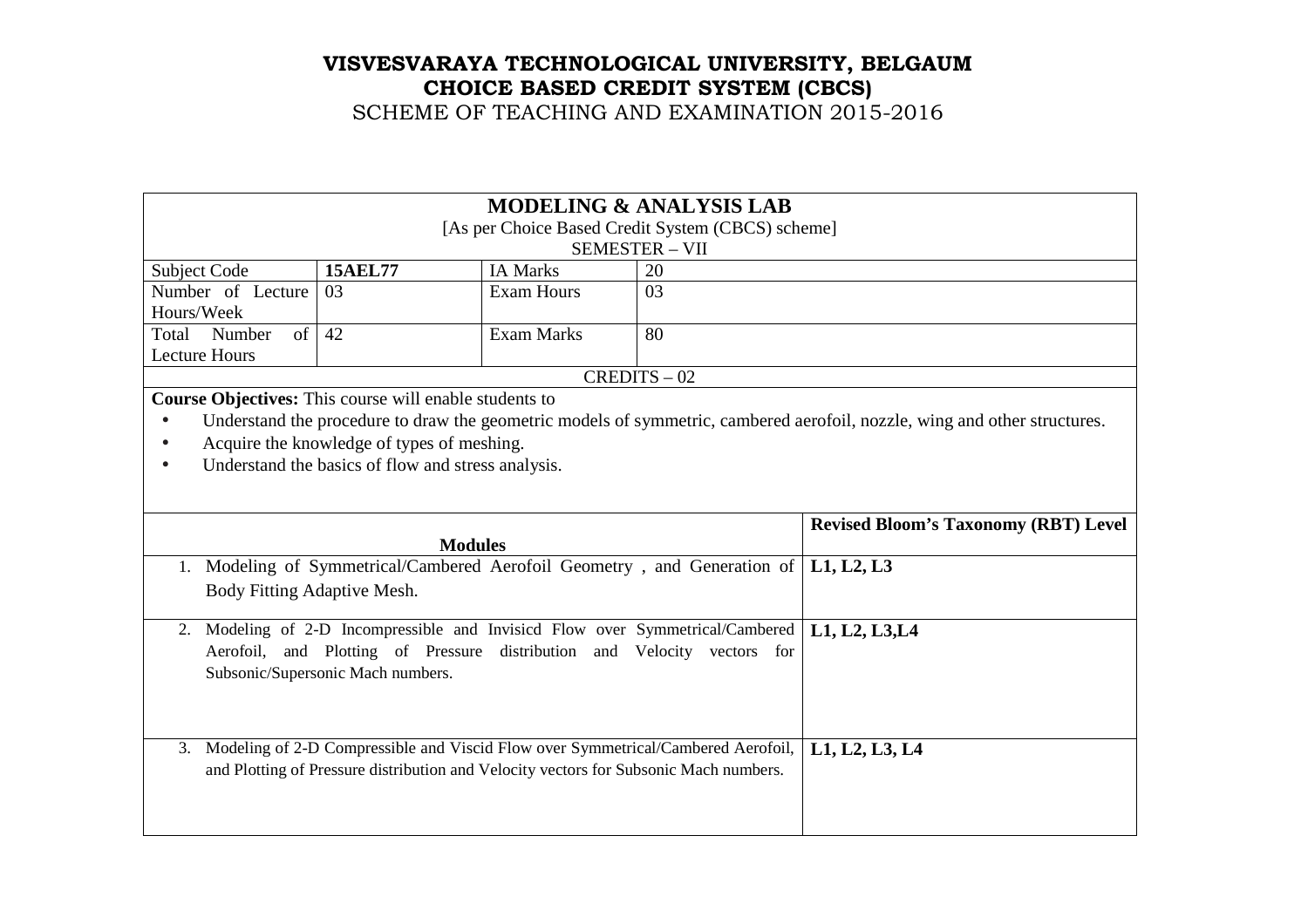| 4. Isentropic Flow Analysis in a 2-D Subsonic Diffuser and a Subsonic Nozzle.                                                                 | L1, L2, L3, L4 |
|-----------------------------------------------------------------------------------------------------------------------------------------------|----------------|
| 5. Isentropic Flow Analysis in a 2-D Supersonic Diffuser and a Supersonic Nozzle.                                                             | L1, L2, L3, L4 |
| 6. Geometric Modeling and Mesh Generation of a 2-D Convergent-Divergent Nozzle and<br>Analyses of flow for Adiabatic Conditions (Fanno Flow). | L1, L2, L3, L4 |
| 7. Geometric Modeling and Mesh Generation of a 2-D Pipe and Modeling of<br>Steady/Unsteady Heat Convection and Conduction (Rayleigh Flow).    | L1, L2, L3, L4 |
| 8. Structural Modeling of Sandwich Beam of Rectangular Cross-section and Analyses for<br>Stress for Unsymmetrical bending case.               | L1, L2, L3, L4 |
| 9. Structural Modeling and Stress Analysis of a Torsion Box of a Wing.                                                                        | L1, L2, L3, L4 |
| 10. Structural Modeling and Stress Analysis of a Fuselage Frame.                                                                              | L1, L2, L3, L4 |
| 11. Structural Modeling and Stress Analysis of a Tapered I-Section Spar.                                                                      | L1, L2, L3, L4 |
| 12. Determine the Natural frequency and Mode shapes of a Cantilever beam under UDL.                                                           | L1, L2, L3     |
| 13. A Plate fixed at one end has a hole in centre and has varying thickness, Determine                                                        | L1, L2, L3     |